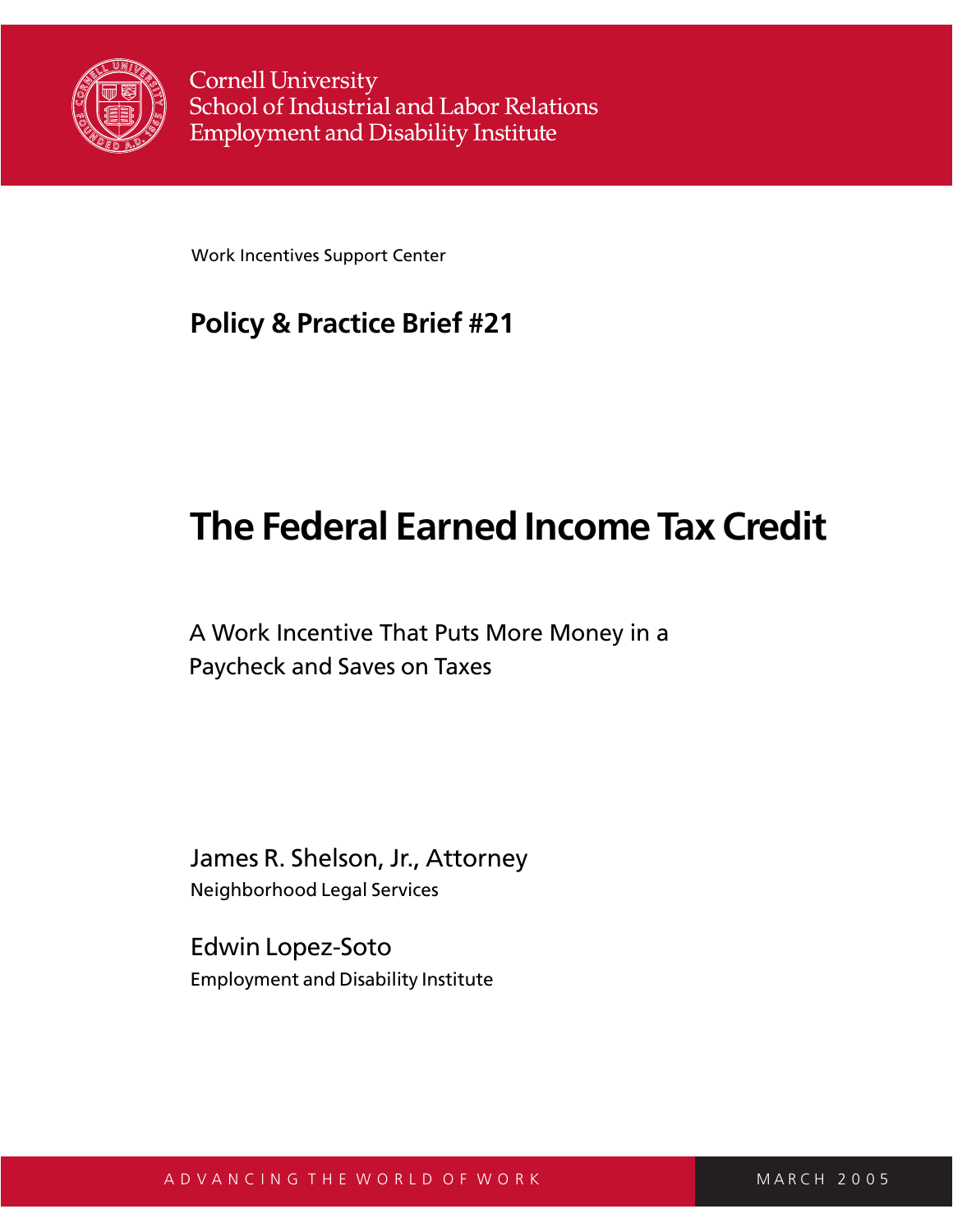This is one of a series of articles written for benefits specialists employed by Benefits Planning, Assistance and Outreach projects and attorneys and advocates employed by Protection and Advocacy for Beneficiaries of Social Security programs. Materials contained within this policy brief have been reviewed for accuracy by the Social Security Administration (SSA), Office of Employment Support Programs. However, the thoughts and opinions expressed in these materials are those of the authors and do not necessarily reflect the viewpoints or official policy positions of the SSA. The information, materials and technical assistance are intended solely as information guidance and are neither a determination of legal rights or responsibilities, nor binding on any agency with implementation and/or administrative responsibilities.

#### **Table of Contents**

| Individual's or Married Couple's Earned Income and                    |
|-----------------------------------------------------------------------|
| Adjusted Gross Income Must Both be Below the Limits Set by the IRS  9 |
| The Amount of the EITC Is Determined After Figuring AGI  10           |
| Some Taxpayers Will Qualify for Advance EITC Payment  10              |
|                                                                       |
|                                                                       |
|                                                                       |
|                                                                       |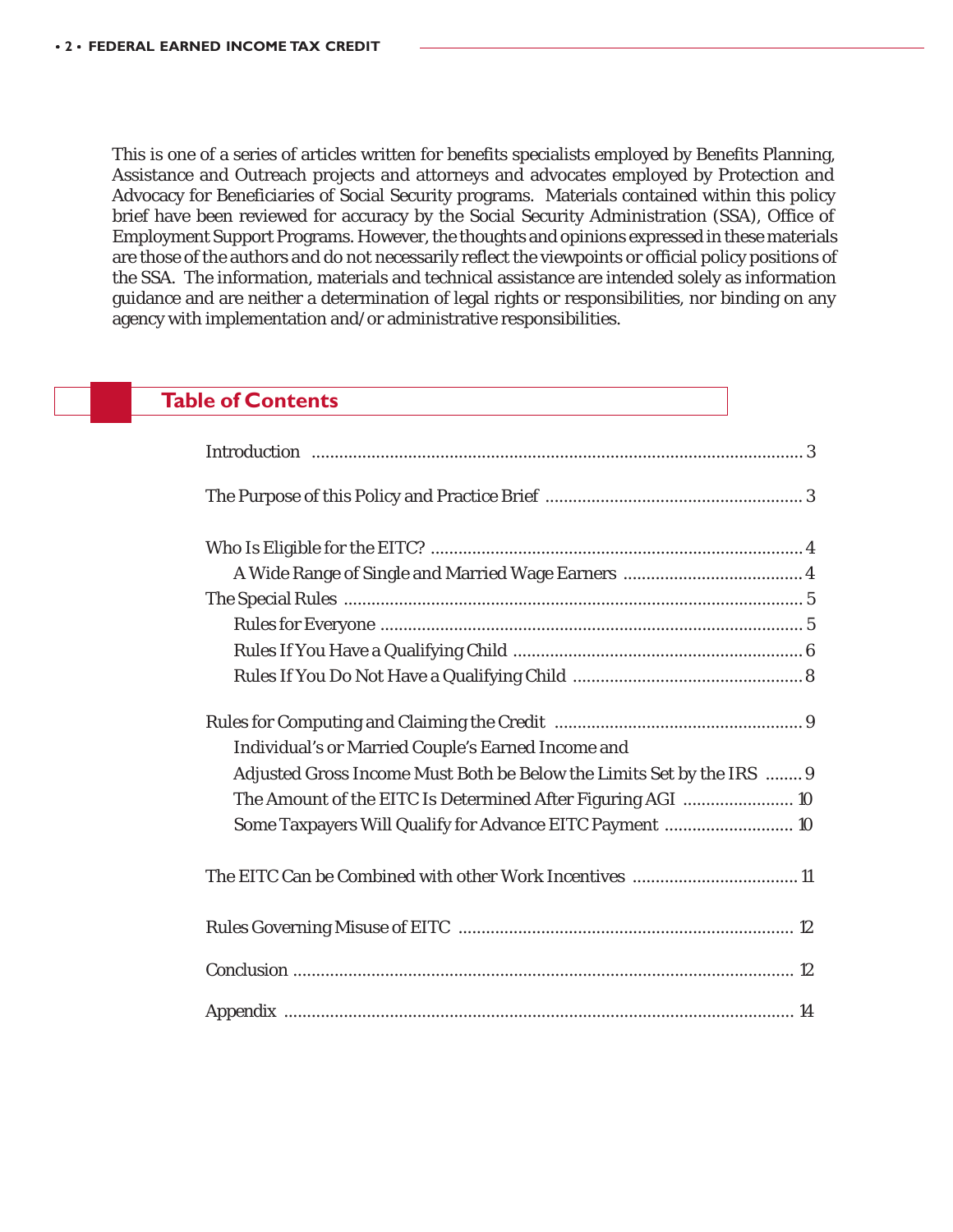#### **Introduction**

Individuals with disabilities who work face many challenges. One challenge is making ends meet when transitioning from the world of receiving disability benefits to the world of work. A little-known federal work incentive, the Federal Earned Income Tax Credit (EITC) can help overcome that challenge. The EITC is a special tax benefit for working people who earn a low or moderate income, i.e., earnings up to \$35,458 for a married couple with two children for the 2004 tax year. While the EITC potentially applies to any individual who works and has low income, it can certainly assist individuals with disabilities in the work force.

The Earned Income Tax Credit has several important purposes: to offset a portion of living expenses and FICA contributions, providing much needed support to low-income workers and making work more attractive than government benefits. Individuals who qualify for the EITC and file a federal tax return can get back some or all of the federal income tax that was taken out of their pay during the year. They may also get extra money back from the Internal Revenue Service (IRS). Even individuals whose earnings are too low to owe income tax can get the EITC, in the form of extra money in their paycheck or as a tax refund when their tax return is filed. The Earned Income Tax Credit may even offset any additional taxes individuals may otherwise owe at the end of the tax year. Amazingly, the EITC does not generally affect eligibility for Medicaid, food stamps, low-income housing subsidies, or Supplemental Security Income (SSI). The impact of the EITC on welfare benefits, including Temporary Assistance to Needy Families (TANF), will vary from state to state.

This Policy and Practice Brief (brief) will explain what the Earned Income Tax Credit is and how it works. It will cover who is eligible for the EITC and how much it is worth. It will also explain how to use the EITC to get a tax refund and the logistics of using it to receive advance EITC payments and thus increase a regular paycheck.

#### **The Purpose of this Brief**

This Policy and Practice Brief, like others in this series, is directed to a primary audience of benefits specialists who work for Benefits Planning, Assistance and Outreach (BPA&O) projects and attorneys and advocates who work for Protection and Advocacy for Beneficiaries of Social Security (PABSS) programs. Our intent, however, is not to provide a resource so that the reader can engage in either tax counseling or tax preparation. Rather, our intent is to provide a screening tool so that BPA&O and PABSS staff can educate SSI and Social Security Disability Insurance (SSDI) beneficiaries about the potential benefits of the EITC and the general eligibility rules governing this special tax credit.

The authors do not hold themselves out as either tax experts or experts on the EITC criteria that will apply to any individual. For this reason, we will not provide citations to the law, regulation, and policy governing the EITC. We encourage readers, who should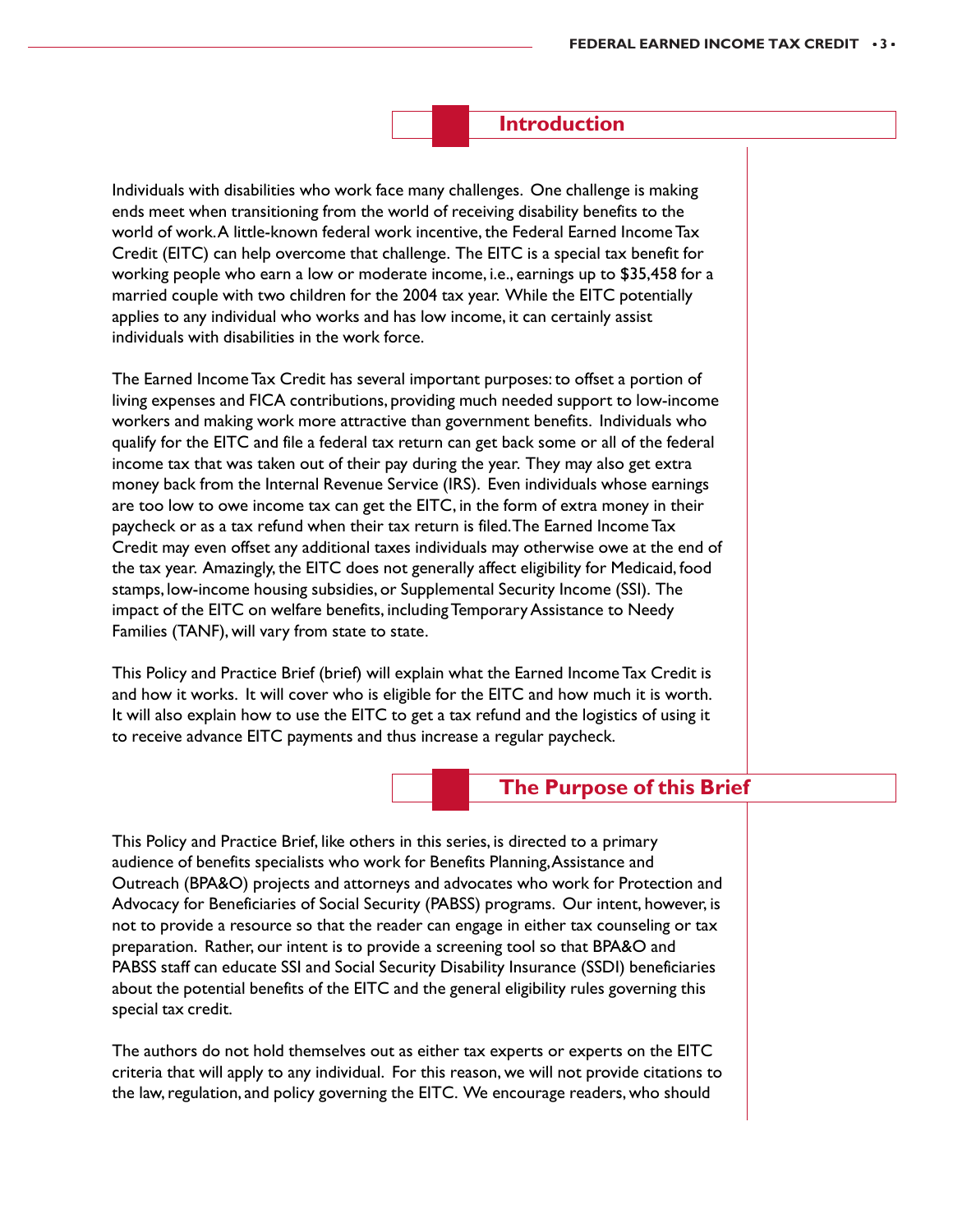likewise encourage the beneficiaries they serve, to either consult with the IRS or a professional tax preparer to answer EITC questions as they apply to specific individuals. If the reader expects to screen their clients/ consumers for potential EITC eligibility, including eligibility for advance EITC payments, we urge you to obtain IRS Publication 596, *Earned Income Credit* (53 pages in pdf format), which is available on the IRS website.<sup>1</sup> Again, your purpose in using this article and the IRS publication as reference materials is to help identify when a beneficiary might benefit from the EITC.

#### **Who is Eligible for the EITC?**



#### **I. A Wide Range of Single and Married Wage Earners, With or Without Children, Will Qualify for the EITC.**

Single or married people who worked full-time or part-time at some point in 2004 can qualify for the Earned Income Tax Credit, depending on their income. Workers who were raising one child in their home and had family income of less than \$30,338 (or \$31,338 for married workers) in 2004 can get an EITC, ranging from \$3 to \$2,604 for the tax year. Workers who were raising more than one child in their home and had family income of less than \$34,458 (or \$35,458 for married workers) in 2004 can get an EITC, ranging from \$1 to \$4,300. Even workers, between the ages of 25 and 64, who were not raising children in their home and had income below \$11,490 (or \$12,490 for married workers) can get an EITC, ranging from \$2 to \$390.

**Example.**<sup>2</sup> Jaime and Nancy are married and have two children, ages 20 and 21, who both attend college. Jaime is a former SSI recipient who is working despite his continuing severe disability. Jaime gets continuing Medicaid coverage under the work incentive known as 1619(b).

During 2004, Jaime worked full time and earned \$19,000 in gross wages while Nancy worked part time and earned \$10,000 in gross wages. They received \$11 in bank interest during the 2004 tax year, but had no investment income or any additional source of taxable income. They reported \$29,011 as their Adjusted Gross Income (AGI) on line 21 of IRS Form 1040A. Based on their AGI of \$29,011 and using both their standard deduction and exemptions based on their household of four, this couple had taxable income of \$6,911 and would owe the IRS \$691 in taxes for 2004. If we also assume they had a combined \$230 withheld in federal taxes and would not be using the EITC or any other tax credit, $3$  they would be expected to send the IRS a check for  $$461,$  for their balance of taxes owed, when they file their tax return (\$691 – 230 = \$461).

*Now, let's apply the Earned Income Tax Credit to this scenario.* Jaime and Nancy's adjusted gross income of \$29,011 makes them eligible for an EITC of \$1,355.4 The EITC has eliminated the \$691 they owed in income tax (including the \$461 balance after withholding) and now provides them with a refund of \$894. Let's look at the calculation before and after the tax credit is applied:

<sup>1</sup> *See* www.irs.gov/pub/irspub/p596.pdf.

- 2 The authors have consulted with the IRS's tax resources and a tax specialist to make our examples as realistic as possible. Readers must keep in mind, however, that tax liability will always vary with individual circumstances.
- If Jamie and Nancy have paid anything toward the college of either of their adult children, during 2004, they might qualify for education credits. See line 31 on IRS Form 1040A
- See 2004 IRS Earned Income Tax Credit Table, in the Appendix A at the end of this brief.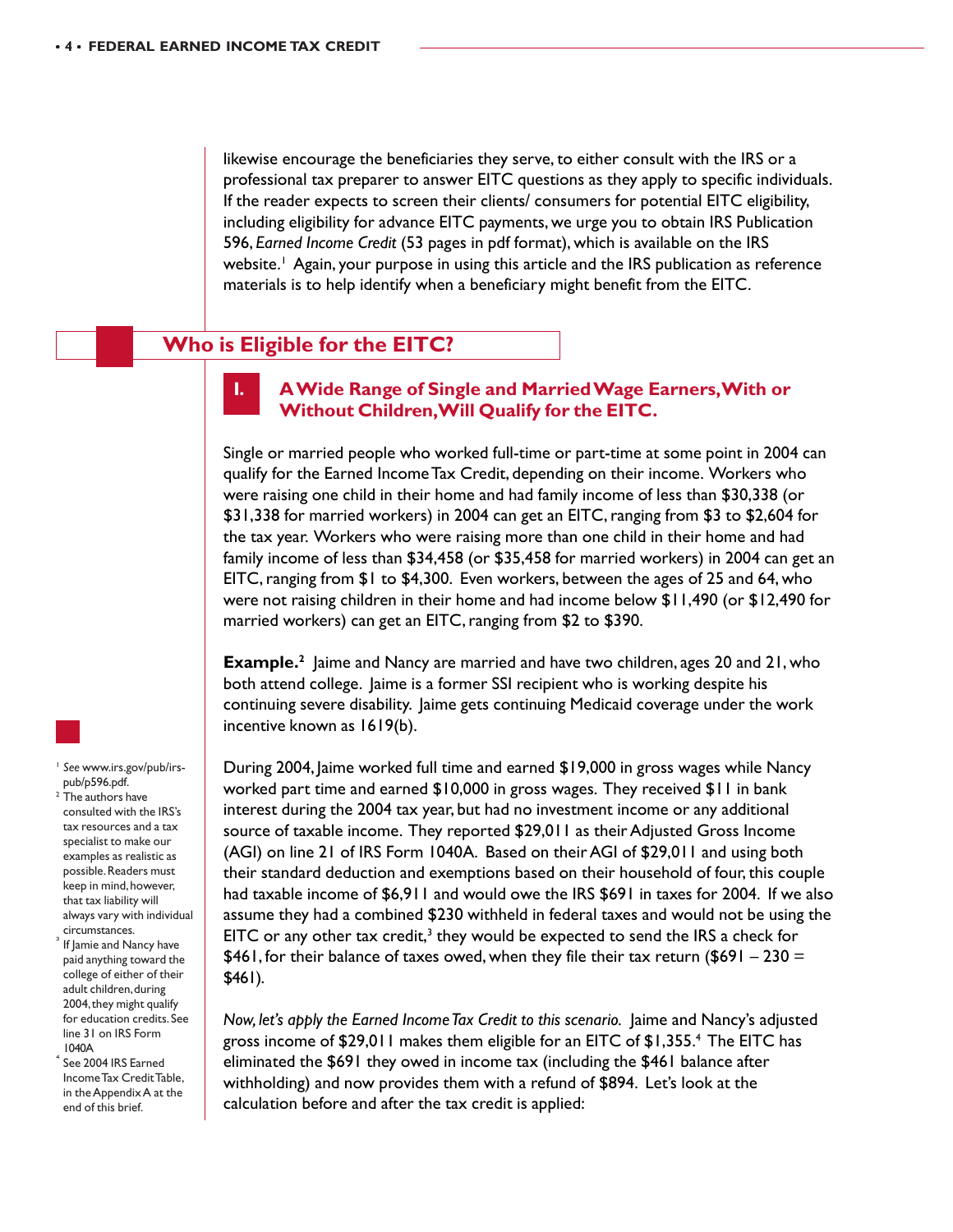#### Without the EITC:

- \$ 691 Taxes owed based on income
- 230 Taxes withheld from pay
- \$ 461 Amount taxpayer(s) must pay to IRS

#### With the EITC:

- \$ 1355 Credit available based on income
- 691 Taxes ordinarily owed based on income
- \$ 664 Credit remaining after deducting taxes owed
- $+$  230 Taxes withheld during year
- \$ 894 Refund due to taxpayer(s)

*The EITC is a tax credit and not a tax deduction.* As a credit, once the value of the Earned Income Tax Credit is determined the tax savings are equal to the full value of the credit. So, in the example of Jaime and Nancy, this couple gets the full benefit of the \$1,355 in combined tax savings and refund. By contrast, if the \$1,355 were a tax deduction (such as mortgage interest for those who itemize), the tax savings would only be a percentage of the deduction (e.g., \$135.50 for those in a 10 percent tax bracket). Also, with a deduction the greatest benefit is to reduce taxes owed to \$0; the taxpayer would never receive a refund when they owe no taxes and no federal taxes were withheld from their paycheck.

### **II. The Special Rules**

By now, you are thinking that the EITC sounds too good to be true and there must be some special qualification rules. You are right! First, there are the rules for everyone and then there are three sets of rules, depending on the individual: rules if you have a qualifying child, rules if you do not have a qualifying child, and the earnings rules.

#### **A. Rules for Everyone**

In addition to meeting the adjusted gross income requirements, individuals filing for the EITC must meet six other rules:

#### **1. The Individual, Their Spouse (if Filing Jointly) and Any Qualifying Child Must Have a Valid Social Security number.**

The individual seeking the EITC must have a valid Social Security number. In addition, the spouse if filing jointly, and the qualifying child, must have valid Social Security numbers. If the Social Security card of the individual claiming the tax credit (or the card of the spouse if filing a joint return) states "Not valid for Employment" and the Social Security card was issued so that the individual or the spouse could qualify for a federally funded benefit, like Medicaid, the individual with the notation on his or her card will not qualify for the EITC.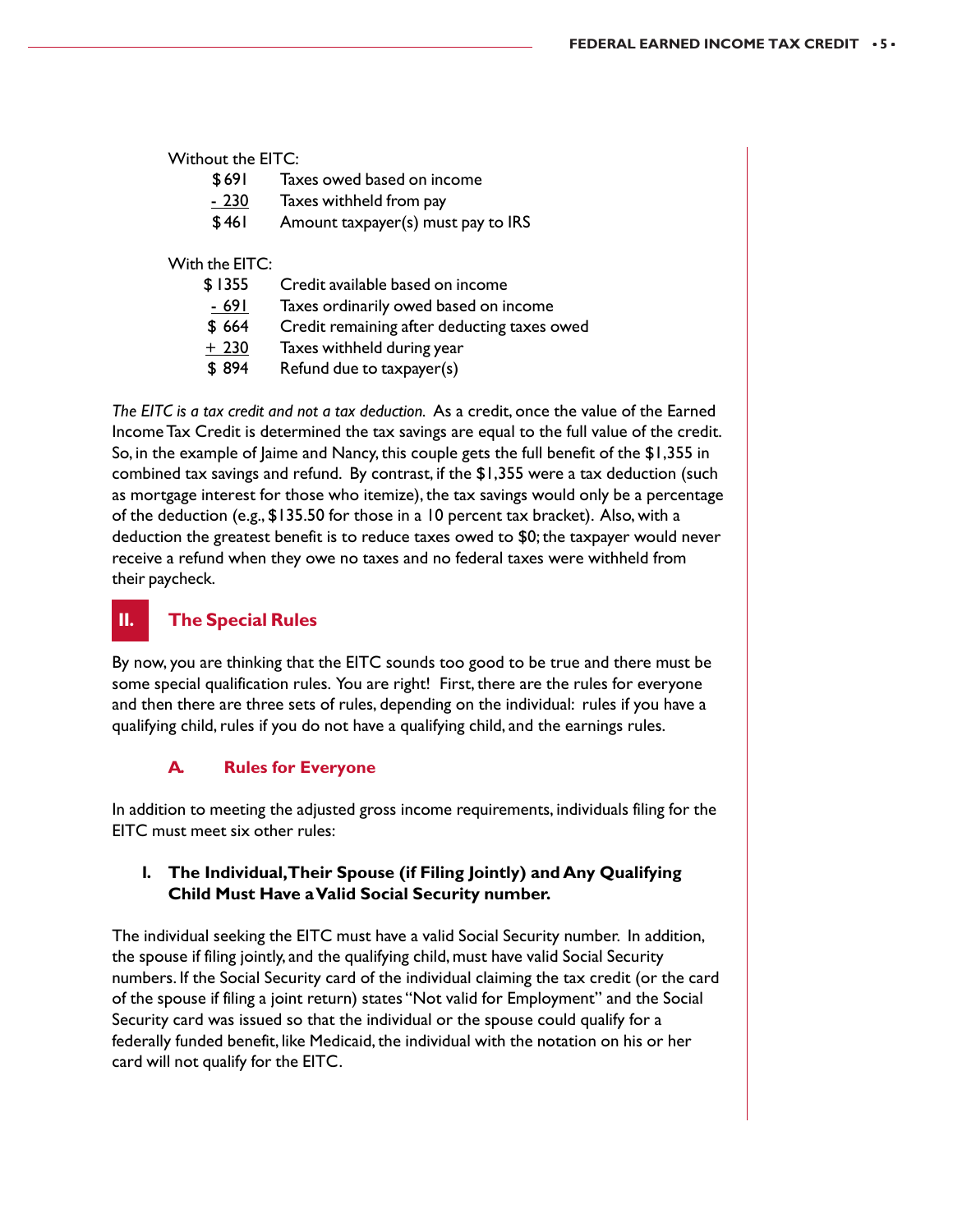#### **2. The Individual's** F**iling Status Cannot be "Married Filing Separately."**

If the individual filing for the EITC is married, then he or she usually must file a joint return to claim the credit. The one exception is for the individual whose spouse has not lived with them at any time in the last six months of the year. Under those circumstances, the individual can file as head of the household instead of married filing separately and still qualify for the EITC.

#### **3. The Individual Must Be a U.S. Citizen or Resident Alien all Year.**

An individual who is resident alien in any part of the year cannot claim the credit unless he or she is married to a U.S. citizen or another resident alien and chooses to be treated as a resident alien for the entire year by filing a joint tax return. This means that the individual and spouse will be taxed on their worldwide income for the year.

#### **4. The Individual Cannot File Form 2555, Foreign Earned Income, or Form 2555-EZ, Foreign Earned Income Exclusion.**

This is a follow-up to the rule above regarding taxation of worldwide income. The individual who plans to exclude income earned in foreign countries from their gross income cannot claim the EITC.

#### **5. Investment Income Must Be \$2,650 or Less.**

An individual cannot claim the EITC unless the investment income (Form 1040, Form 1040A or Form 1040EZ) is \$2650 or less.

#### **6. The Individual Must Have Earned Income.**

This credit is called the Earned Income Tax Credit because to qualify an individual must work and have earned income. A married couple filing jointly meets this rule if one spouse works and has earned income. Earned income includes wages, salaries and tips, as well as net earnings from self-employment. Interestingly, strike benefits paid by a union to its members are treated as earned income for EITC purposes.

#### **B. Rules If You Have A Qualifying Child**

An individual who has a qualifying child and meets all the rules for everyone must also meet four more rules to qualify for the earned income tax credit:

#### **1. The Child Must Meet the Definition of "Qualifying Child," As Broadly Defined.**

To be a qualifying child, a child must be the son, daughter, adopted child, stepchild, or descendant of any of them (for example, a grandchild); or an eligible foster child for whom the individual cared for as if they were their own child; or a brother, sister,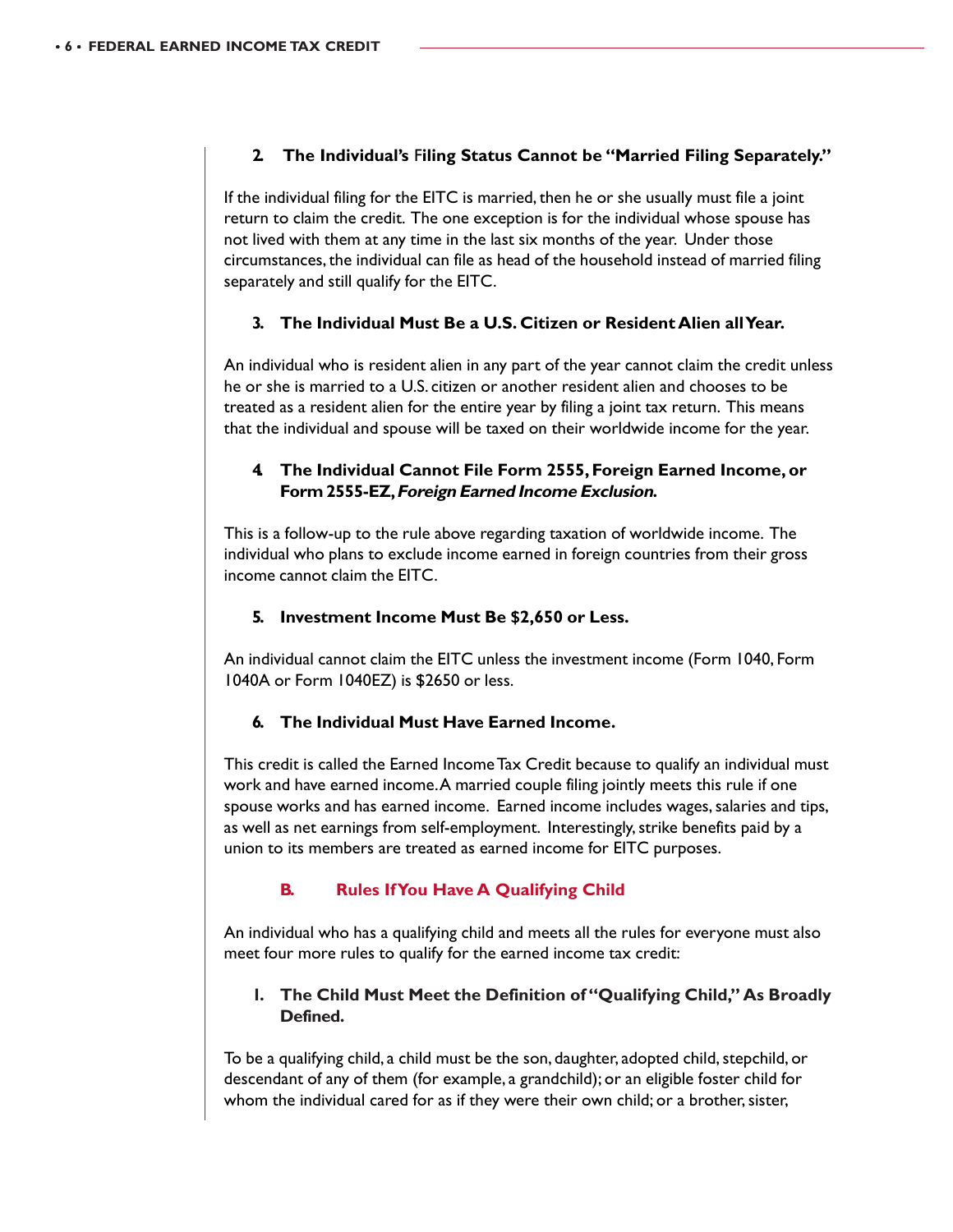stepbrother, stepsister, or descendant of any of them (for example, a niece or nephew) for whom the individual cared for as if they were their own child. A child does not have to be the dependant of the individual to be a qualifying child of the individual claiming the EITC.

#### **2. A Qualifying Child Must Be Age Eligible and Must Have Lived With the Individual in the United States for at Least Half of the Year.**

The child must be under age 19 at the end of the year, or a full-time student under age 24 at the end of the year, or permanently and totally disabled as defined by SSA, at any time during the year, no matter what age. The child must have lived in the United States with the individual, claiming the EITC, for at least half of the year. United States means the 50 states and the District of Columbia. It does not include Puerto Rico and Guam, which are considered U.S. possessions. A child who was born or died during the year is treated as having lived with the individual the entire year, if the individual's home was the child's home the entire time the child was alive during the year.

#### **3. The Individual's Qualifying Child Cannot Be Used By Another Person to Claim the EITC.**

Often, a child meets the rules to be a qualifying child of more than one person. Only one person, however, can treat the child as a qualifying child and access the EITC using that child. If two individuals have the same qualifying child, the two individuals can choose who will claim the EITC using that qualifying child. Sometimes, the two individuals cannot agree and both claim the EITC using the same child. Then, the government applies the following rules to decide who can treat the child as a qualifying child.

- If only one is the child's parent, only the parent can treat the child as a qualifying child.
- If both are the child's parents, only the parent with whom the child lived the longest during the year can treat the child as a qualifying child.
- If both are the child's parents and the child lived with each parent the same amount of time during the year, only the parent with the highest adjusted gross income can treat the child as a qualifying child.
- If neither is the child's parent, only the person with the highest adjusted gross income can treat the child as a qualifying child.

**Example.** An example will help illustrate the qualifying child rule. Ed and his fiveyear-old son, Jay, lived with Ed's mom (i.e., Jay's grandmother) all year. Ed is 25 years old and his only income was \$12,000 from a part-time job. Ed's mom's only income was \$19,999 from her job. Jay is a qualifying child of both Ed and his mother as Jay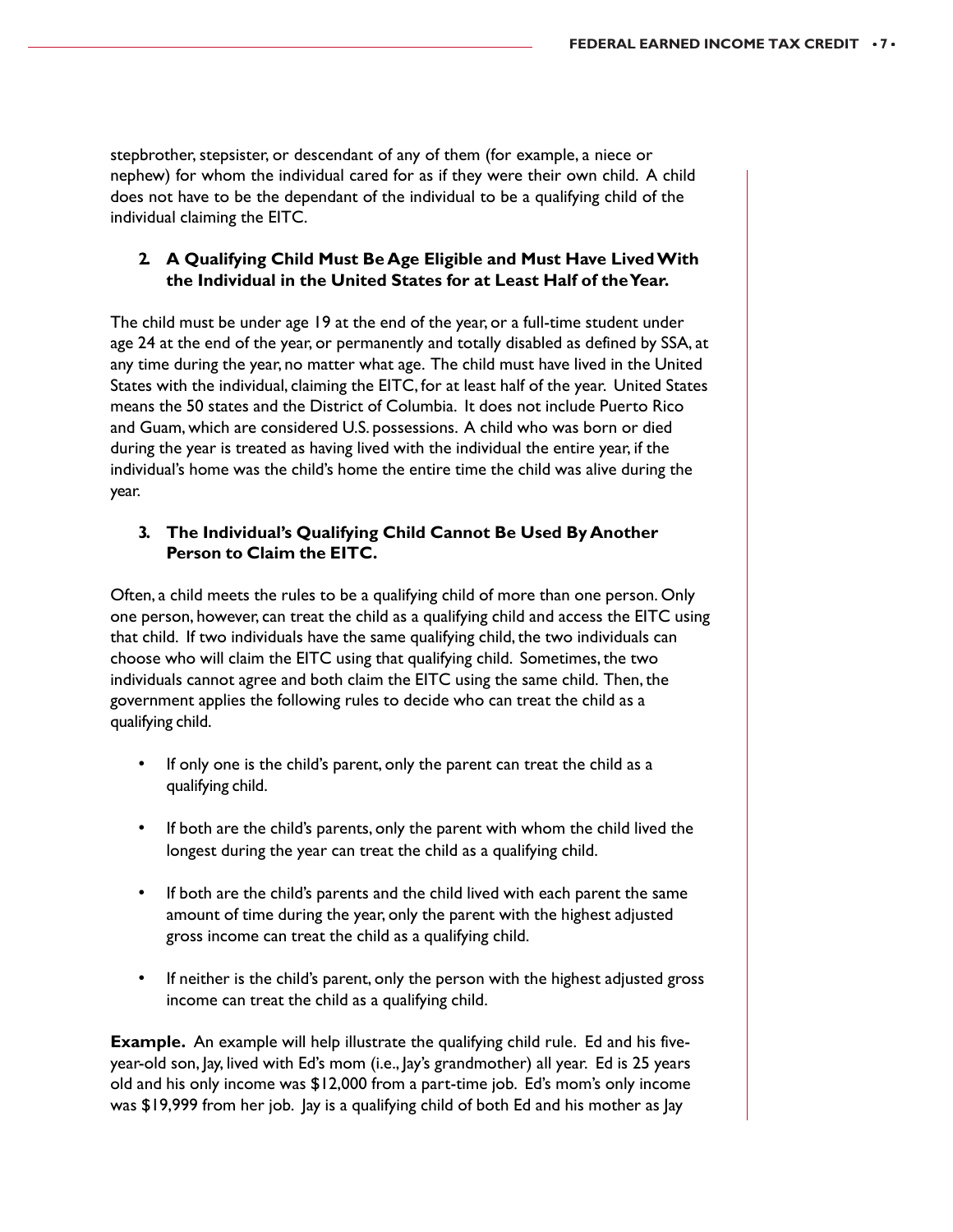meets the relationship, age, and residency tests for both Ed and his mother. Only one of the two can use Jay to claim the EITC. Ed and his mother may choose which will treat Jay as a qualifying child to claim the credit. If they cannot agree and both use Jay to claim the EITC, Ed as Jay's parent will be the only one allowed to treat Jay as a qualifying child to claim the credit.

Note: At age 25, Ed is not the qualifying child of his mother unless he is permanently and totally disabled. As noted in the next section, if Ed was the qualifying child of his mother, he could not claim the EITC.

#### **4. The Individual Claiming the EITC Cannot Be a Qualifying Child of Another Person.**

As already noted, an individual is the qualifying child of another person if: he or she is the son, daughter, adopted child, stepchild, grandchild or eligible foster child; or if he or she is the brother, sister, stepbrother, stepsister (or the child or grandchild of that person's brother, sister, stepbrother or stepsister) and that person cared for the individual as if they were their own child. Additionally, the qualifying child must meet the age and U.S. residency criteria as described above.

If the individual (or spouse if filing a joint return) is a qualifying child of another person, the individual cannot claim the EITC. This rule applies even if the person, for whom the individual is a qualifying child, does not meet all of the rules to claim the EITC or does not claim the credit.

**Example.** How does this rule work in real life? Let's look at Ed once again, changing the facts slightly. Ed and Jay live with Ed's mom all year. Ed is 22 years old and attended a trade school full time. Ed also had a part-time job and earned \$5,700. Ed is a qualifying child of his mother as he meets the relationship, age (i.e., under age 24 and a student), and residency tests. Ed's mom can claim the EITC if she meets all the other requirements. Ed, however, cannot claim the EITC as he is his mother's qualifying child. Ed cannot claim the EITC even if his mother cannot or does not claim it.

# **C. Rules If You Do Not Have a Qualifying Child**

An individual who does not have a qualifying child and meets all the rules for everyone must also meet the following four rules to qualify for the EITC:

#### **1. The Qualifying Individual Must Be At Least Age 25, But Under Age 65, at the End of the Year.**

If married and filing a joint return, either the individual or the individual's spouse must meet this requirement.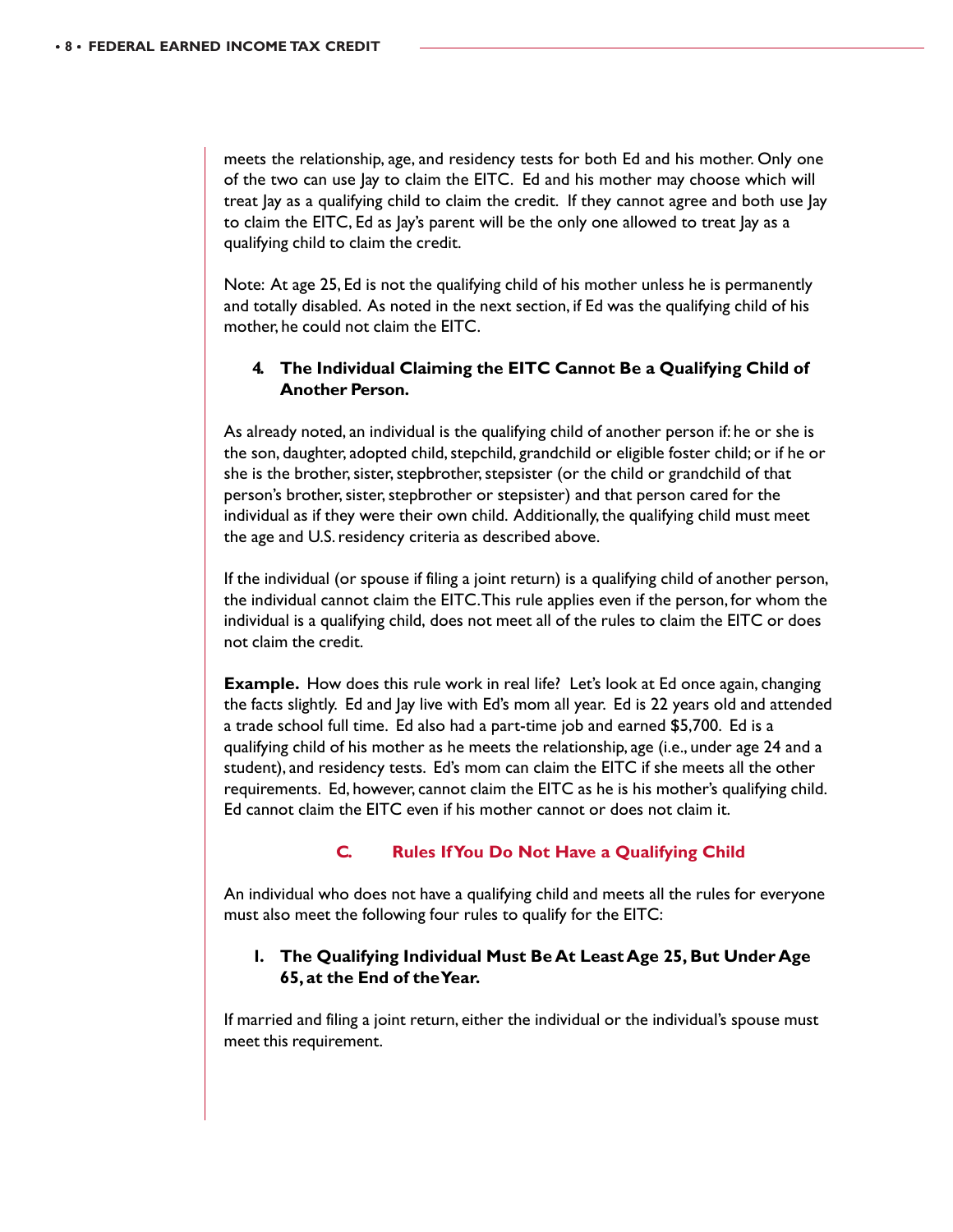#### **2. The Qualifying Individual Cannot Be the Dependent of Another Person.**

If another person can claim the individual filing for the EITC (or their spouse if filing a joint return) as a dependent on his or her return but does not, the individual still cannot claim the credit.

#### **3. The Qualifying Individual Cannot Be a Qualifying Child of Another Person.**

The same rules that apply to an individual with a qualifying child apply to an individual with no qualifying children. If the individual (or spouse if filing a joint return) is a qualifying child of another person, the individual cannot claim the EITC. This rule applies even if the person, for whom the individual is a qualifying child, does not meet all of the rules to claim the EITC or does not claim the EITC.

#### **4. The Qualifying Individual Must Have Lived in the United States at Least Half the Year.**

The qualifying individual (and spouse, if filing jointly) must have lived in the U.S. for at least half of the year. United States means the 50 states and the District of Columbia. It does not include Puerto Rico and Guam, which are considered U.S. possessions. The home can be any location in which the individual regularly resides and need not be a traditional home. This means that if the individual lived in one or more homeless shelters for more than half the year, the individual meets this rule.

# **III. Rules for Computing and Claiming Credit**

#### **A. The Individual's or Married Couple's Earned Income and Adjusted Gross Income Must Both Be Below the Limits Set by the IRS.**

An individual or couple must know their gross earned income and then calculate adjusted gross income (AGI) in order to determine eligibility for the credit. In most cases, earned income and AGI will be nearly the same. However, in some cases, AGI (line 21 of IRS Form 1040A) could be significantly higher than earned income because the individual or couple must report some additional form of unearned income, such as stock dividends or unemployment benefits (see lines 9a and 13 of IRS Form 1040A). In other cases, AGI could be significantly lower than earned income because the individual or couple is allowed adjustments from gross income for items like an IRA deduction or a student loan interest deduction (see lines 17 and 18 of IRS Form 1040A).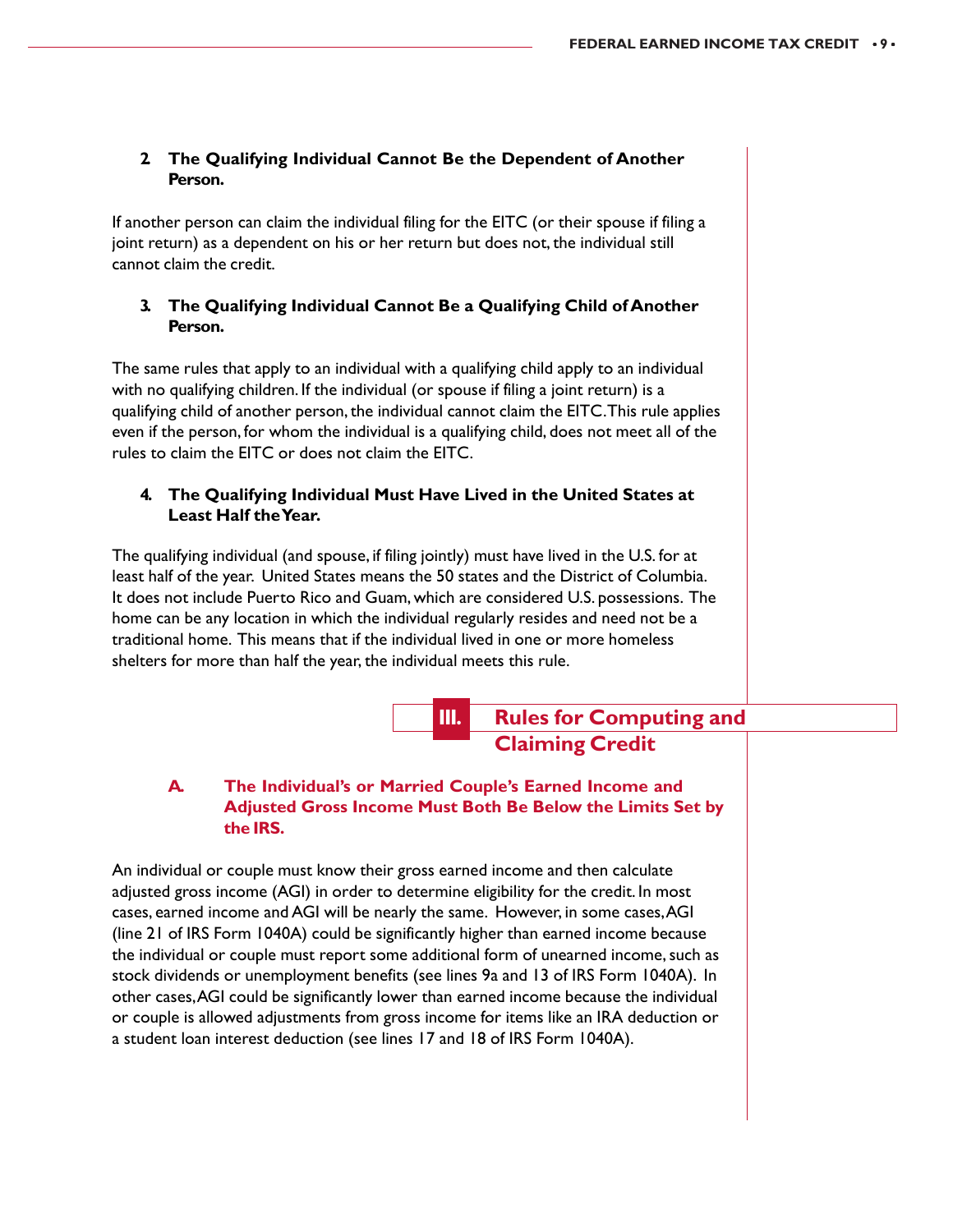To claim the Earned Income Tax Credit, both the earned income and the AGI of the individual or couple must be below the following designated amounts for 2004:

- for an individual with one qualifying child, less than \$30,338 (or \$31,338 if married, filing jointly); or
- for an individual with more than one qualifying child, less than \$34,458 (or \$35,458 if married, filing jointly); or
- for an individual with no qualifying child, between the ages of 25 and 64, less than \$11,490 (or \$12,490 if married, filing jointly).

#### **B. The Amount of the EITC Is Determined After Figuring AGI and Using the IRS's Earned Income Credit Table.**

After determining that the individual or couple can claim the credit, the IRS's EITC table must be used to determine the amount of the credit. For example, we used that table in the example of Jaime and Nancy (part I, above) to determine they had a credit of \$1,355 with an AGI of \$29,011 and two qualifying children. A copy of the EITC table for tax year 2004 is reproduced and included as an appendix.<sup>5</sup>

#### **C. Some Taxpayers Will Qualify for Advance EITC Payments.**

If an individual or couple, with a qualifying child, expects to be eligible for the tax credit at the end of the tax year, they might be eligible to get their EITC in advance as an addition to their paycheck.

**Example.** In March 2005, Ed tells his friend Shelley that he gets \$50 added to his paycheck each month because of his Earned Income Tax Credit. Shelley would like to get extra money in her paycheck and asks Ed what he is talking about. Ed explains that he receives an advance EITC payment every paycheck. Shelley must supply the correct answers to three questions to determine if she is eligible for advance payments.

#### **1. Does Shelley Expect to Have a Qualifying Child?**

The definitions for qualifying child are fully discussed at part II.B, above. If Shelley does not expect to have a qualifying child (i.e., the answer is no), the process stops. Shelley cannot receive advance EITC payments in 2005. If the answer is yes, Shelley then needs to answer the next question.

#### **2. Does Shelley Expect Her Adjusted Gross Income and Earned Income Will Each Be Less Than About \$31,000 (\$33,000 For a Joint Return) in 2005?**

If the answer is no, the process stops. Shelley cannot receive advance EITC payments in 2005. If the answer is yes, Shelley then needs to answer the next question.



<sup>5</sup> *See* Appendix, which is also available as part of IRS Publication 596 (see note 1, above).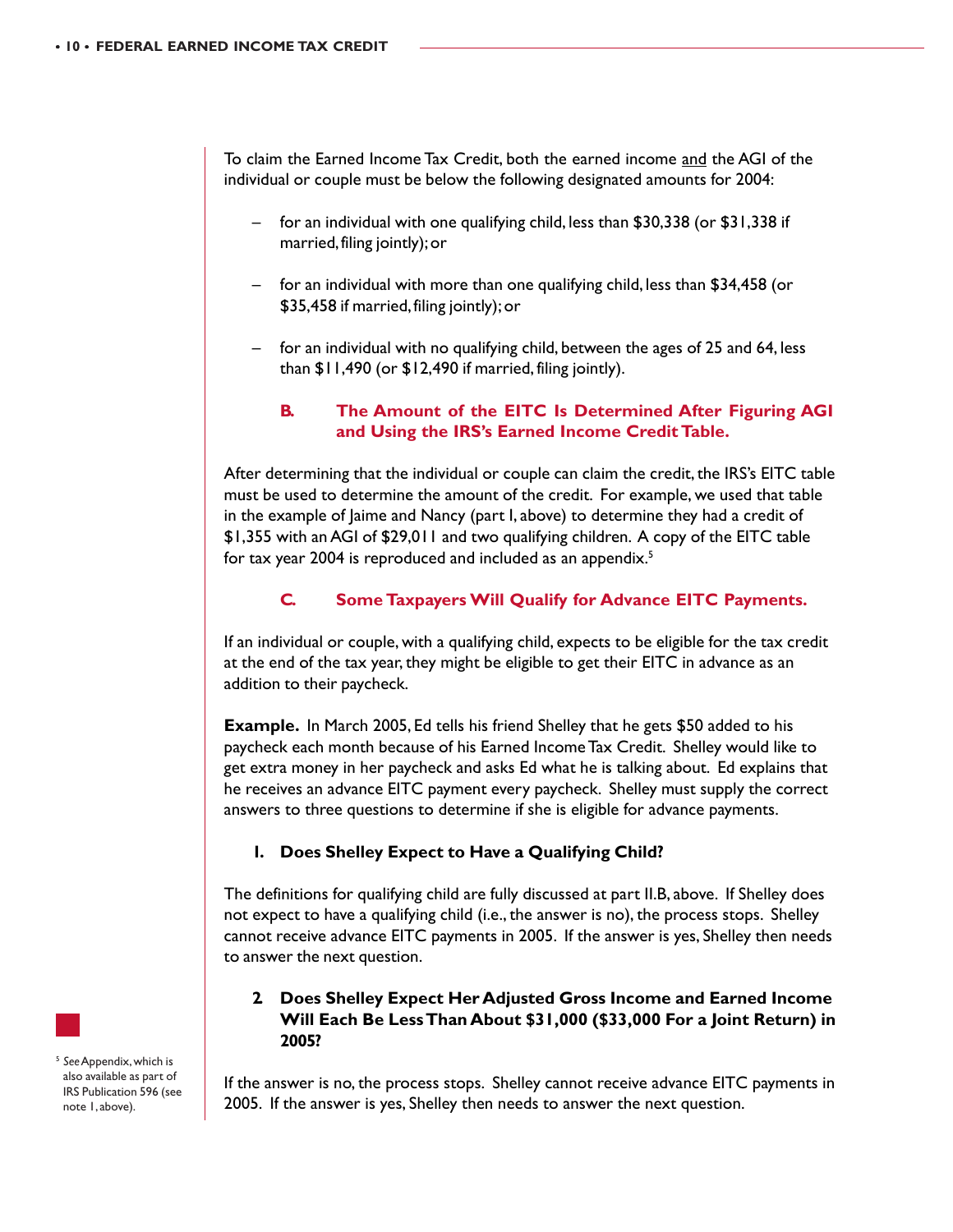#### **3. Does Shelley Expect to Be Eligible for the EITC in 2005?**

This is pretty much a perfunctory step as long as Shelley meets all the requirements for everyone. If the answer is no, the process stops. Shelley cannot receive advance EITC payments in 2005. If the answer is yes, Shelley can take steps to get her advance payments. Shelley, however, cannot get advance EITC payments unless her wages are subject to federal income tax, Social Security tax, or Medicare tax withholding.

Readers will note that the three questions above all use the word "expect." This means that Shelley does not have to know if she will be able to answer yes when filing her tax return. She need only make a best guess that she will be able to answer yes. This does not mean that individuals can fraudulently answer a question in the affirmative when they know the answer is incorrect.

Since Shelley answered yes to the three questions posed above, she can complete Form W-5, give the lower part of the form to her employer and keep the upper part for her records. Now Shelley will be able to receive part of her EITC in advance. This is because an individual may only get part of the EITC during the year in advance payments. During 2005, a taxpayer can receive no more than \$1,597 in advance EITC payments even though the actual credit might be more than double that amount.

Finally, an individual who receives advance EITC payments in 2005 must file a 2005 tax return (even if not otherwise required to file) to report the payments and claim any additional credit. Box 9 of the W-2 will show the amount of the advanced EITC the individual received from the employer. In Shelley's case, she will get the rest of the EITC when she files her tax return in 2006 and claims the credit. On the other hand, if Shelley received advance payments and later learns she was not eligible for some or all of the payment, she must report the advance payment on her tax return. She may be responsible for paying the overpaid amounts back.

# **The EITC Can Be Combined with Other Work Incentives**

Individuals with disabilities will look to staff from the BPA&O and PABSS programs to assist them in determining what special benefits and incentives may be available to make their transition into paid employment more realistic. In many cases, if the SSI or SSDI beneficiary looks to one program or benefit in isolation, the ability to succeed in employment and be self supporting may not be evident. However, if the benefits specialist can assist the individual to identify multiple sources or program benefits and work incentives, the benefits of going to work may quickly emerge. The Earned Income Tax Credit is a special incentive that can be used in tandem with other incentives and program benefits to ease the transition into paid employment.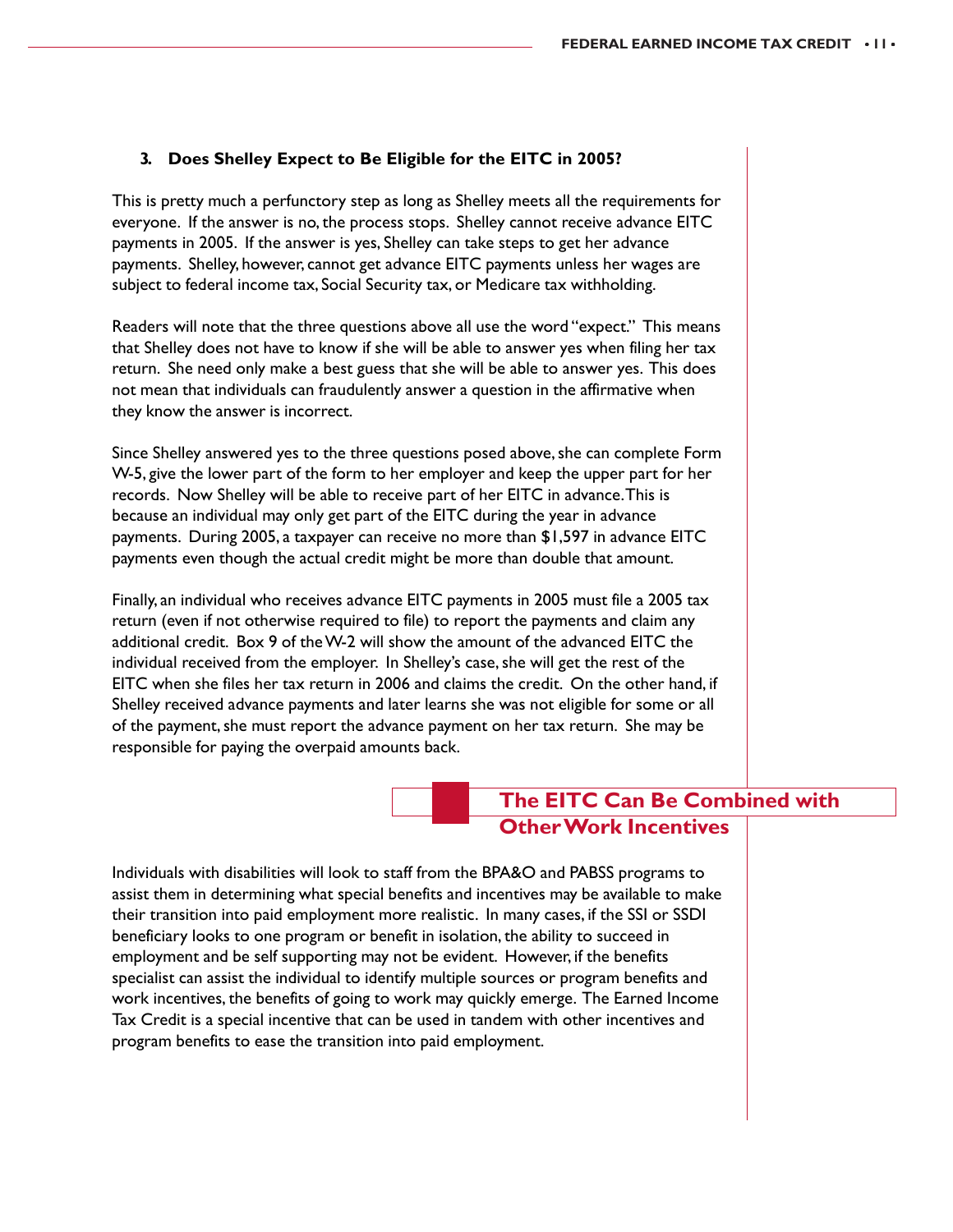**Example.** Let's go back to the example of Jaime and Nancy from part I, above. Here, we'll introduce a few more facts about Jaime. His disability is quadriplegia, having been injured in an automobile accident many years ago. In May 2003, he graduated from college and began searching for work. Prior to taking his first job after college, however, he sought the advice of a benefits specialist at his local BPA&O project.

The benefits specialist helped identify: Jaime's extended eligibility for Medicaid under the 1619(b) benefit after he loses SSI benefits due to wages; the potential eligibility for a Plan for Achieving Self Support (PASS) to purchase a van, using wages that would otherwise be counted in determining SSI eligibility; the use of funding through his state's vocational rehabilitation (VR) agency to pay for modifications to the van to allow Jaime to drive it from his wheelchair; the ability to take advantage of the Section 8 Housing Choice Voucher Program's earned income disregard to maintain a consistent housing subsidy payment and avoid immediate rent increases when he finds his first job; and the ability to use the Earned Income Tax Credit to reduce his family's tax liability and even get extra money in his paycheck.

We will not attempt to specify how each of these incentives or program benefits would work in Jaime's case. We will point out, however, that all of these additional benefits or incentives the 1619(b) Medicaid provisions, the PASS, the VR agency's funding of van modifications and the housing subsidy program's incentives are items that should routinely be a part of the benefits planning assistance that a BPA&O's staff will offer to a beneficiary like Jaime. While the BPA&O's benefits specialists will not be expected to develop the same expertise on the EITC that they have developed on things like 1619(b) or the PASS, identification of the potential benefits of the EITC will aide Jaime and others like him to make fully informed decisions as they move into paid employment.

# **Rules Governing Misuse of the EITC**

If the IRS denies an EITC and determines that the error was due to reckless or intentional disregard of the rules, then the individual cannot claim the credit for the next two years. If the IRS determines that the error was fraudulent, then the individual cannot claim the credit for the next 10 years.

#### **Conclusion**

For individuals with disabilities, every penny counts. This brief provides an overview of the EITC and how an individual might qualify for it either upon filing a tax return at the end of the year or as an advance payment throughout the year. To assist benefits planners helping individuals determine whether they might be eligible for the credit, we recommend obtaining a copy of IRS Publication 596, *Earned Income Credit*, which includes checklists that can be used to screen for eligibility.<sup>6</sup>

6 See note 1, above.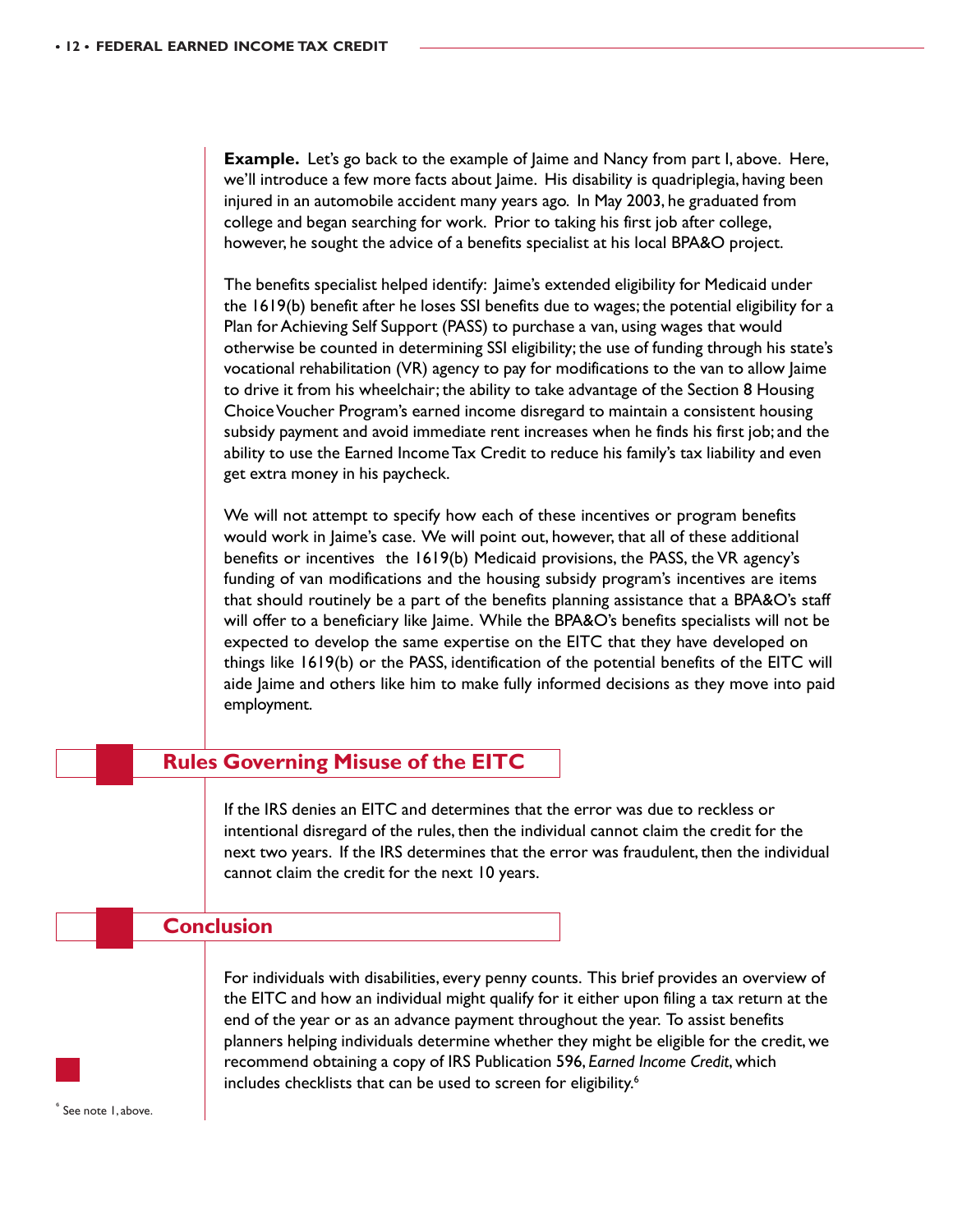Finally, we wish to remind our readers that the authors of this brief are not tax attorneys or even specialists in the tax area. An individual with tax questions should consult a tax specialist or contact the IRS Taxpayer Assistance Centers. To find the number of the Taxpayer Assistance Centers go to www.irs.gov or look in the phone book under "U.S. Government, Internal Revenue Service." An individual with unresolved tax concerns should consult either the Taxpayer Advocate or a tax specialist. The Taxpayer Advocate independently represents an individual's interests and concerns within the IRS by protecting that individual's rights and resolving problems that have not been corrected through normal channels. To contact the Taxpayer Advocate, dial 1-877- 777-4778 or 1-800-829-4059 (TTY/TDD user) or visit the IRS web site at www.irs.gov/ advocate.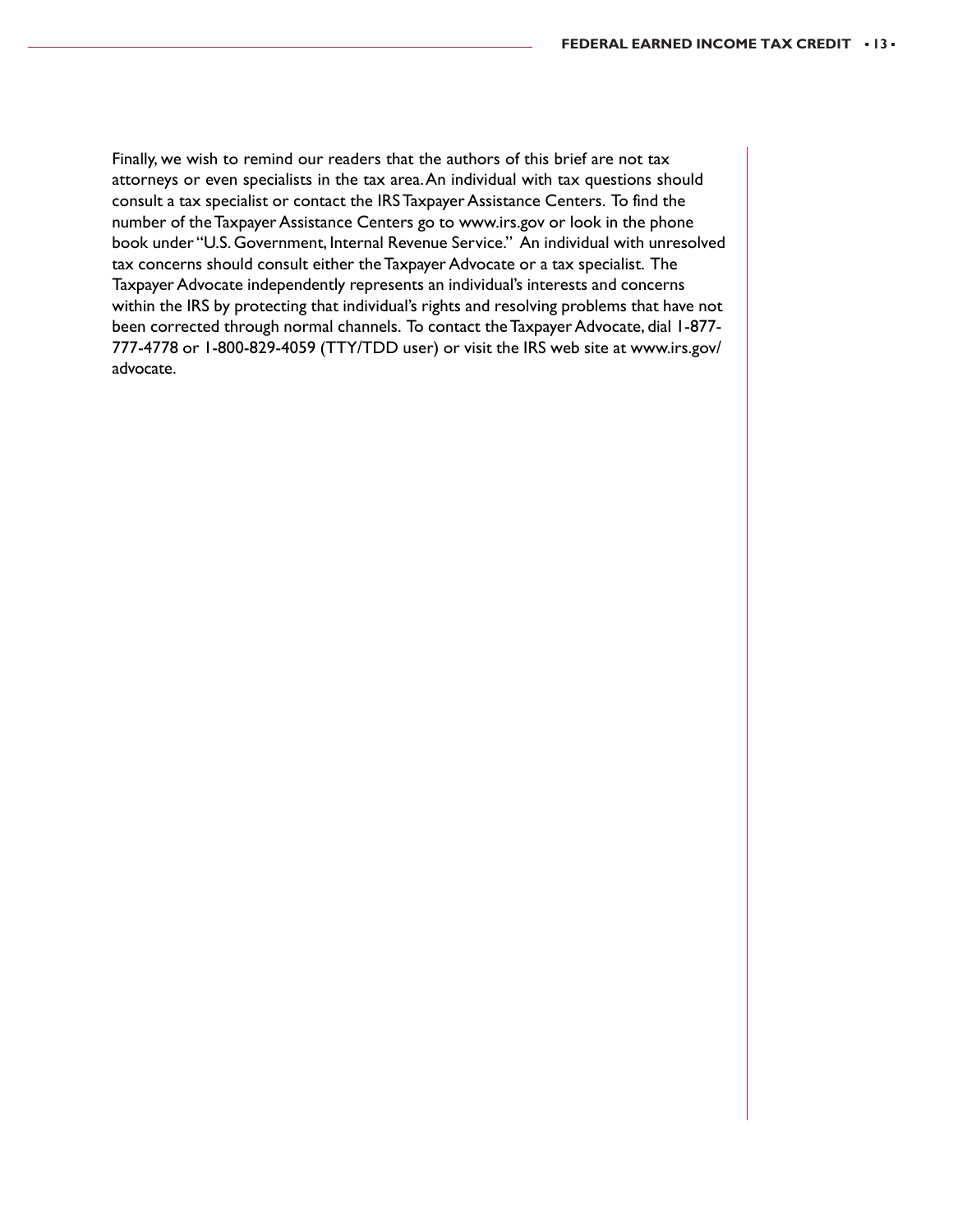| Í<br>j |
|--------|
| l<br>Ξ |
| š<br>i |

| Publication 596 Earned Income Credit (EIC)                                                                                                 |               |                                                               |                       |                                    |                                                                              |                                   |                                                       |                         |                           |                                                               |                                  |                           |                                                               | Appendix                    |
|--------------------------------------------------------------------------------------------------------------------------------------------|---------------|---------------------------------------------------------------|-----------------------|------------------------------------|------------------------------------------------------------------------------|-----------------------------------|-------------------------------------------------------|-------------------------|---------------------------|---------------------------------------------------------------|----------------------------------|---------------------------|---------------------------------------------------------------|-----------------------------|
|                                                                                                                                            |               |                                                               |                       |                                    |                                                                              |                                   |                                                       |                         |                           |                                                               |                                  |                           |                                                               |                             |
| 2004 Earned Income Credit (EIC) Table                                                                                                      |               |                                                               |                       |                                    |                                                                              | Caution. This is not a tax table. |                                                       |                         |                           | If the amount you are                                         |                                  |                           | And your filing status is-                                    |                             |
| I. To find your credit, read down the "At I<br>that includes the amount you were told to                                                   |               |                                                               |                       | east.                              | But less than" columns and find the line<br>look up from your EIC Worksheet. |                                   |                                                       |                         | worksheet is-             | looking up from the                                           |                                  | have-                     | qualifying widow(er) and you<br>Single, head of household, or |                             |
| $2.$ Then, go to the column that includes your filing status and the number of qualifying<br>children you have. Enter the credit from that |               |                                                               |                       |                                    | at column on your EIC Worksheet.                                             |                                   |                                                       |                         |                           |                                                               |                                  | children<br>$\frac{1}{2}$ | One<br>child                                                  | children<br>$Tw$ o          |
|                                                                                                                                            |               |                                                               |                       |                                    |                                                                              |                                   |                                                       |                         | At least                  | But less than                                                 |                                  |                           | Your credit is                                                |                             |
| are looking up from your EIC Worksheet is \$2,455, you would enter \$842.<br>Example. If your filing status is single, you                 |               |                                                               |                       |                                    | have one qualifying child, and the amount you                                |                                   |                                                       |                         | 2,450<br>2,450            | 2,450<br>2,500                                                |                                  | $rac{8}{2}$               | 825                                                           | 970<br>990                  |
|                                                                                                                                            |               |                                                               | And your              | iling status is-                   |                                                                              |                                   |                                                       |                         |                           |                                                               | And your filing status is-       |                           |                                                               |                             |
| If the amount you<br>from the work-<br>are looking up                                                                                      | have-         | qualifying widow(er) and you<br>Single, head of household, or |                       | have-                              | Married filing jointly and you                                               |                                   | If the amount you<br>from the work-<br>are looking up |                         | have-                     | Single, head of household, or<br>qualifying widow(er) and you |                                  | $have-$                   | Married filing jointly and you                                |                             |
| sheet is                                                                                                                                   | $\frac{1}{2}$ | One<br>child<br>children                                      | children<br>Two       | children<br>$\frac{1}{2}$          | $\overline{O}$<br>$\frac{1}{6}$                                              | Two<br>children                   | sheet is-                                             |                         | children<br>$\frac{1}{2}$ | $rac{e}{\sqrt{1}}$                                            | children<br>Two                  | children<br>$\frac{9}{2}$ | $\overline{O}$<br>$\frac{1}{6}$                               | children<br>Two             |
| But less<br>At least                                                                                                                       |               | Your credit                                                   | <u>ٺ</u> .            |                                    | Your credit is                                                               |                                   | At least                                              | But less                |                           | Your credit is-                                               |                                  |                           | Your credit is-                                               |                             |
| than                                                                                                                                       |               |                                                               |                       |                                    |                                                                              |                                   |                                                       | than                    |                           |                                                               |                                  |                           |                                                               |                             |
| ន្ធ<br><u>ឝ ន</u>                                                                                                                          |               |                                                               | $\frac{0}{2}$         |                                    |                                                                              |                                   | 2,750<br>2,800                                        |                         |                           | 44                                                            |                                  |                           | 944                                                           | $\frac{1}{2}$               |
| 50<br>$\tilde{e}$<br>$\frac{8}{1}$                                                                                                         |               | <b>32327</b><br>$\mathrel{\underline{\circ}}$<br>∾            | SO,<br>30             | $\circ$ $\simeq$ $\simeq$ $\simeq$ | <b>33357</b>                                                                 |                                   |                                                       | 2,800<br>2,850<br>2,900 | 218<br>218                | 978<br>$\overline{56}$                                        | 1,130                            | 216<br>216<br>220         | 978<br>$\overline{56}$                                        | 1,150<br>$\frac{50}{1}$     |
| 200                                                                                                                                        |               | $\cong$ $\simeq$                                              | $\overline{2}$        |                                    |                                                                              |                                   | 2,850<br>2,900                                        | 2,950                   |                           | 995                                                           | 1,170                            |                           | 995                                                           | 1.70                        |
| 250<br>$\frac{150}{200}$                                                                                                                   |               |                                                               | $\infty$              |                                    |                                                                              |                                   | 2,950                                                 | 3,000                   | 224<br>228                | 012                                                           | $\frac{36}{11}$                  | 224<br>228                | ,012                                                          | 90                          |
| 300                                                                                                                                        |               |                                                               | $\stackrel{\circ}{=}$ |                                    |                                                                              |                                   | 3,000                                                 | 3,050                   |                           | 620'                                                          | 210                              |                           | 029                                                           |                             |
| 350<br>$rac{1}{2}$<br><b>35888</b>                                                                                                         |               | $x = 8255$<br>12233                                           | $\frac{50}{25}$       | 22233                              | $\approx \equiv \frac{50}{2}$                                                | 28888                             | 3,050                                                 | 3,100<br>3,150          | <b>238247</b><br>238247   | ,046<br>,063                                                  |                                  | 222377                    | ,046<br>063                                                   | <u>1986</u><br>2007<br>2011 |
| 450                                                                                                                                        |               |                                                               | $\overline{170}$      |                                    | 145                                                                          |                                   | 3,150<br>3,150<br>3,200                               | 3,200                   |                           | 1,080                                                         |                                  |                           | 1,080                                                         | ,270                        |
| ន្ល                                                                                                                                        |               |                                                               | $\frac{8}{2}$         |                                    | 162                                                                          |                                   |                                                       | 3,250                   |                           |                                                               |                                  |                           |                                                               | 50 <sup>o</sup>             |
| <b>SSO</b>                                                                                                                                 |               | $\overline{ }$                                                | 210                   | OÞ.                                | $\frac{96}{6}$                                                               | $\frac{2}{2}$                     | 00E'E<br>0SZ'E                                        | 3,300                   |                           | $\frac{14}{1.131}$                                            |                                  |                           | $\frac{1}{1}$ .<br>31                                         | 0EE'I<br>01E'I              |
| 650<br>0S9<br>00S<br>00S                                                                                                                   |               | $\frac{4}{5}$                                                 | 230<br>250            | $\frac{4}{3}$                      | 213                                                                          |                                   | 3,350                                                 | 3,350<br>3,400          | 558838                    | 1,148                                                         | 06 17<br>06 17 17 19<br>01 17 10 | 154<br>154<br>264<br>264  | 1,148                                                         |                             |
| 700                                                                                                                                        |               | 213<br>230<br>247                                             | 270                   |                                    | 230                                                                          | 250<br>270                        |                                                       | 3,450                   |                           | 1,165                                                         |                                  |                           | 1,165                                                         | 3580                        |
| 750<br>$\overline{20}$                                                                                                                     |               |                                                               | 290                   |                                    | 247                                                                          | 290                               | 3,450<br>3,450                                        | 3,500                   |                           | ,182                                                          |                                  |                           | $\frac{82}{ }$                                                |                             |
| 800<br>$rac{1}{250}$                                                                                                                       |               | $\frac{264}{281}$<br>9255                                     | 310                   | 92552                              | 264                                                                          | 310<br>330                        | 3,500                                                 | 3,550                   | 273                       | 661'                                                          | 410                              | 273                       | 661'                                                          | 014,                        |
| 850                                                                                                                                        |               | 298                                                           | 330                   | $\overline{6}$                     | 281                                                                          | 350                               | 3,550                                                 | 3,600                   |                           | 216                                                           | ,430                             | 277                       | 216                                                           | ,430                        |
| 950<br>900<br>850                                                                                                                          |               | 2                                                             | 350                   |                                    | 298                                                                          |                                   | 3,600                                                 | 3,650<br>3,700          | 277                       | ,233                                                          | ,450                             |                           | 1,233                                                         | ,450                        |
| 000<br><b>950</b>                                                                                                                          |               | $\frac{15}{32}$                                               | 370<br>390            | $\overline{5}$                     | $315$<br>$332$                                                               | 370<br>390                        | 3,650<br>3,700                                        | 3,750                   | $\overline{28}$           | $1,250$<br>$-267$                                             | 64.40                            | <b>285</b>                | 1,250                                                         | $\frac{4}{25}$              |

Appendix

 $\sqrt{ }$ Τ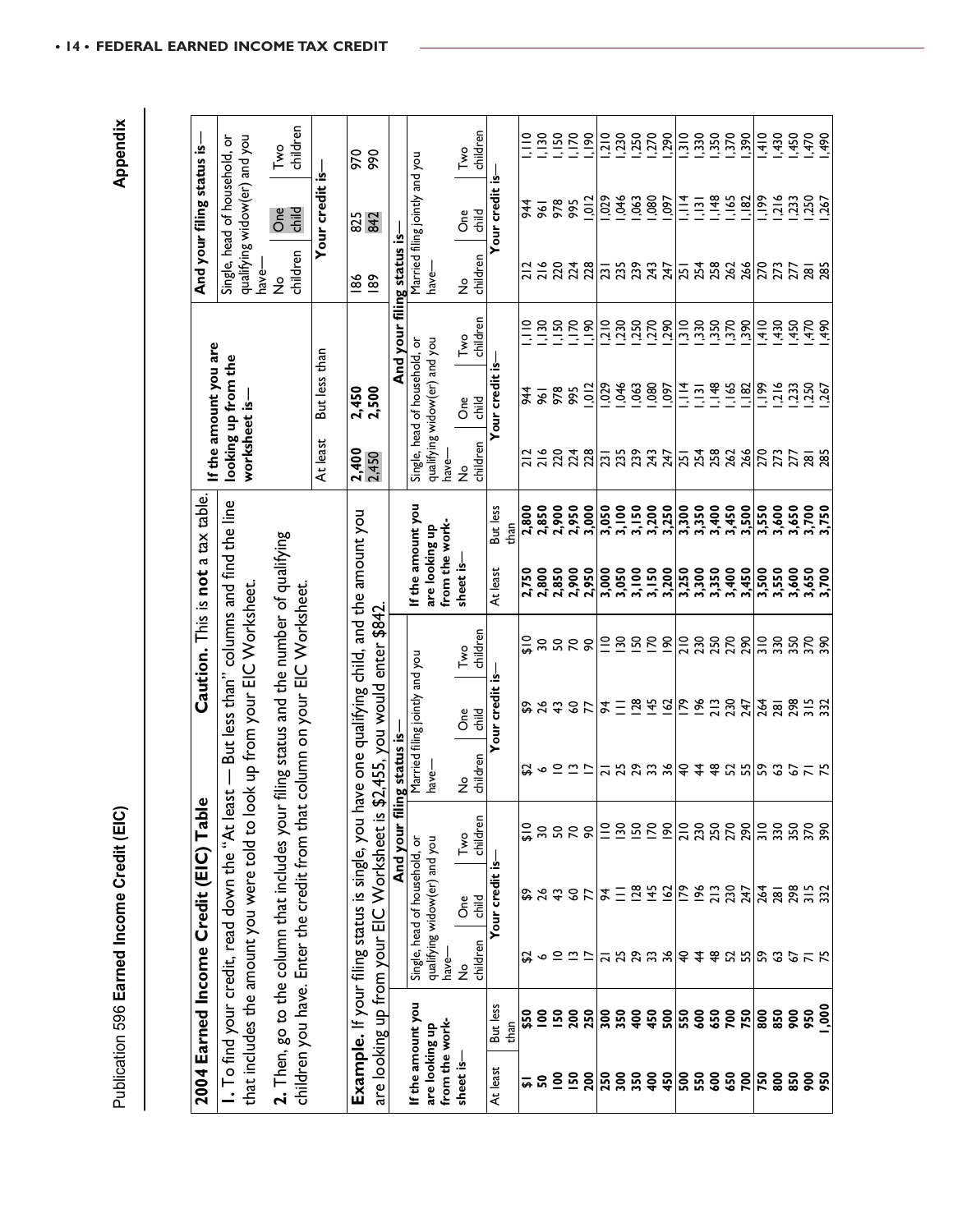|                                     |                         | 2004 Earned Income Credit (EIC) Tab                                                                                                         |                                                               |                          | $\rm e$ —Continued                                                                                              |                                |                                           |                                     | Caution. This is not a tax table. |                   |                                                               |                           |                       |                                |                                           |  |
|-------------------------------------|-------------------------|---------------------------------------------------------------------------------------------------------------------------------------------|---------------------------------------------------------------|--------------------------|-----------------------------------------------------------------------------------------------------------------|--------------------------------|-------------------------------------------|-------------------------------------|-----------------------------------|-------------------|---------------------------------------------------------------|---------------------------|-----------------------|--------------------------------|-------------------------------------------|--|
|                                     |                         |                                                                                                                                             |                                                               | And your fi              | ing status is-                                                                                                  |                                |                                           |                                     |                                   |                   |                                                               | And your filing status is |                       |                                |                                           |  |
| If the amount you<br>are looking up |                         |                                                                                                                                             | qualifying widow(er) and you<br>Single, head of household, or |                          | have-                                                                                                           | Married filing jointly and you |                                           | If the amount you<br>are looking up |                                   |                   | qualifying widow(er) and you<br>Single, head of household, or |                           | have-                 | Married filing jointly and you |                                           |  |
| from the work                       |                         | have-                                                                                                                                       |                                                               |                          |                                                                                                                 |                                |                                           | from the work-                      |                                   | have-             |                                                               |                           |                       |                                |                                           |  |
| sheet is-                           |                         | $\frac{9}{2}$                                                                                                                               | Öne                                                           | Two                      | $\frac{1}{2}$                                                                                                   | oe<br>ci                       | Two<br>children                           | sheet is-                           |                                   | $\frac{1}{2}$     | <b>One</b>                                                    | Two                       | $\frac{9}{2}$         | δ <sup>e</sup>                 | Two                                       |  |
|                                     |                         | children                                                                                                                                    | <b>Slid</b>                                                   | children                 | children                                                                                                        |                                |                                           |                                     |                                   | children          | child                                                         | children                  | children              | Plik                           | children                                  |  |
| At least                            | But less                |                                                                                                                                             | Your credit is-                                               |                          |                                                                                                                 | our credit is-                 |                                           | At least                            | But less                          |                   | Your credit is-                                               |                           |                       | Your credit is                 |                                           |  |
|                                     | than                    |                                                                                                                                             |                                                               |                          |                                                                                                                 |                                |                                           |                                     | than                              |                   |                                                               |                           |                       |                                |                                           |  |
| 000                                 | ,050                    |                                                                                                                                             | 349                                                           |                          |                                                                                                                 | 349                            |                                           | 3,750                               | 3,800                             | 289               | 284                                                           | $\frac{8}{2}$             | 289                   | .84                            | $\frac{6}{2}$                             |  |
| 050                                 | $rac{1}{2}$ $rac{1}{2}$ |                                                                                                                                             | 366                                                           | 30                       |                                                                                                                 | 366                            | $\frac{6}{3}$                             | 3,800                               | 3,850                             | 293               | $rac{1}{25}$                                                  | <u>ភ្លឹ ភ្ល</u> ឹ         | 293                   | $rac{3}{20}$                   | 550                                       |  |
| 100                                 |                         |                                                                                                                                             |                                                               | 450                      |                                                                                                                 |                                | 450                                       | 3,850                               | 3,900                             | 296               |                                                               |                           | 296                   |                                |                                           |  |
| 1,150                               | 200                     | <b>RESERT</b>                                                                                                                               | $rac{1}{2}$                                                   | 470                      | <b>RESSS3</b>                                                                                                   | $rac{6}{5}$                    | 470                                       | 3,900                               | 3,950                             | $\frac{8}{3}$     | 335                                                           | 570                       | $\frac{8}{3}$         | 335                            | 570                                       |  |
| ,200                                | ,250                    |                                                                                                                                             | $\frac{1}{4}$                                                 | $\frac{8}{3}$            |                                                                                                                 | 417                            | $\frac{8}{3}$                             | 3,950                               | 4,000                             |                   | 352                                                           | <b>S</b>                  |                       | 352                            | Sğ                                        |  |
| .250                                | <b>POS</b>              | $\frac{8}{2}$                                                                                                                               | $\frac{4}{3}$                                                 |                          |                                                                                                                 | 434<br>451                     |                                           | 4,000                               | 4,050                             | 308               | ,369                                                          | $\frac{1}{2}$             | $\frac{8}{2}$         | ,369                           | $rac{1}{2}$                               |  |
| 1,350                               | ,350                    |                                                                                                                                             | $\overline{45}$                                               | ្ត្រី និន្ត              | $g \subseteq g$                                                                                                 |                                | ្ត្រី និន                                 | 4,050                               | 4,100                             | $\frac{218}{219}$ | 386                                                           | 63 <sub>o</sub>           | $\frac{218}{219}$     | 386                            | <b>650</b><br>0650                        |  |
|                                     | $rac{6}{400}$           | 105                                                                                                                                         | 468                                                           |                          |                                                                                                                 | 468                            |                                           | 1,100                               | 4,150                             |                   | 403                                                           | 650                       |                       | 403                            |                                           |  |
| <b>400</b>                          | ,450                    | $\tilde{e}$                                                                                                                                 | 485                                                           | 570                      | $\frac{8}{2}$                                                                                                   | $\frac{45}{20}$                | 570                                       | 4,150                               | 4,200                             |                   | 420                                                           | 670                       |                       | 420                            | 029'                                      |  |
| ,450                                | 500                     | $\tilde{=}$                                                                                                                                 | 502                                                           | 590                      | $\tilde{=}$                                                                                                     |                                | 590                                       | 4,200                               | 4.250                             | 323               | 437                                                           | 690                       | 323                   | 437                            | 690                                       |  |
| 00<br>0515<br>001                   | oss'                    | $\Xi$                                                                                                                                       | 5355                                                          | $-3888$                  | Ξ                                                                                                               | <b>22525</b><br>2255           | $\frac{1}{6}$                             | 4,250                               | 4,300                             | 327<br>335<br>339 | $-454$                                                        | 012'                      | $\frac{27}{331}$      | 순 년                            | 012                                       |  |
|                                     |                         |                                                                                                                                             |                                                               |                          |                                                                                                                 |                                | 630                                       | 4,350                               | 4,350                             |                   |                                                               |                           |                       |                                |                                           |  |
|                                     |                         |                                                                                                                                             |                                                               |                          |                                                                                                                 |                                | 650                                       |                                     | 4,400                             |                   | ,488                                                          | $\frac{1,750}{50}$        | 339                   | ,488                           |                                           |  |
| ,650                                | 2500                    |                                                                                                                                             |                                                               |                          | 2482                                                                                                            |                                | 670                                       | 4,400                               | 4,450                             |                   |                                                               | ,770                      |                       | 505                            | 885.71                                    |  |
| ,700                                | ,750                    | 222222                                                                                                                                      | 587                                                           | 887888                   |                                                                                                                 | 587                            | 690                                       | 4,450                               | 4,500                             | 342               | <u>្កុំ ប្អ</u>                                               | 562'                      | 342                   | <u>ដ្ឋាង ឆ្នំ ដូ ន</u>         | 50 <sup>2</sup>                           |  |
| 1,750                               | <b>800</b>              |                                                                                                                                             | \$                                                            |                          |                                                                                                                 |                                |                                           |                                     | 4,550                             |                   |                                                               |                           |                       |                                |                                           |  |
| 00810                               | ,850                    |                                                                                                                                             | 621                                                           |                          | $rac{8}{40}$                                                                                                    | 24.38                          | <b>8222</b><br>8222                       | 4,500<br>4,550                      | 4,600                             | *****             | 065<br>955<br>655                                             | ត្ត ខ្ល                   | ****                  |                                |                                           |  |
|                                     | .900                    |                                                                                                                                             | 355                                                           |                          | $\frac{43}{5}$                                                                                                  |                                |                                           | 4,600                               | 4,650                             |                   |                                                               | ,850                      |                       |                                |                                           |  |
|                                     | 1,950                   |                                                                                                                                             |                                                               |                          |                                                                                                                 | 655<br>672                     |                                           | 4,650                               | 4,700                             |                   |                                                               | ,870                      |                       |                                | ,870                                      |  |
| 1,950                               | 2,000                   | $\frac{5}{4}$ $\frac{1}{2}$ $\frac{1}{2}$ $\frac{1}{2}$ $\frac{1}{2}$ $\frac{1}{2}$ $\frac{1}{2}$ $\frac{1}{2}$ $\frac{1}{2}$ $\frac{1}{2}$ |                                                               |                          | $\frac{1}{2}$ $\frac{1}{2}$ $\frac{1}{2}$ $\frac{1}{2}$ $\frac{1}{2}$ $\frac{1}{2}$ $\frac{1}{2}$ $\frac{1}{2}$ |                                | 780                                       | 4,700                               | 4,750                             |                   | 509                                                           | ,890                      | રૂ                    | 607                            | 890                                       |  |
| 2,000                               | 2,050                   |                                                                                                                                             |                                                               | <b>OSS</b><br>OCS<br>OIS |                                                                                                                 |                                | $\frac{8}{8}$ $\frac{8}{8}$ $\frac{8}{8}$ | 4,750                               | 4,800                             | 365               | 624                                                           | 016'                      |                       | 624                            | 016'                                      |  |
| 2,050                               |                         |                                                                                                                                             |                                                               |                          |                                                                                                                 |                                |                                           |                                     | 4,850                             | 369               | $\tilde{A}$                                                   | 930                       |                       | $\dot{4}$                      | 930                                       |  |
| 2,100                               | 2,150<br>2,150<br>2,200 |                                                                                                                                             | <b>88277</b>                                                  |                          |                                                                                                                 |                                |                                           | $4,800$<br>$4,850$<br>$4,900$       | 4,900                             | 373               |                                                               | 950                       | 225<br>69<br>99<br>99 | 575                            | 950                                       |  |
| 2,150                               |                         |                                                                                                                                             |                                                               | 870                      | $rac{66}{20}$                                                                                                   |                                | $\overline{870}$                          |                                     | 4,950                             |                   |                                                               | 65                        |                       |                                | $06^{6}$                                  |  |
| 2,200                               | 2,250                   |                                                                                                                                             | 757                                                           | 890                      |                                                                                                                 | <b>2006 2016</b><br>2017 2028  | 890                                       | 4,950                               | 5,000                             | $\overline{38}$   | 35.28                                                         | 666'                      | జ్                    | 38.77.75                       | 990                                       |  |
| 2,250                               | 2,300<br>2,350          | 78888                                                                                                                                       | 758832                                                        | 016                      | 78288                                                                                                           |                                | 016                                       | 5,000                               | 5,050                             | 388<br>388        |                                                               | 2,010                     | 384<br>388            |                                | 2,030<br>2,030<br>2,050<br>2,090<br>2,090 |  |
| 2,300                               |                         |                                                                                                                                             |                                                               | 950<br>950               |                                                                                                                 |                                |                                           |                                     | 5,100                             |                   |                                                               | 2,030<br>2,050            |                       |                                |                                           |  |
| 2,350                               | 2,400                   |                                                                                                                                             |                                                               |                          |                                                                                                                 | 78833                          | 88888                                     | 5,050<br>5,150<br>5,200             | 5, I 50                           | 390               | <b><i><i><b>REE</b></i></i></b>                               |                           | 390                   |                                |                                           |  |
| 2,450<br>2,450                      | 2,450                   |                                                                                                                                             |                                                               | 288                      |                                                                                                                 |                                |                                           |                                     | 5,200<br>5,250                    | 380               |                                                               | 2,070<br>2,090            | 380                   |                                |                                           |  |
|                                     | 2.500                   |                                                                                                                                             |                                                               |                          |                                                                                                                 |                                |                                           |                                     |                                   |                   |                                                               |                           |                       |                                |                                           |  |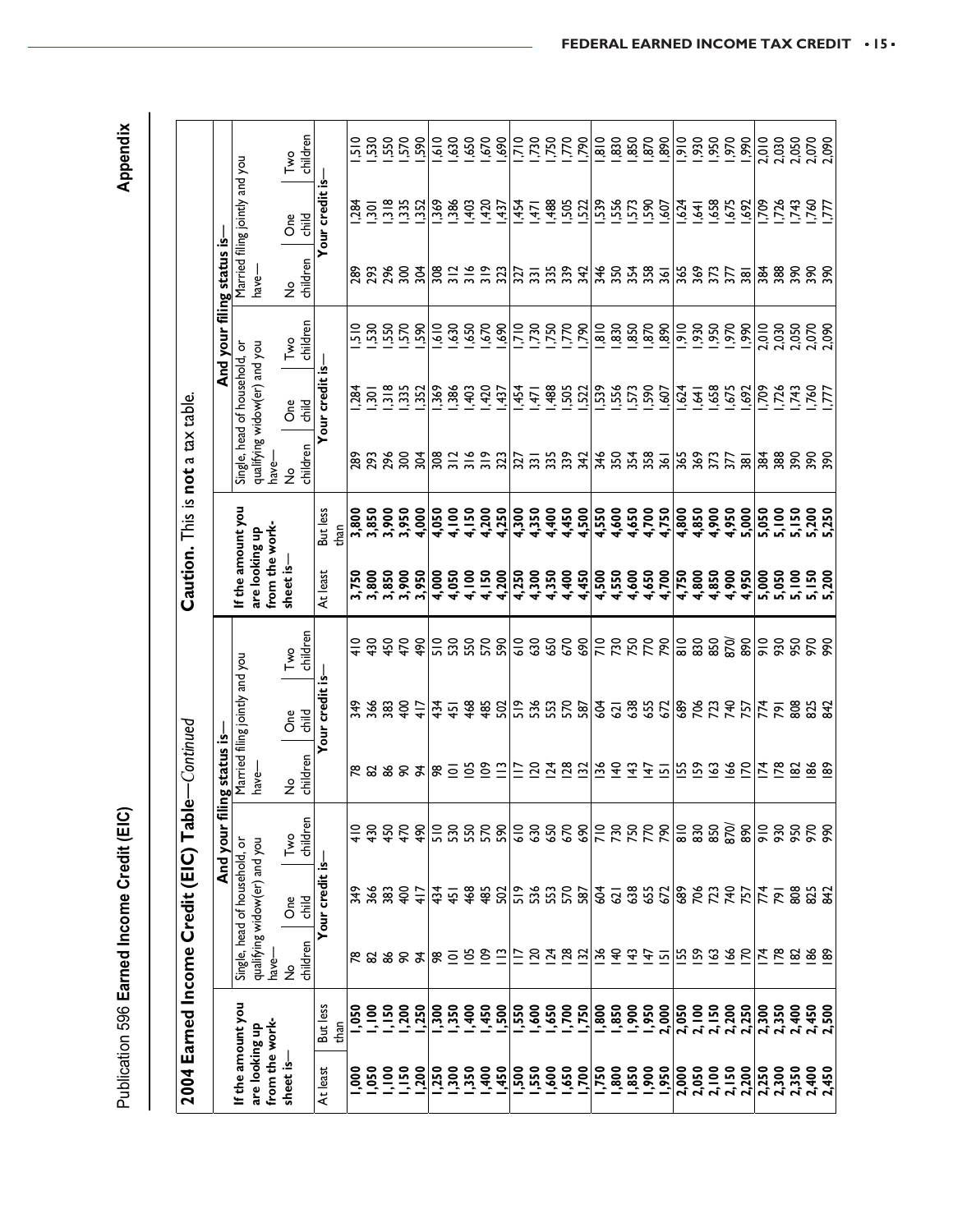| ٦ |
|---|
|   |
|   |
|   |
|   |
|   |
|   |

Publication 596 Earned Income Credit (EIC)

Publication 596 **Earned Income Credit (EIC)**<br>2004 Earned Income Credit (EIC) Table—*Continued* Caution. This is not a tax table.<br>2004 Earned Income Credit (EIC) Table—*Continued* Caution. This is not a tax table. children  $3,450$ <br>  $3,450$ <br>  $0.01$ <br>  $0.01$ <br>  $0.01$ 0<br>0 0 2 3 3 3 4<br>0 3 3 5 7 0<br>3 3 3 5 9 0  $\frac{10}{3}$  $\frac{8}{3}$  $\frac{8}{3}$  $\frac{8}{3}$  $\frac{8}{3}$  $\frac{8}{3}$  $\frac{8}{3}$  $\frac{8}{3}$  $\frac{8}{3}$ **2,500 2,550** 193 859 1,010 193 859 1,010 **5,250 5,300** 390 1,794 2,110 390 1,794 2,110 2,500 1,130 1,130 1,130 1,130 1,130 1,130 1,130 1,130 1,130 1,130 1,130 1,130 1,130 1,130 1,130 1,130 1,130 1,<br>Proton 1,130 1,130 1,130 1,130 1,130 1,130 1,130 1,130 1,130 1,130 1,130 1,130 1,130 1,130 1,130 1,130 1,130 1 2,600 2,400 1,828 1,050 2,400 1,050 1,050 1,050 1,050 1,050 1,050 1,050 1,050 1,050 1,050 1,050 1,050 1,050 1,0<br>Protocology and all south and a south and a south a south a south a south a south a south a south a south a so **2,650 2,700** 205 910 1,070 205 910 1,070 **5,400 5,450** 390 1,845 2,170 390 1,845 2,170 2,700 2,700 900 2,700 1,090 2,190 1,090 1,090 1,090 2,190 1,090 1,090 1,090 1,090 1,090 1,190 1,190 1,190 1,190 **5,500 5,550** 390 1,879 2,210 390 1,879 2,210 **8,500 8,550** 227 2,604 3,410 303 2,604 3,410 **5,550 5,600** 390 1,896 2,230 390 1,896 2,230 **8,550 8,600** 223 2,604 3,430 299 2,604 3,430 **5,600 5,650** 390 1,913 2,250 390 1,913 2,250 **8,600 8,650** 219 2,604 3,450 296 2,604 3,450 **5,650 5,700** 390 1,930 2,270 390 1,930 2,270 **8,650 8,700** 215 2,604 3,470 292 2,604 3,470 **5,700 5,750** 390 1,947 2,290 390 1,947 2,290 **8,700 8,750** 212 2,604 3,490 288 2,604 3,490 **5,750 5,800** 390 1,964 2,310 390 1,964 2,310 **8,750 8,800** 208 2,604 3,510 284 2,604 3,510 **5,800 5,850** 390 1,981 2,330 390 1,981 2,330 **8,800 8,850** 204 2,604 3,530 280 2,604 3,530 **5,850 5,900** 390 1,998 2,350 390 1,998 2,350 **8,850 8,900** 200 2,604 3,550 277 2,604 3,550 **5,900 5,950** 390 2,015 2,370 390 2,015 2,370 **8,900 8,950** 196 2,604 3,570 273 2,604 3,570 **5,950 6,000** 390 2,032 2,390 390 2,032 2,390 **8,950 9,000** 192 2,604 3,590 269 2,604 3,590 6,000 2,504 2,404 2,404 2,42 2,42 2,420 2,441 2,420 2,440 2,440 2,440 2,440 2,450 2,440 2,504 3,404 3,404 3,404 **6,050 6,100** 390 2,066 2,430 390 2,066 2,430 **9,050 9,100** 185 2,604 3,730 261 2,604 3,630 **6,100 6,150** 390 2,083 2,450 390 2,083 2,450 **9,100 9,150** 181 2,604 3,750 257 2,604 3,650 **6,150 6,200** 390 2,100 2,470 390 2,100 2,470 **9,150 9,200** 177 2,604 3,770 254 2,604 3,670 **6,200 6,250** 390 2,117 2,490 390 2,117 2,490 **9,200 9,250** 173 2,604 3,790 250 2,604 3,690 **6,250 6,300** 390 2,134 2,510 390 2,134 2,510 **9,250 9,300** 169 2,604 3,710 246 2,604 3,710 **6,300 6,350** 390 2,151 2,530 390 2,151 2,530 **9,300 9,350** 166 2,604 3,730 242 2,604 3,730 **6,350 6,400** 390 2,168 2,550 390 2,168 2,550 **9,350 9,400** 162 2,604 3,750 238 2,604 3,750 **6,400 6,450** 387 2,185 2,570 390 2,185 2,570 **9,400 9,450** 158 2,604 3,770 234 2,604 3,770 **6,450 6,500** 384 2,202 2,590 390 2,202 2,590 **9,450 9,500** 154 2,604 3,790 231 2,604 3,790 **6,500 6,550** 380 2,219 2,610 390 2,219 2,610 **9,500 9,550** 150 2,604 3,810 227 2,604 3,810 **6,550 6,600** 376 2,236 2,630 390 2,236 2,630 **9,550 9,600** 146 2,604 3,830 223 2,604 3,830 **6,600 6,650** 372 2,253 2,650 390 2,253 2,650 **9,600 9,650** 143 2,604 3,850 219 2,604 3,850 **6,650 6,700** 368 2,270 2,670 390 2,270 2,670 **9,650 9,700** 139 2,604 3,870 215 2,604 3,870 **6,700 6,750** 365 2,287 2,690 390 2,287 2,690 **9,700 9,750** 135 2,604 3,890 212 2,604 3,890 Two Married filing jointly and you Married filing jointly and you Your credit is**ʊ Your credit is**  $1,81$ <br> $1,81$ <br> $1,82$ <br> $1,82$ <br> $1,82$ <br> $1,82$ 2,604 2.604<br>2.604<br>2.604<br>2.604 នី<br>កូមី And your filing status is**ʊ And your filing status is** No children have ន្តន្តន្តន្ត <u>ន្តន្តន្តន</u>  $85578877777$  $\overline{233} \overline{25} \overline{25}$ Two children 3,510<br>3,530<br>3,550<br>3,590  $410$ <br> $430$ <br> $450$ <br> $450$ <br> $450$ <br> $450$ <br> $490$ Single, head of household, or Single, head of household, or qualifying widow(er) and you qualifying widow(er) and you Your credit is-**Your credit is** 2,604<br>2,604<br>2,604<br>2,604  $\frac{1}{2}$   $\frac{1}{2}$   $\frac{1}{2}$   $\frac{1}{2}$   $\frac{1}{2}$   $\frac{1}{2}$   $\frac{1}{2}$   $\frac{1}{2}$   $\frac{1}{2}$   $\frac{1}{2}$ 2,604<br>2,604<br>2,604<br>2,604 1923<br>1924<br>1925<br>1925 *Continued* **Caution.** This is **not** a tax table. Caution. This is not a tax table. នី<br>កំ children ន្តន្តន្តន 2232522 83882 <u>หารายละละส</u><br>สม  $54725$ have  $\frac{1}{2}$  $\frac{1}{\sqrt{1-\frac{1}{2}}}$ **If the amount you**  If the amount you At least But less 8,650<br>8,700 8,750 850<br>8,900<br>8,950<br>9,000 **DES**<br>
9.150<br>
9.150  $9,250$ <br> $9,350$ <br> $9,350$ <br> $9,350$ <br> $9,400$ 9,450<br>9,500 But less **1920**<br>1920<br>1920<br>1920<br>1920 8,550<br>8,600 8,800 9,550<br>9,600<br>9,700<br>9,750<br>9,750 are looking up from the work**from the work**than **are looking up sheet is** 5,250<br>5,300<br>5,450<br>5,450<br>5,450 0SS'8<br>00S'8 8,600 8,650 8,700 8,750<br>8,885<br>8,950<br>8,950 002<br>051166<br>05066<br>0006 00<br>059966<br>059966 At least Two children 2,210<br>2,230<br>2,250<br>2,290<br>2,290 2330<br>2330<br>2350<br>2390 2,610<br>2,630<br>2,650<br>2,690 060'<br>050'<br>050'<br>010' Married filing jointly and you Married filing jointly and you Your credit is**ʊ Your credit is** 1,964<br>1,981<br>1,998<br>2,032<br>2,032  $1,913$ 2,049 2,066<br>2,083<br>2,100  $1,947$ 22<br>228<br>228<br>238 968' ge na<br>6 품 2004 Earned Income Credit (EIC) Table—Continued And your filing status is-**And your filing status is** No children  $888888$ have **ʊ**Two children 2,210<br>2,230<br>2,250<br>2,290 2,310<br>2,330<br>2,350<br>2,390<br>2,390 2,410 2,610<br>2,630<br>2,650<br>2,690 Single, head of household, or Single, head of household, or qualifying widow(er) and you qualifying widow(er) and you <u>ٺ</u> **Your credit is** Your credit  $\frac{8}{1,981}$ <br> $\frac{8}{1,998}$ <br> $\frac{1}{2,032}$  $5588928$ នី<br>កំ children  $85588$ 8252858 have  $\frac{9}{2}$  $\frac{1}{\sqrt{2}}$ **If the amount you**  If the amount you At least But less 2,550<br>2,600<br>2,700<br>2,750<br>2,750 5,550<br>5,600<br>5,700<br>5,750<br>5,750 6,450<br>6,500 6,550<br>6,600<br>6,500<br>6,750<br>6,750 But less from the work**from the work**than are looking up **are looking up sheet is** At least 2,500<br>2,550 2,600 2,650 2,700 5,500<br>5,550 5,600 5,650 5,700 5,750 **5,800**<br>5,8500<br>5,950<br>5,950 6,000 6,050 6,100  $6,150$  $6,200$ <br> $6,300$ <br> $6,350$ <br> $6,350$ 6,400 6,450 6,500<br>6,550<br>6,600 6,650<br>6,700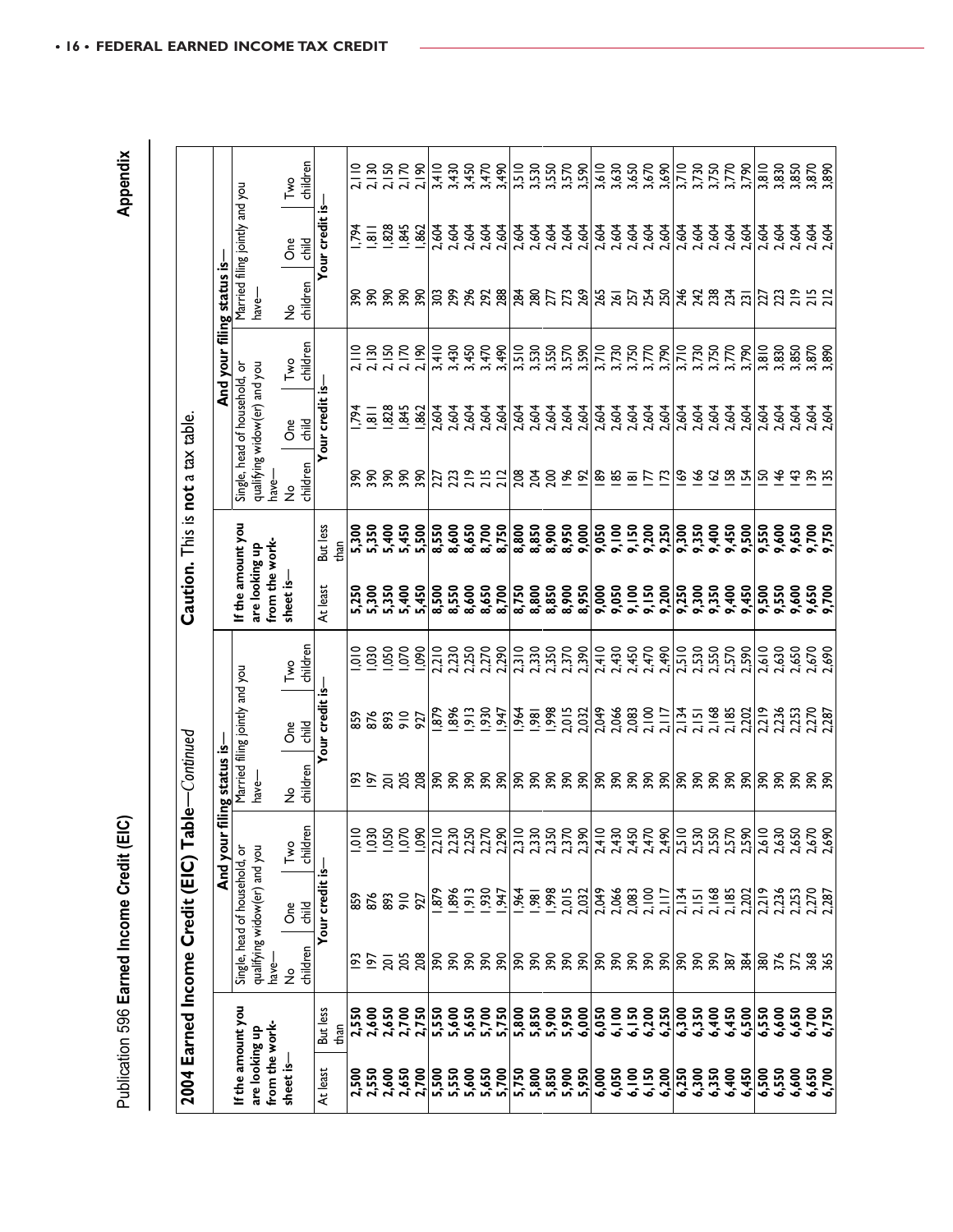|                             |                         |                        | 2004 Earned Income Credit (EIC) Tab                           |                | $\rm e$ —Continued |                                |                |                                     | Caution. This is not a tax table. |                        |                                                               |                            |                                           |                                |                         |  |
|-----------------------------|-------------------------|------------------------|---------------------------------------------------------------|----------------|--------------------|--------------------------------|----------------|-------------------------------------|-----------------------------------|------------------------|---------------------------------------------------------------|----------------------------|-------------------------------------------|--------------------------------|-------------------------|--|
|                             |                         |                        |                                                               | ⋷<br>And your  | ling status is-    |                                |                |                                     |                                   |                        |                                                               | And your filing status is- |                                           |                                |                         |  |
| are looking up              | If the amount you       |                        | qualifying widow(er) and you<br>Single, head of household, or |                | have-              | Married filing jointly and you |                | If the amount you<br>are looking up |                                   |                        | Single, head of household, or<br>qualifying widow(er) and you |                            | have-                                     | Married filing jointly and you |                         |  |
| from the work-<br>sheet is- |                         | have-<br>$\frac{9}{2}$ | Ōе<br>Опе                                                     | Two            | $\frac{1}{2}$      | $\overline{O}$                 | Two            | from the work-<br>sheet is-         |                                   | have-<br>$\frac{9}{2}$ | <b>One</b>                                                    | Two                        | $\frac{9}{2}$                             | Ō                              | Two                     |  |
|                             |                         | children               | child                                                         | children       | children           | $\frac{1}{6}$                  | children       |                                     |                                   | children               | child                                                         | children                   | children                                  | lik<br>child                   | children                |  |
| At least                    | But less                |                        | Your credit is                                                |                |                    | Your credit is                 |                | At least                            | But less                          |                        | Your credit is                                                |                            |                                           | Your credit is-                |                         |  |
|                             | than                    |                        |                                                               |                |                    |                                |                |                                     | than                              |                        |                                                               |                            |                                           |                                |                         |  |
| 6,750                       | 6,800                   | <u>হূ</u>              | 2,304                                                         | 2,710          | ଛି                 | 2,304                          | 2,710          | 9,750                               | 9,800                             | S                      | 2,604                                                         | 3,910                      | 208                                       | 2,604                          | 3,910                   |  |
| 6,800                       | 6,850                   | 55                     | 2,321                                                         | 2,730          | န္က                | 2,321                          | 2,730          | 9,800                               | 9,850                             | 228                    | 2,604                                                         | 3,930                      | $\tilde{g}$                               | 2,604<br>2,604                 | 3,930                   |  |
| 6,850                       | 6,900                   |                        | 2,338                                                         | 2,750          | 50                 | 2,338                          | 2,750          | 9,850                               | 9,900                             |                        | 2,604                                                         | 3,950                      | $\approx$                                 |                                | 3,950                   |  |
| 6,900                       | 6,950                   | 349                    | 2,355                                                         | 2,770          | 390                | 2,355                          | 2,770          | 9,900                               | 9,950                             |                        | 2,604                                                         | 3,970                      | $\frac{6}{26}$                            | 2,604                          | 3,970                   |  |
| 6,950                       | 7,000                   | 345                    | 2,372                                                         | 2,790          | 500                | 2,372                          | 2,790          | 9,950                               | 10,000                            | $\leq$                 | 2,604                                                         | 3,990                      | $\overline{5}$                            | 2,604                          | 3,990                   |  |
| 7,000                       | 7,050                   |                        | 2,389                                                         | 2,810          | $\frac{50}{25}$    | 2,389                          | 2,810          | 0,000                               | 0,050                             | $\cong$                | 2,604                                                         | 4,010                      |                                           |                                | 4,010                   |  |
| 7,050                       |                         | 342<br>338             | 2,423                                                         | 2,830          | 390                | 2,406                          | 2,830          | 0,050                               | 0,100                             | $\overline{08}$        | 2,604                                                         | 4,030                      | $rac{8}{8}$                               |                                | 4,030                   |  |
| 7,100                       | 7,100<br>7,150          | 334                    |                                                               | 2,850          | 390                | 2,423                          | 2,850          | 0,100                               | 10,150                            | $\overline{5}$         | 2,604                                                         | 4,050                      | $\overline{8}$                            |                                | 4,050                   |  |
| 7,150                       | 7,200                   | 330                    | 2,440                                                         | 2,870          | 390                | 2,440                          | 2,870          | 0,150                               | 10,200                            | $\frac{1}{2}$          | 2,604                                                         | 4,070                      | E                                         | 2,604                          | 4,070                   |  |
| 7,200                       | 7,250                   | 326                    | 2,457                                                         | 2,890          | 390                | 2,457                          | 2,890          | 0.200                               | 0,250                             |                        | 2,604                                                         | 4,090                      | $\overline{12}$                           | 2,604                          | 4,090                   |  |
| 7,250                       | 7,300                   | $329 = 12$             | 2,474                                                         | 2,910          | <b>O6E</b>         | 2,474                          | 2,910          | 0,250                               | 0,300                             | <b>38858</b>           | 2,604                                                         | 4,110                      | $\frac{69}{2}$                            | 2,604                          | 4,110                   |  |
|                             |                         |                        | 2,491                                                         | 2,930<br>2,950 | 390                | 2,491                          | 2,930<br>2,950 | 10,300<br>10,350                    | 10,350<br>10,400                  |                        | 2,604                                                         | $4,130$<br>$4,150$         |                                           | 2,604                          | $4,130$<br>$4,150$      |  |
| 7,300<br>7,350<br>7,400     | 7,350<br>7,400          |                        |                                                               |                | 390                | 2,508                          |                |                                     |                                   |                        |                                                               |                            | 8887                                      |                                |                         |  |
|                             | 7,450                   |                        | 2,525                                                         | 2,970          | 387<br>384         | 2,525                          | 2,970          | 10,400                              | 10,450                            |                        | 2,604                                                         | 4,170                      |                                           | 2,604                          | 4,170                   |  |
| 7,450                       | 7,500                   | 507                    | 2,542                                                         | 2,990          |                    | 2,542                          | 2,990          | 0,450                               | 0,500                             |                        | 2,604                                                         | 4,190                      |                                           | 2,604                          | 4,190                   |  |
| 7,500                       | 7,550                   |                        | 2,559                                                         | 3,010          | 372<br>372         | 2,559<br>2,576<br>2,593        | 3,010          | 10,500                              | 0,550                             | ドドルのと                  | 2,604                                                         | 4,210                      |                                           | 2,604                          | 4,210                   |  |
| 7,550                       |                         |                        | 2,576                                                         | 3,030          |                    |                                | 3,030          | 10,550                              | 0,600                             |                        | 2,604                                                         | 4,230<br>4,250             | $rac{6}{1}$                               |                                | 4,230<br>4,250          |  |
| 7,600                       | 7,650<br>7,650<br>7,700 | 388888                 |                                                               | 3,050          |                    |                                | 3,050          | 0,600                               | 0,650                             |                        |                                                               |                            | $\frac{4}{3}$                             | 2.604<br>2.604<br>2.604        |                         |  |
| 7,650                       |                         |                        | 2,604                                                         | 3,070          | 368                | 2,604                          | 3,070          | 0,650                               | 10,700                            |                        | 2,604                                                         | 4,270                      | $\frac{25}{25}$                           |                                | 4,270                   |  |
| 7,700                       | 7,750                   |                        | 2,604                                                         | 3,090          | 365                | 2,604                          | 3,090          | 0,700                               | 0,750                             |                        | 2,604                                                         | 4,290                      |                                           | 2,604                          | 4,290                   |  |
| 7,750                       | 7,800                   | 품용 H H 원               | 2,604                                                         | 3,110          | 357<br>357         | 2,604                          | 3,110          | 10,750                              | 0,800                             | 557                    | 2,604                                                         | 4,300                      | $\frac{1}{2}$ $\frac{1}{2}$ $\frac{1}{2}$ | 2,604                          | 4,300                   |  |
| 7,800                       |                         |                        | 2,604                                                         | 3, 130         |                    | 2,604                          | 3,130          |                                     | 0,850                             |                        | 2,604                                                         | 4,300                      |                                           |                                | 4,300                   |  |
| 7,850<br>7,900              | 7,850<br>7,900<br>7,950 |                        | 2,604                                                         |                |                    | 2,604                          | 3,150          | $\frac{10,800}{10,850}$             | $\frac{10,900}{10,950}$           |                        | 2,604                                                         | 4,300                      |                                           | 2,604<br>2,604                 | 4,300                   |  |
|                             |                         |                        | 2,604                                                         | 3,170          | 349                | 2,604                          | 3,170          | 10,900                              |                                   | 725                    | 2,604                                                         | 4,300                      | 120                                       | 2,604                          | 4,300                   |  |
| 7,950                       | 8,000                   |                        | 2,604                                                         | 3,190          | 345                | 2,604                          | 3.190          | 0.950                               | 1,000                             |                        | 2,604                                                         | 4,300                      | $\leq$                                    | 2,604                          | 4,300                   |  |
| 8,000                       | 8,050                   | 265                    | 2,604                                                         | 3,210          | 342<br>338         | 2,604                          | 3,210          | $\frac{1}{2}$                       | 1,050                             | 88838                  | 2,604                                                         | 4,300                      | 27                                        | 2,604                          | 3,810                   |  |
| 8,050                       | 8,100                   | 261                    | 2,604                                                         | 3,230          |                    | 2,604                          | 3,230          | 11,050                              | 1,100                             |                        | 2,604                                                         | 4,300                      | 223                                       | 2,604                          |                         |  |
| 8,100                       | 8,150<br>8,200<br>8,250 | 257                    | 2,604                                                         | 3,250          | 334                | 2,604                          | 3,250          | 001, 1                              | 1,150                             |                        | 2.924<br>2.924<br>2.924                                       | 4,300                      | 219                                       | 2.924<br>2.924<br>2.924        | 3,830<br>3,850<br>3,870 |  |
| 8,150                       |                         | $\frac{5}{25}$         | 2,604<br>2,604                                                | 3,270<br>3,290 | 336                | 2,604                          | 3,270          | 1,150                               | <b>1,250</b><br>0071              |                        |                                                               | $4,300$<br>$4,300$         | $\frac{215}{212}$                         |                                |                         |  |
| 8,200                       |                         |                        |                                                               |                |                    | 2,604                          | 3,290          | $\overline{200}$                    |                                   |                        |                                                               |                            |                                           |                                | 3,890                   |  |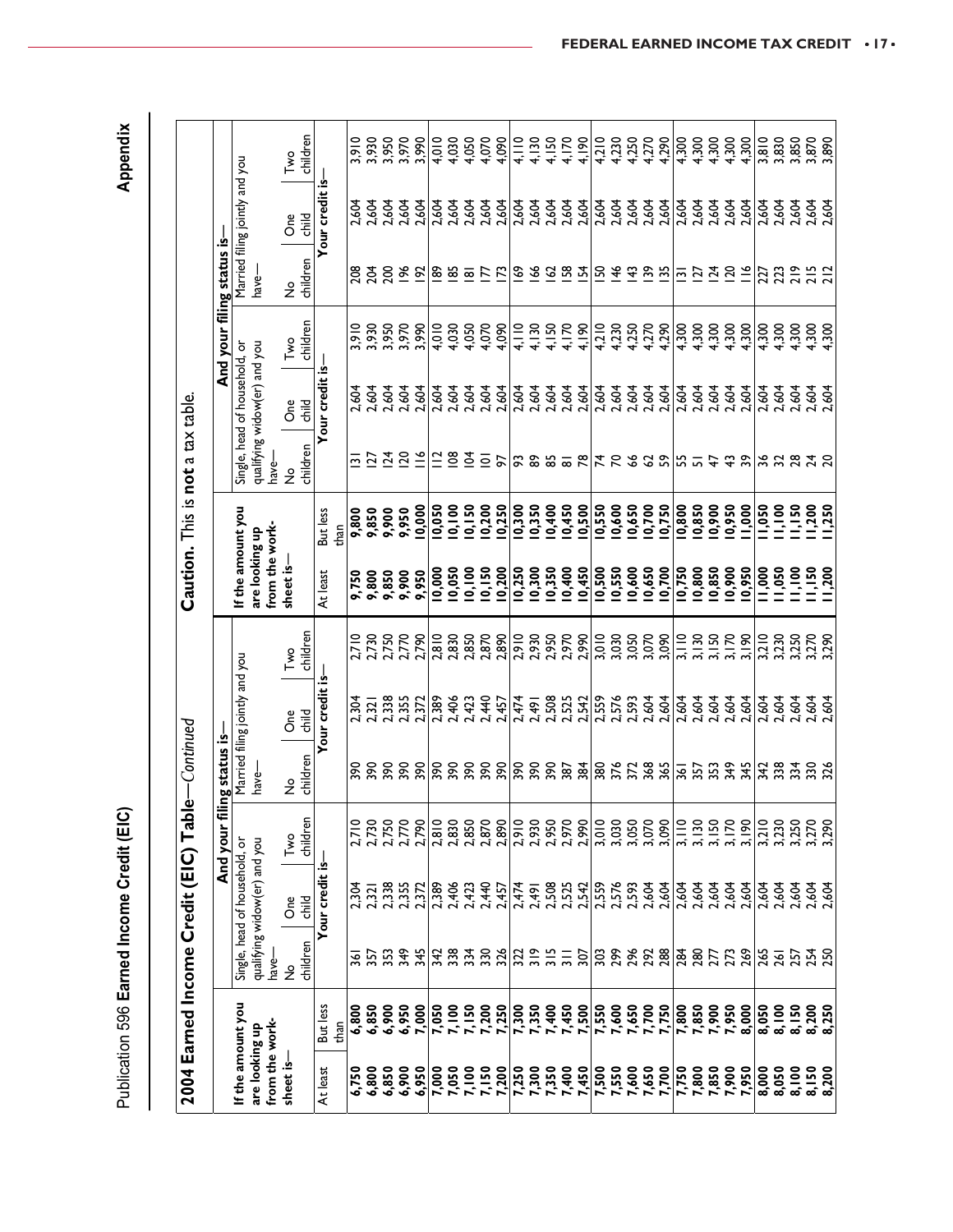Publication 596 Earned Income Credit (EIC)

| 2004                            | Earned Income                                                                                                                                              |                                 | Credit (EIC)                      | Tabl                                   | le-Continued              |                                |                 |                                  | Caution. This is not a tax table. |                           |                               |                 |                            |                                |                 |
|---------------------------------|------------------------------------------------------------------------------------------------------------------------------------------------------------|---------------------------------|-----------------------------------|----------------------------------------|---------------------------|--------------------------------|-----------------|----------------------------------|-----------------------------------|---------------------------|-------------------------------|-----------------|----------------------------|--------------------------------|-----------------|
|                                 |                                                                                                                                                            |                                 |                                   | And your fi                            | ling status is-           |                                |                 |                                  |                                   |                           |                               |                 | And your filing status is- |                                |                 |
|                                 | If the amount you                                                                                                                                          |                                 | Single, head of household,        | ō                                      |                           | Married filing jointly and you |                 |                                  | If the amount you                 |                           | Single, head of household, or |                 |                            | Married filing jointly and you |                 |
| from the work<br>are looking up |                                                                                                                                                            | have-                           | qualifying widow(er) and you      |                                        | $have-$                   |                                |                 | from the work-<br>are looking up |                                   | have-                     | qualifying widow(er) and you  |                 | have-                      |                                |                 |
| sheet is-                       |                                                                                                                                                            | children<br>$\frac{1}{2}$       | $\frac{12}{5}$<br>O <sub>ne</sub> | children<br>Two                        | children<br>$\frac{9}{2}$ | е<br>Об<br>$\frac{1}{6}$       | children<br>Two | sheet is-                        |                                   | children<br>$\frac{1}{2}$ | ð<br>$\frac{12}{5}$           | children<br>Two | children<br>$\epsilon$     | child<br>Öne                   | children<br>Two |
| At least                        | But less                                                                                                                                                   |                                 | Your credit is                    |                                        |                           | Your credit is-                |                 | At least                         | But less                          |                           | Your credit is-               |                 |                            | Your credit is-                |                 |
|                                 | than                                                                                                                                                       |                                 |                                   |                                        |                           |                                |                 |                                  | than                              |                           |                               |                 |                            |                                |                 |
| 8,250                           | 8,300                                                                                                                                                      | 246                             | 2,604                             | 3,310                                  | 322                       | 2,604<br>2,604                 | 3,310           | 11,250                           | 11,300                            |                           | 2,604                         | 4,300           |                            | 2,604                          | 4,300           |
| 8,300                           | 8,350                                                                                                                                                      | 242                             | 2,604                             | 3,330                                  | $\frac{5}{3}$             |                                | 3,330           | 300                              | 1,350                             |                           | 2,604                         | 4,300           | <b>2885</b>                | 2,604                          | 4,300           |
| 8,350                           | 8,400                                                                                                                                                      | 238                             | 2,604                             | 3,350                                  | 315                       | 2,604                          | 3,350           | 1,350                            | 1,400                             | $\sim$                    | 2,604                         | 4,300           |                            | 2,604                          | 4,300           |
| 8,400                           | 8,450                                                                                                                                                      | 234                             | 2,604                             | 3,370                                  | $\overline{3}$            | 2,604                          | 3,370           | <b>400</b>                       | 1,450                             | $\mathsf{m}$ $\ast$       | 2,604                         | 4,300           |                            | 2,604                          | 4,300           |
| 8,450                           | 8,500                                                                                                                                                      | $\overline{2}$                  | 2,604                             | 3,390                                  | 507                       | 2,604                          | 3,390           | 1,450                            | 1,500                             |                           | 2,604                         | 4,300           | $\approx$                  | 2,604                          | 4,300           |
| 1,500                           | 11,550                                                                                                                                                     |                                 | 2,604                             | 4,300                                  |                           | 2,604                          | 4,300           | 16,000                           | 6,050                             |                           | 2,287                         | 3,882           |                            | 2,447                          | 4,093           |
| 1,550                           | 1,600                                                                                                                                                      |                                 | 2,604                             | 4,300                                  | <b>AR33</b>               | 2,604                          | 4,300           | 6,050                            | 6,100                             |                           | 2,279                         | 3,871           |                            | 2,439                          | 4,082           |
| 1,600                           | 1,650                                                                                                                                                      |                                 | 2,604                             | 4,300                                  |                           | 2,604                          | 4,300           | 6,100                            | 6,150                             |                           | 2,271                         | 3,861           |                            | 2,431                          | 4,071           |
| 1,650                           | 11,700                                                                                                                                                     |                                 | 2,604                             | 4,300                                  |                           | 2,604                          | 4,300           | 6,150                            | 6,200                             | $\circ$                   | 2,263                         | 3,850           | 。。。。。                      | 2,423                          | 4,061           |
| 1,700                           | 11,750                                                                                                                                                     |                                 | 2,604                             | 4,300                                  | S9                        | 2,604                          | 4,300           | 6,200                            | 6,250                             | c                         | 2,255                         | 3,840           |                            | 2,415                          | 4,050           |
| 1,750                           | $\frac{1}{3}$                                                                                                                                              |                                 | 2,604                             | 4,300                                  | $55 - 47$                 | 2,604                          | 4,300           | 16,250                           | 6,300                             | 0                         | 2,247                         | 3,829           |                            | 2,407                          | 4,040           |
| 1,800                           | 1,850                                                                                                                                                      |                                 | 2,604                             | 4,300                                  |                           | 2,604                          | 4,300           | 6,300                            | 6,350                             |                           | 2,239                         | 3,819           |                            | 2,399                          | 4,029           |
| 1,850                           | 1,900                                                                                                                                                      |                                 | 2,604                             | 4,300                                  |                           | 2,604                          | 4,300           | 6,350                            | 6,400                             |                           | 2,231                         | 3,808           | 00000                      | 2,391                          | 4,019           |
| 1,900                           | 11,950                                                                                                                                                     |                                 | 2,604                             | 4,300                                  | $\ddot{+}$                | 2,604                          | 4,300           | 6,400                            | 6,450                             | $\circ$                   | 2,223                         | 3,798           |                            | 2,383                          | 4,008           |
| 1,950                           | 2,000                                                                                                                                                      |                                 | 2,604                             | 4,300                                  | వి                        | 2,604                          | 4,300           | 6.450                            | 6,500                             | $\circ$                   | 2,215                         | 3,787           |                            | 2,375                          | 3,998           |
| 2,000                           | 2,050                                                                                                                                                      |                                 | 2,604                             | 4,300                                  |                           | 2,604                          | 4,300           | 16,500                           | 6,550                             | 0                         | 2,207                         | 3,777           |                            | 2,367                          | 3,987           |
| 2,050                           | $\frac{2}{2}$ , 150                                                                                                                                        |                                 | 2,604<br>2,604                    | 4,300                                  |                           | 2,604<br>2,604                 | 4,300           | 6,550                            | 6,600                             | $\circ$                   | 2,199                         | 3,766           |                            | 2,359                          | 3,977           |
| 2,100                           |                                                                                                                                                            |                                 |                                   | 4,300                                  |                           |                                | 4,300           | 6,600                            | 6,650                             |                           | 2, 191                        | 3,756           |                            | 2,351                          | 3,966           |
| 2,150                           | 2,200                                                                                                                                                      |                                 | 2,604                             | 4,300                                  | *****                     | 2,604                          | 4,300           | 6,650                            | 6,700                             | $\circ$                   | 2,183                         | 3,745           | 00000                      | 2,343                          | 3,956           |
| 12,200                          | 2,250                                                                                                                                                      |                                 | 2,604                             | 4,300                                  |                           | 2,604                          | 4,300           | 6,700                            | 6,750                             | ⊂                         | 2,175                         | 3,735           |                            | 2,335                          | 3,945           |
| 12,250                          | 2,300                                                                                                                                                      |                                 | 2,604                             | 4,300                                  | ڡ                         | 2,604                          | 4,300           | 16,750                           | 6,800                             | 0                         | 2,167                         | 3,724           | 0                          | 2,327                          | 3,935           |
| $\frac{12,300}{2,350}$          |                                                                                                                                                            |                                 | 2,604                             | 4,300                                  | ື                         | 2,604                          | 4,300           | 6,800                            | 6,850                             | $\circ$                   | 2,159                         | 3,713           |                            | 2,359                          | 3,924           |
|                                 | 12,350<br>12,400<br>12,450                                                                                                                                 | $\circ \circ \circ \circ \circ$ | 2,604                             | 4,300                                  | $\sim$                    | 2,604                          | 4,300           | 6,850                            | 6,900                             |                           | 2,151                         | 3,703           | $\circ \circ \circ \circ$  | 2,351                          | 3,914           |
| 12,400                          |                                                                                                                                                            |                                 | 2,604                             | 4,300                                  | $\mathsf{m}$ $\ast$       | 2,604                          | 4,300           | 6,900                            | 6,950                             |                           | 2,143                         | 3,692           |                            | 2,343                          | 3,903           |
| 2,450                           | 2,500                                                                                                                                                      |                                 | 2,604                             | 4,300                                  |                           | 2,604                          | 4,300           | 6,950                            | 7,000                             | ⊂                         | 2,135                         | 3,682           |                            | 2,335                          | 3,892           |
| 12,500                          | 4,050                                                                                                                                                      |                                 | 2,604                             | 4,300                                  | 0                         | 2,604                          | 4,300           | 17,000                           | 7,050                             | 0                         | 2,127                         | 3,671           | 0                          | 2,287                          | 3,882           |
| 14,050                          | 4,100                                                                                                                                                      |                                 | 2,599                             | 4,293                                  | $\circ$ $\circ$           | 2,604                          | 4,300           | 17,050<br>17,100                 | 17,100                            | $\circ$                   | 2,119                         | 3,661           | $\circ$ $\circ$            | 2,279                          | 3,871           |
| 14,100                          | 4,150                                                                                                                                                      |                                 | 2,591                             | 4,282                                  |                           | 2,604                          | 4,300           |                                  | 7,150                             |                           | 2,111                         | 3,650           |                            | 2,271                          | 3,861           |
| 14,150                          | 4,200                                                                                                                                                      | 。。。。。                           | 2,583<br>2,575                    | 4,272                                  |                           | 2,604                          | 4,300           | 7,150                            | 7,200                             |                           | 2,103                         | 3,640           |                            | 2,263                          | 3,850           |
| 14,200                          | 4.250                                                                                                                                                      |                                 |                                   | 4,261                                  |                           | 2,604                          | 4.300           | 17,200                           | 7,250                             | $\circ$                   | 2.095                         | 3.629           | $\circ$                    | 2,255                          | 3,840           |
|                                 | *If the amount you are looking up from the worksheet is at least \$11,450 (\$12,450 if married filing jointly) but less than \$11,490 (\$12,490 if married |                                 |                                   |                                        |                           |                                |                 |                                  |                                   |                           |                               |                 |                            |                                |                 |
|                                 | filing jointly), your credit is \$2.                                                                                                                       |                                 |                                   | Otherwise, you cannot take the credit. |                           |                                |                 |                                  |                                   |                           |                               |                 |                            |                                |                 |
|                                 |                                                                                                                                                            |                                 |                                   |                                        |                           |                                |                 |                                  |                                   |                           |                               |                 |                            |                                |                 |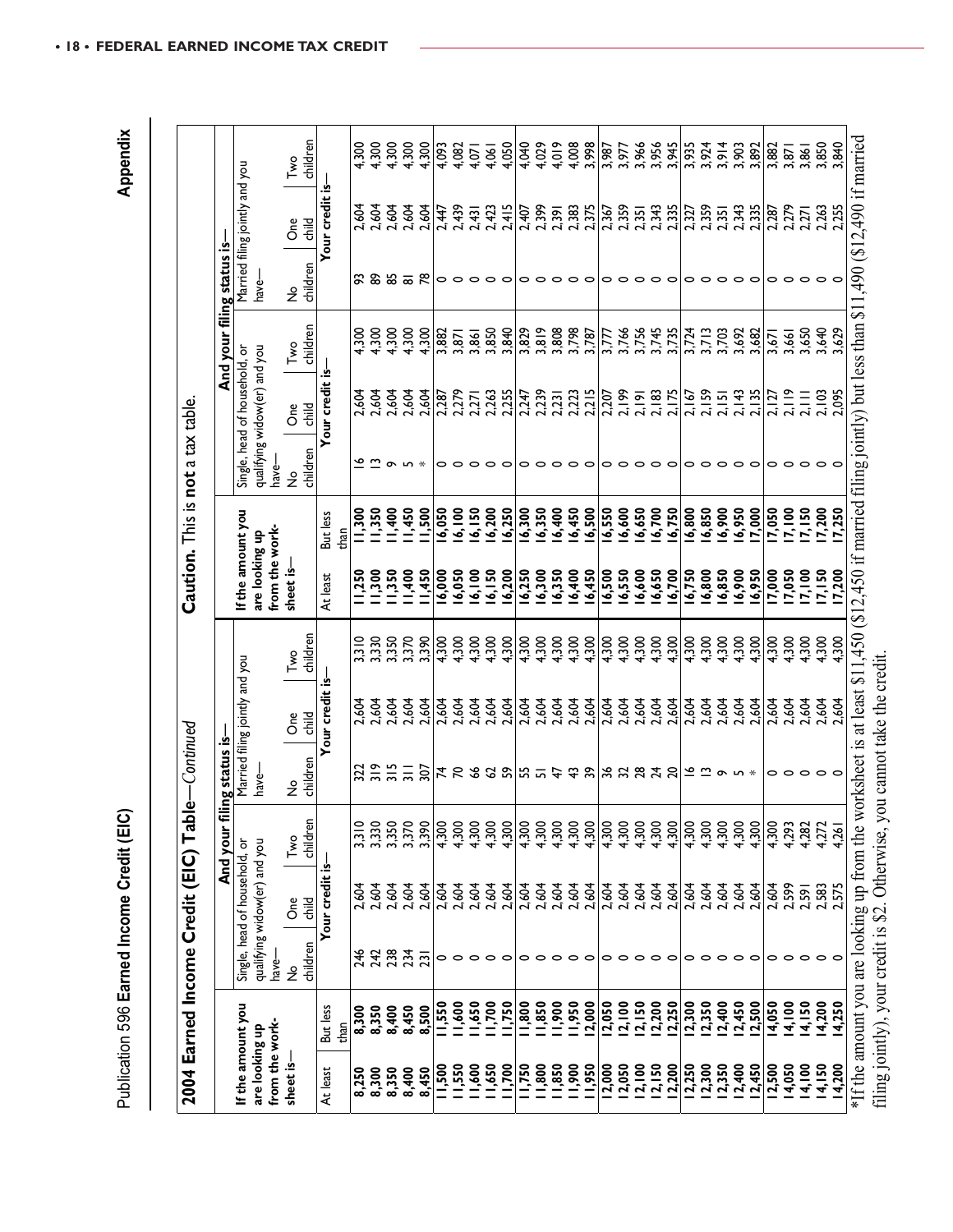|                |                   |                           | 2004 Earned Income Credit (EIC) Tabl                          |                 | $\rm e$ —Continued              |                                |                 |                                     | Caution. This is not a tax table. |                           |                                                               |                            |                           |                                |                 |
|----------------|-------------------|---------------------------|---------------------------------------------------------------|-----------------|---------------------------------|--------------------------------|-----------------|-------------------------------------|-----------------------------------|---------------------------|---------------------------------------------------------------|----------------------------|---------------------------|--------------------------------|-----------------|
|                |                   |                           |                                                               | And your fil    | ing status is-                  |                                |                 |                                     |                                   |                           |                                                               | And your filing status is- |                           |                                |                 |
| are looking up | If the amount you |                           | Single, head of household, or<br>qualifying widow(er) and you |                 | $have-$                         | Married filing jointly and you |                 | If the amount you<br>are looking up |                                   |                           | Single, head of household, or<br>qualifying widow(er) and you |                            | have-                     | Married filing jointly and you |                 |
| from the work- |                   | have-                     |                                                               |                 |                                 |                                |                 | from the work-                      |                                   | have-                     |                                                               |                            |                           |                                |                 |
| sheet is-      |                   | children<br>$\frac{1}{2}$ | <b>One</b><br><b>Jild</b>                                     | children<br>Two | children<br>$\frac{1}{2}$       | δe<br>픟                        | children<br>Two | sheet is-                           |                                   | children<br>$\frac{9}{2}$ | o <sup>e</sup><br>$\frac{1}{6}$                               | children<br>Two            | children<br>$\frac{1}{2}$ | <b>One</b><br><b>Slid</b>      | children<br>Two |
| At least       | But less          |                           | Your credit is-                                               |                 |                                 | Your credit is                 |                 | At least                            | But less                          |                           | Your credit is-                                               |                            |                           | Your credit is-                |                 |
|                | than              |                           |                                                               |                 |                                 |                                |                 |                                     | than                              |                           |                                                               |                            |                           |                                |                 |
| 4,250          | 14,300            |                           | 2,567                                                         | 4,25            |                                 | 2,604                          | 4,300           | 7,250                               | 17,300                            |                           | 2,087                                                         | 3,619                      |                           | 2,247                          | 3,829           |
| 14,300         | 14,350            |                           | 2,559                                                         | 4,240           |                                 | 2,604                          | 4,300           | 17,300                              | 7,350                             |                           | 2,079                                                         | 3,608                      |                           | 2,239                          | 3,819           |
| 14,350         | 14,400            |                           | 2,551                                                         | 4,229           |                                 | 2,604                          | 4,300           | 17,350                              | 7,400                             |                           | 2,071                                                         | 3,598                      |                           | 2,231                          | 3,808           |
| 14,400         | 14,450            | 。。。。。                     | 2,543                                                         | 4,219           | $\circ \circ \circ \circ \circ$ | 2,604                          | 4,300           | 7,400                               | 7,450                             | 。。。。。                     | 2,063                                                         | 3,587                      | 00000                     | 2,223                          | 3,798           |
| 4,450          | 4,500             |                           | 2,535                                                         | 4,208           |                                 | 2,604                          | 4,300           | 7,450                               | 7,500                             |                           | 2,055                                                         | 3,577                      |                           | 2,215                          | 3,787           |
| 4,500          | 4,550             |                           | 2,527                                                         | 4,198           |                                 | 2,604                          | 4,300           | 7,500                               | 7,550                             |                           | 2,047                                                         | 3,566                      |                           | 2,207                          | 3,777           |
| 14,550         | 14,600            | 。。。。。                     | 2,519                                                         | 4,187           | 。。。。。                           | 2,604                          | 4,300           | 17,550                              | 7,600                             | $\circ \circ \circ$       | 2,040                                                         | 3,556                      | 000                       | 2,199                          | 3,766           |
| 14,600         | 14,650            |                           | 2,511                                                         | 4,177           |                                 | 2,604                          | 4,300           | 17,600                              | 7,650                             |                           | 2,032                                                         | 3,545                      |                           | 2,191                          | 3,756           |
| 14,650         | 14,700            |                           | 2,503                                                         | 4,166           |                                 | 2,604                          | 4,300           | 17,650                              | 7,700                             | $\circ$                   | 2,024                                                         | 3,534                      | $\circ$                   | 2,183                          | 3,745           |
| 4,700          | 4,750             |                           | 2,495                                                         | 4,156           |                                 | 2,604                          | 4,300           | 17,700                              | 7,750                             |                           | 2,016                                                         | 3,524                      |                           | 2,175                          | 3,735           |
| 4,750          | 4,800             | 。。。。。                     | 2,487                                                         | 4,145           | 。。。。。                           | 2,604                          | 4,300           | 17,750                              | 7,800                             | 。。。。。                     | 2,008                                                         | 3,513<br>3,503             |                           | 2,167                          | 3,724           |
| 14,800         | 4,850             |                           | 2,479                                                         | 4,135           |                                 | 2,604                          | 4,300           | 17,800                              | 7,850                             |                           | 2,000                                                         |                            |                           | 2,159                          |                 |
| 14,850         | 14,900            |                           | 2,471                                                         | 4,124           |                                 | 2,604                          | 4,300           | 17,850                              | 7,900                             |                           | 1,992                                                         | 3,492                      | 。。。。。                     | 2,151                          | 3,703           |
| 14,900         | 14,950            |                           | 2,463                                                         | 4,114           |                                 | 2,604                          | 4,300           | 17,900                              | 17,950                            |                           | 1,984                                                         | 3,482                      |                           | 2,143                          | 3,692           |
| 4,950          | 5,000             |                           | 2,455                                                         | 4,103           |                                 | 2,604                          | 4,300           | 17,950                              | 8,000                             |                           | ,976                                                          | 3,471                      |                           | 2,135                          | 3,682           |
| 5,000          | 5,050             |                           | 2,447                                                         | 4,093           |                                 | 2,604                          | 4,300           | 18,000                              | 8,050                             |                           | ,968                                                          | 3,461                      |                           | 2,127                          | 3,671           |
| 5,050          |                   |                           | 2,439                                                         | 4,082           |                                 | 2,599                          | 4,293           | 8,050                               | $8,150$<br>$8,150$                |                           | ,960                                                          | 3,450                      |                           | 2,119                          | 3,650           |
| 5,100          | 5,100<br>5,150    | 。。。。。                     | 2,431                                                         | 4,071           | 。。。。。                           | 2,591                          | 4,282           | 8,100                               |                                   | 。。。。                      | ,952                                                          | 3,440                      | 0000                      | 2,111                          |                 |
| 5, 150         | 5,200             |                           | 2,423                                                         | 4,061           |                                 | 2,583                          | 4,272           | 18,150                              | 8,200                             |                           | .944                                                          | 3,429                      |                           | 2,103                          | 3,640           |
| 5,200          | 5,250             |                           | 2,415                                                         | 4.050           |                                 | 2,575                          | 4,261           | 8,200                               | 8,250                             | $\circ$                   | ,936                                                          | 3,419                      | $\circ$                   | 2.095                          | 3,629           |
| 5,250          | 5,300             |                           | 2,407                                                         | 4,040           |                                 | 2,567                          | 4,251           | 8,250                               | 8,300                             |                           | ,928                                                          | 3,408                      |                           | 2,087                          | 3,619           |
| 5,300          | 5,350             |                           | 2,339                                                         | 4,029           |                                 | 2,559                          | 4,240           | 8,300                               | 8,350                             |                           | ,920                                                          | 3,398                      |                           | 2,079                          | 3,608           |
| 5,350          | 5,400             | 。。。。。                     | 2,391                                                         | 4,019           | $\circ \circ \circ \circ \circ$ | 2,551                          | 4,299           | 8,350                               | 8,400                             | 。。。。。                     | 912                                                           | 3,387                      | 。。。。。                     | 2,071                          | 3,598           |
| 5,400          | 5,450             |                           | 2,383                                                         | 4,008           |                                 | 2,543                          | 4,219           | 8,400                               | 8,450                             |                           | 66'                                                           | 3,377                      |                           | 2,063                          | 3,587           |
| 5,450          | 5,500             |                           | 2,375                                                         | 3.998           |                                 | 2,535                          | 4,208           | 8,450                               | 8,500                             |                           | 896                                                           | 3,366                      |                           | 2,055                          | 3.577           |
| 5,500          | 5,550             |                           | 2,367                                                         | 3,987           |                                 | 2,527                          | 4,198           | 18,500                              | 8,550                             |                           | 888,                                                          | 3,355                      |                           | 2,047                          | 3,566           |
| 5,550          | 5,600             |                           | 2,359                                                         | 3,977           |                                 | 2,519                          | 4,187           | 18,550                              | 8,600                             | 000                       | ,880                                                          | 3,345                      |                           | 2,040                          | 3,556           |
| 5,600          | 5,650             | 00000                     | 2,351                                                         | 3,966           | 。。。。。                           | $2,5$                          | 4,177           | 8,600                               | 8,650                             |                           | .872                                                          | 3,334                      | 。。。。。                     | 2,032                          | 3,545           |
| 5,650          | 5,700<br>5,750    |                           | 2,343<br>2,335                                                | 3,956           |                                 | 2,503                          | 4,156<br>4,156  | 8,650                               | 18,700<br>18,750                  | $\circ$                   | ,864                                                          | 3,324                      |                           | 2,024                          | 3,534<br>3,524  |
| 5,700          |                   |                           |                                                               | 3,945           |                                 | 2,495                          |                 | 8,700                               |                                   |                           | ,856                                                          |                            |                           |                                |                 |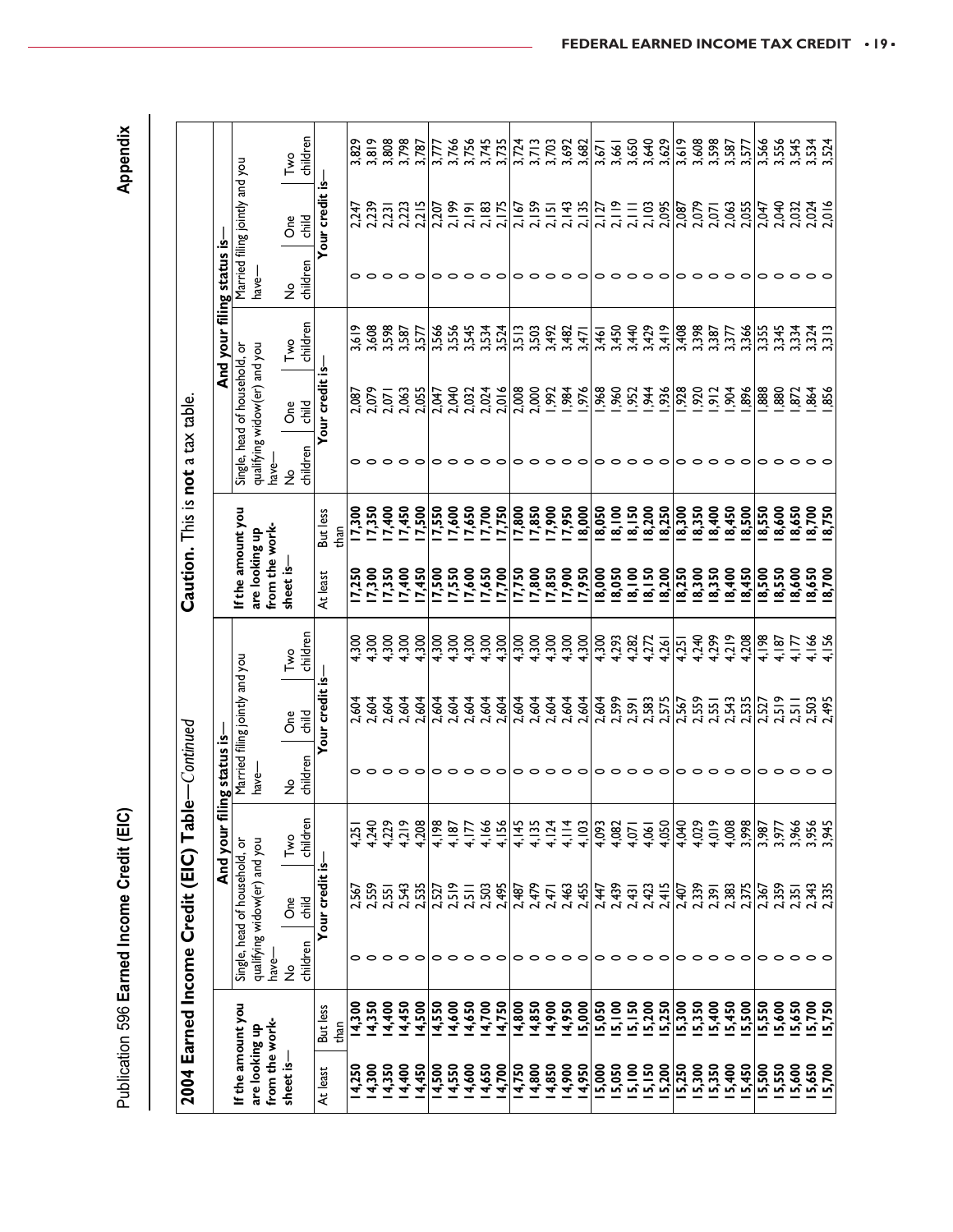Publication 596 Earned Income Credit (EIC)

|                                  | Publication 596 Earned Income Credit (El |                                 |                               | ධ              |                                 |                                |                |                                  |                  |                                   |                               |                            |                |                                | Appendix       |
|----------------------------------|------------------------------------------|---------------------------------|-------------------------------|----------------|---------------------------------|--------------------------------|----------------|----------------------------------|------------------|-----------------------------------|-------------------------------|----------------------------|----------------|--------------------------------|----------------|
|                                  |                                          |                                 |                               |                |                                 |                                |                |                                  |                  |                                   |                               |                            |                |                                |                |
| 2004                             | Earned Income Credit (EIC)               |                                 |                               | <u>ह्य</u>     | ble-Continued                   |                                |                |                                  |                  | Caution. This is not a tax table. |                               |                            |                |                                |                |
|                                  |                                          |                                 |                               | And your       | filing status is-               |                                |                |                                  |                  |                                   |                               | And your filing status is- |                |                                |                |
|                                  | If the amount you                        |                                 | Single, head of household, or |                |                                 | Married filing jointly and you |                | If the amount you                |                  |                                   | Single, head of household, or |                            |                | Married filing jointly and you |                |
| from the work-<br>are looking up |                                          | have-                           | qualifying widow(er) and you  |                | have-                           |                                |                | from the work-<br>are looking up |                  | have-                             | qualifying widow(er) and you  |                            | have-          |                                |                |
| sheet is-                        |                                          | $\frac{1}{2}$                   | Ō                             | Two            | $\hat{z}$                       | δe                             | Two            | sheet is-                        |                  | $\frac{1}{2}$                     | Ōе<br>О                       | Two                        | $\overline{z}$ | <b>One</b>                     | Two            |
|                                  |                                          | children                        | $\frac{12}{5}$                | children       | children                        | $\frac{1}{5}$                  | children       |                                  |                  | children                          | child                         | children                   | children       | <b>Slirt</b>                   | children       |
| At least                         | But less                                 | ≻                               | our credit is-                |                |                                 | Your credit is                 |                | At least                         | But less         |                                   | Your credit is-               |                            |                | Your credit is                 |                |
|                                  | than                                     |                                 |                               |                |                                 |                                |                |                                  | than             |                                   |                               |                            |                |                                |                |
| 5,750                            | 15,800                                   |                                 | 2,327                         | 3,93           |                                 | 2,487                          | 4,145          | 18,750                           | 18,800           |                                   | 848                           | 3,303                      |                | 2,008                          | 3,513          |
| 5,800                            | 15,850                                   |                                 | 2,319                         | 3,924          |                                 | $2,479$<br>$2,471$             | 4,135          | 18,800                           | 18,850           |                                   | 840                           | 3,292                      |                | 2,000                          | 3,503          |
| 5,850                            | 5,900                                    |                                 | $2,3$                         | 3,914          |                                 |                                | 4,124          | 8,850                            | 8,900            |                                   | ,832                          | 3,282                      |                | 66'                            | 3,492          |
| 5,900<br>5.950                   | 16,000<br>15,950                         |                                 | 2,303<br>2,295                | 3,903          | $\circ \circ \circ \circ \circ$ | 2,455<br>2,463                 | 4,114<br>4,103 | 18,900<br>18,950                 | 18,950<br>19,000 | 。。。。。                             | $\frac{816}{6}$<br>824        | 3,271<br>3,261             | 00000          | ,984<br>976                    | 3,482<br>3,47  |
| 9,000                            | 9,050                                    |                                 |                               | 3,892          |                                 | ,968                           | 3,46           | 22,000                           | 22,050           |                                   | 328                           | 2,618                      |                | ,488                           | 2,829          |
| 9,050                            | 19,100                                   |                                 | 808                           | 3,240          | 00000                           | ,960                           | 3,450          | 22,050                           | 22,100           | 00000                             | ,320                          | 2,608                      | 00             | $rac{48}{5}$                   | 2,818          |
| 9,100                            | 19,150                                   |                                 | ,792                          | 3,229          |                                 | ,952                           | 3,440          | 22,100                           | 22,150           |                                   | 312                           | 2,597                      |                | 472                            | 2,808          |
| 9,150                            | 19,200                                   |                                 | ,784                          | 3,219          |                                 | ,944                           | 3,429          | 22,150                           | 22,200           |                                   | 304                           | 2,587                      |                | ,464                           | 2,797          |
| 9,200                            | 19,250                                   |                                 | ,776                          | 3,208          |                                 | ,936                           | 3,419          | 22,200                           | 22,250           |                                   | 296                           | 2,576                      | $\epsilon$     | 456                            | 2,787          |
| 9,250                            | 19,300                                   |                                 | ,768                          | 3,198          |                                 | ,928                           | 3,408          | 22,250                           | 22,300           |                                   | .88 <sub>c</sub>              | 2,566                      | 0              | 448                            | 2,776          |
| 9,300                            | 19,350                                   |                                 | 1,760                         | 3,187          |                                 | ,920                           | 3,398          | 22,300                           | 22,350           |                                   | 280<br>272                    | 2,555                      |                | 440                            | 2,766          |
| 9,350                            | 9,400                                    |                                 |                               | 3,176          | $\circ \circ \circ \circ \circ$ | 912                            | 3,387          | 22,350                           | 22,400           | 。。。。。                             |                               | 2,545                      |                | 432                            | 2,755          |
| 9,400                            | 19,450                                   |                                 | 744                           | 3,166          |                                 | 904                            | 3,377          | 22,400                           | 22,450           |                                   | .264                          | 2,534                      |                | ,424                           | 2,745          |
| 9,450                            | 19,500                                   |                                 | ,736                          | 3,155          |                                 | 896                            | 3,366          | 22,450                           | 22,500           |                                   | 256                           | 2,524                      | ○              | 416                            | 2,734          |
| 9,500                            | 19,550                                   |                                 | צוצלא<br>אלא                  | 3,145          |                                 | ,888                           | 3,355          | 22,500                           | 22,550           |                                   | .248                          | 2,513                      |                | 408                            | 2,724<br>2,713 |
| 9,550                            | 19,600                                   |                                 |                               | 3,134          |                                 | ,880                           | 3,345          | 22,550                           | 22,600           |                                   | 741                           | 2,503                      | 000            | 400                            |                |
| 9,600                            | 19,650                                   |                                 |                               | 3,124          |                                 | ,872                           | 3,334          | 22,600                           | 22,650           |                                   | ,233                          | 2,492                      |                | 392                            | 2,703          |
| 9,650                            | 19,700                                   |                                 |                               | 3,113          | $\circ \circ \circ \circ \circ$ | ,864                           | 3,324          | 22,650                           | 22,700           | $\circ \circ \circ \circ \circ$   | 225                           | 2,481                      |                | 384                            | 2,692          |
| 9,700                            | 19,750                                   |                                 | ,6%                           | 3,103          |                                 | 856                            | 3,313          | 22,700                           | 22,750           |                                   | $\overline{2}$                | 2,471                      | っ              | 376                            | 2,682          |
| 9,750                            | 19,800                                   |                                 | ,688                          | 3,092          | $\circ \circ \circ \circ \circ$ | 848                            | 3,303          | 22,750                           | 22,800           | 。。。。。                             | 002                           | 2,460                      | 0              | ,368                           | 2,671          |
| 19,800                           | 19,850                                   |                                 | 680                           | 3,082          |                                 | ,840                           | 3,292<br>3,282 | 22,800                           | 22,850           |                                   | 201                           | 2,450                      | $\circ$        | 360                            | 2,660          |
| 19,850                           | 19,900                                   |                                 | 672                           | 3,071          |                                 | ,832                           |                | 22,850                           | 22,900           |                                   | ,193                          | 2,439                      |                | 352                            | 2,650          |
| 19,900                           | 19,950                                   |                                 | ,664                          | 3,061          |                                 | ,824                           | 3,271          | 22,900                           | 22,950           |                                   | ,185                          | 2,429                      |                | 344                            | 2,639          |
| 9,950                            | 20,000                                   |                                 | 656                           | 3,050          |                                 | $\frac{8}{6}$                  | 3,261          | 22,950                           | 23,000           |                                   | ZLÍ.                          | 2,418                      | $\circ$        | 336                            | 2,629          |
| 20,000                           | 20,050                                   |                                 | ,648                          | 3,040          | 000                             | 808                            | 3,250          | 23,000                           | 23,050           | 000                               | $\frac{1}{69}$                | 2,408                      | 00             | 328                            | 2,618          |
| 20,050                           | 20,100                                   |                                 | 640                           | 3,029          |                                 | 800                            | 3,240          | 23,050                           | 23,100           |                                   | 161                           | 2,397                      |                | 320                            | 2,608          |
| 20,100                           | 20,150                                   |                                 | ,632                          | 3,018          |                                 | 792                            | 3,229          | 23,100                           | 23,150           |                                   | .153                          | 2,387                      |                | 312                            | 2,597          |
| 20,150<br>20,200                 | 20,200<br>20,250                         | $\circ \circ \circ \circ \circ$ | 624                           | 3,008<br>2.997 |                                 | .776<br>,784                   | 3,219          | 23,150<br>23,200                 | 23,200<br>23.250 | $\circ$ $\circ$                   | $\frac{145}{1137}$            | 2,376<br>2,366             |                | 304<br>4<br>304                | 2,587<br>2,576 |
|                                  |                                          |                                 |                               |                |                                 |                                | 3,208          |                                  |                  |                                   |                               |                            |                |                                |                |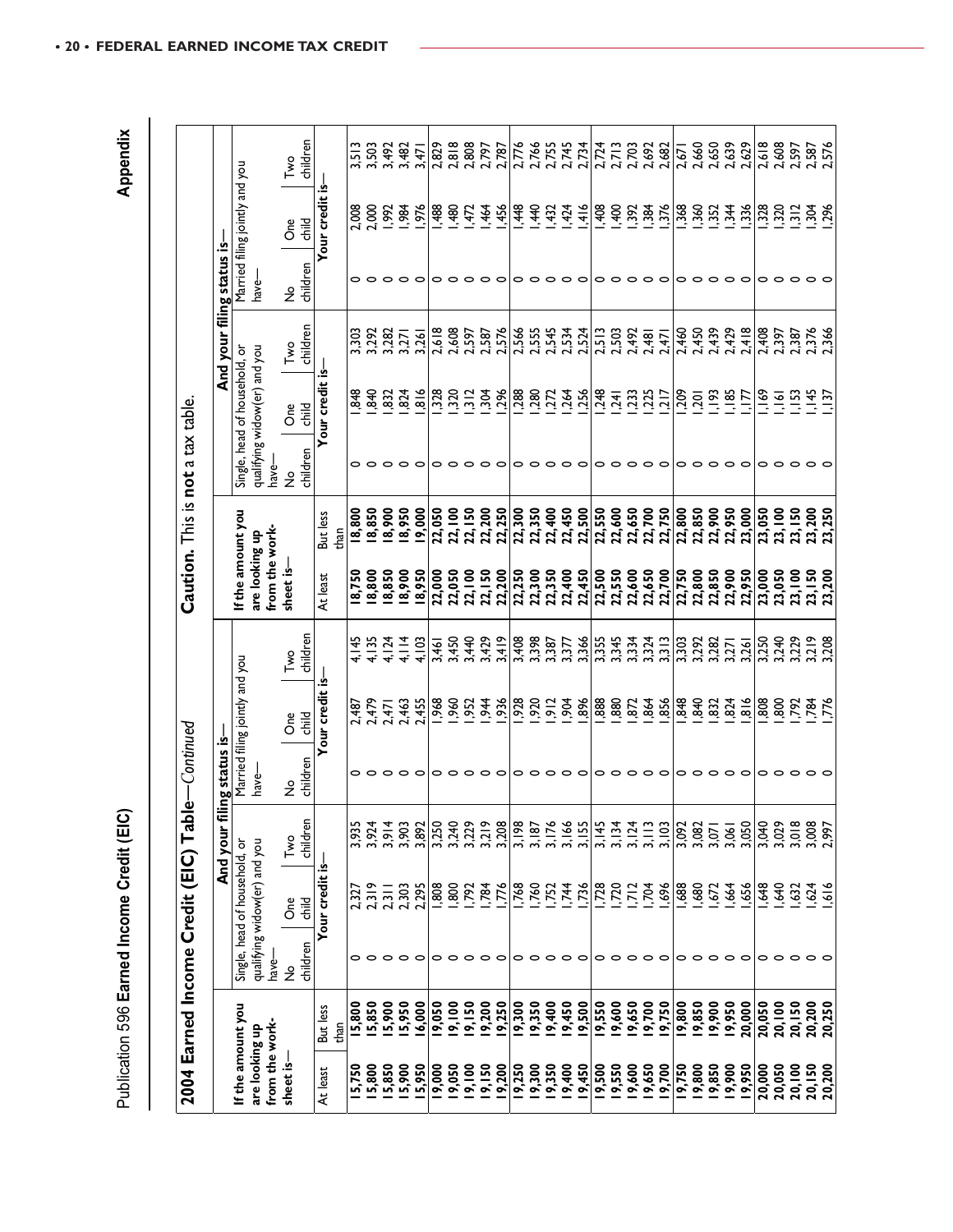| 2004 Earned Income Credit (EIC) Table— $\emph{Continued}$ |                  |                           |                                                               |                 |                 |                                |                 |                                                       |                  |                           |                                                               |                            |                 |                                |                 |
|-----------------------------------------------------------|------------------|---------------------------|---------------------------------------------------------------|-----------------|-----------------|--------------------------------|-----------------|-------------------------------------------------------|------------------|---------------------------|---------------------------------------------------------------|----------------------------|-----------------|--------------------------------|-----------------|
|                                                           |                  |                           |                                                               | And your f      | ling status is- |                                |                 |                                                       |                  |                           |                                                               | And your filing status is- |                 |                                |                 |
| If the amount you<br>from the work-<br>are looking up     |                  | have-                     | qualifying widow(er) and you<br>Single, head of household, or |                 | $have-$         | Married filing jointly and you |                 | If the amount you<br>from the work-<br>are looking up |                  | have-                     | Single, head of household, or<br>qualifying widow(er) and you |                            | $have-$         | Married filing jointly and you |                 |
| sheet is-                                                 |                  | children<br>$\frac{1}{2}$ | $\delta$<br>$\frac{12}{10}$                                   | children<br>Two | children<br>ş   | One<br><b>Slid</b>             | children<br>Two | sheet is-                                             |                  | children<br>$\frac{1}{2}$ | $\delta$<br>$\frac{12}{5}$                                    | children<br>Two            | children<br>ż   | o <sup>e</sup><br>Pilip        | children<br>Two |
| At least                                                  | But less         |                           | Your credit is                                                |                 |                 | Your credit is-                |                 | At least                                              | But less         |                           | Your credit is-                                               |                            |                 | Your credit is-                |                 |
|                                                           | than             |                           |                                                               |                 |                 |                                |                 |                                                       | than             |                           |                                                               |                            |                 |                                |                 |
| 20,250                                                    | 20,300           | 0                         | 608                                                           | 2,987           |                 | 768                            | 3,198           | 23,250                                                | 23,300           |                           | $\frac{1}{2}$                                                 | 2,355                      |                 | ,288                           | 2,566           |
| 20,300                                                    | 20,350           | $\circ$                   | 80                                                            | 2,976           |                 | ,760                           | 3,187           | 23,300                                                | 23,350           |                           | $\overline{2}$                                                | 2,345                      |                 | <b>280</b>                     | 2,555           |
| 20,350                                                    | 20,400           | $\circ$                   | 592                                                           | 2,966           |                 | 752                            | 3,176           | 23,350                                                | 23,400           |                           | $\frac{1}{2}$                                                 | 2,334                      |                 | 272                            | 2,545           |
| 20,400                                                    | 20,450           | $\circ$                   | 584                                                           | 2,955           | 。。。。。           | .744                           | 3,166           | 23,400                                                | 23,450           | 。。。。。                     | 105                                                           | 2,324                      | 。。。。。           | .264                           | 2,534           |
| 20,450                                                    | 20,500           | $\circ$                   | 576                                                           | 2,945           |                 | 736                            | 3.155           | 23,450                                                | 23,500           |                           | 097                                                           | 2,313                      |                 | 256                            | 2.524           |
| 20,500                                                    | 20,550           |                           | 568                                                           | 2,934           |                 | 728                            | 3,145           | 23,500                                                | 23,550           |                           | ,089                                                          | 2,302                      |                 | 248                            | 2,513           |
| 20,550                                                    | 20,650<br>20,600 | 。。。。                      | 560                                                           | 2,924           |                 | 720                            | 3,134<br>3,124  | 23,550                                                | 23,600           |                           | 073<br>ē                                                      | 2,292<br>2,281             |                 | 233<br>$\overline{5}$          | 2,503<br>2,492  |
| 20,600<br>20,650                                          | 20,700           |                           | .544                                                          | 2,913<br>2,903  |                 | 704                            | 3,113           | 23,600<br>23,650                                      | 23,700<br>23,650 |                           | ,065                                                          | 2,271                      |                 | ,25                            | 2,481           |
| 20,700                                                    | 20,750           | $\circ$                   | 56                                                            | 2,892           | 00000           | 696                            | 3,103           | 23,700                                                | 23,750           | 。。。。。                     | 057                                                           | 2,260                      | 。。。。。           | 217                            | 2.47            |
| 20,750                                                    | 20,800           | 0                         | 528                                                           | 2,882           |                 | ,688                           | 3,092           | 23,750                                                | 23,800           |                           | 6k0                                                           | 2,250                      |                 | 209                            | 2,460           |
| 20,800                                                    | 20,850           | $\circ$                   | 520                                                           | 2,871           |                 | ,680                           | 3,082           | 23,800                                                | 23,850           |                           | $\overline{a}$                                                | 2,239                      |                 | 50 <sub>l</sub>                | 2,450           |
| 20,850                                                    | 20,900           | $\circ$                   | $\overline{5}$                                                | 2,861           |                 | 572                            | 3,071           | 23,850                                                | 23,900           |                           | ,033                                                          |                            |                 | $\frac{1}{2}$                  | 2,439           |
| 20,900                                                    | 20,950           | $\circ$ $\circ$           | ,504                                                          | 2,850           | 00000           | .664                           | 3,061           | 23,900                                                | 23,950           | 00000                     | 025                                                           | 2,218                      | 。。。。。           | $\frac{185}{281}$              | 2,429           |
| 20,950                                                    | 21,000           |                           | 496                                                           | 2.839           |                 | 656                            | 3,050           | 23,950                                                | 24,000           |                           | $\overline{0}$                                                | 2,208                      |                 |                                | 2.418           |
| 21,000                                                    | 21,050           | 00                        | ,488                                                          | 2,829           |                 | \$48                           | 3,040           | 24,000                                                | 24,050           |                           | 600'                                                          | 2,197                      |                 | 69                             | 2,408           |
| 21,050                                                    | 21,100           |                           | ,480                                                          | 2,818           |                 | 640                            | 3,029           | 24,050                                                | 24,100           |                           | ē                                                             | 2,187<br>2,176             |                 | $\overline{16}$                | 2,397           |
| 21,100                                                    | 21,150           | $\circ$                   | 472                                                           | 2,808           |                 | ,632                           | 3,018           | 24,100                                                | 24,150           | 0000                      | 993                                                           |                            |                 | $\frac{153}{2}$                | 2,387           |
| 21,150                                                    | 21,200           | $\circ$                   | ,464                                                          | 2,797           | 00000           | 624                            | 3,008           | 24,150                                                | 24,200           |                           | 985                                                           | 2,166                      | 。。。。。           | $-145$                         | 2,376           |
| 21,200                                                    | 21,250           | $\circ$                   | ,456                                                          | 2.787           |                 | 616                            | 2,997           | 24,200                                                | 24,250           | $\circ$                   | 77                                                            | 2,155                      |                 | 137                            | 2,366           |
| 21,250                                                    | 21,300           | 0                         | ,448                                                          | 2,776           |                 | ,608                           | 2,987           | 24,250                                                | 24,300           |                           | 969                                                           |                            |                 | .129                           | 2,355           |
| 21,300                                                    | 21,350           | $\circ$                   | 40                                                            | 2,766           |                 | <b>SOS</b>                     | 2,976           | 24,300                                                | 24,350           | 000                       | $\overline{56}$                                               | 2.133<br>2.133<br>2.123    |                 | $\vec{a}$                      | 2,334<br>2,334  |
| 21,350                                                    | 21,400           | $\circ$                   | ,432                                                          | 2,755           |                 | 592                            | 2,966           | 24,350                                                | 24,400           |                           | 953                                                           |                            |                 | $\equiv$                       |                 |
| 21,400                                                    | 21,450           | $\circ$                   | ,424                                                          | 2,745           | 00000           | $-584$                         | 2,955           | 24,400                                                | 24,450           | $\circ$ $\circ$           | \$45                                                          | 2,113                      | 。。。。。           | 105                            | 2,324           |
| 21,450                                                    | 21,500           |                           | 416                                                           | 2,734           |                 | 576                            | 2,945           | 24,450                                                | 24,500           |                           | 937                                                           | 2,102                      |                 | 760                            | 2,313           |
| 21,500                                                    | 21,550           | 0<br>$\circ$              | 408                                                           | 2,724           | 000             | 508                            | 2,934           | 24,500                                                | 24,550           | 00                        | 929                                                           | 2,092                      | 000             | 680                            | 2,302           |
| 21,550                                                    | 21,600           | $\circ$                   | 400<br>392                                                    | 2,713           |                 | 500<br>592                     | 2,924<br>2,913  | 24,550                                                | 24,600           |                           | $\frac{2}{9}$<br><b>P21</b>                                   | 2,081<br>2,071             |                 | g g                            | 2,292<br>2,281  |
| 21,600<br>21,650                                          | 21,650<br>21,700 | $\circ$                   |                                                               | 2,703           | $\circ$         |                                | 2,903           | 24,600<br>24,650                                      | 24,650<br>24,700 | 0                         |                                                               | 2,060                      |                 |                                |                 |
| 21,700                                                    | 1,750            |                           | 376.                                                          | 2,692<br>2,682  |                 | 576<br>PBQ                     | 2,892           | 24,700                                                | 24,750           |                           | <b>SSS</b>                                                    | 2,050                      | $\circ$ $\circ$ | 0.57<br>195                    | 2,271           |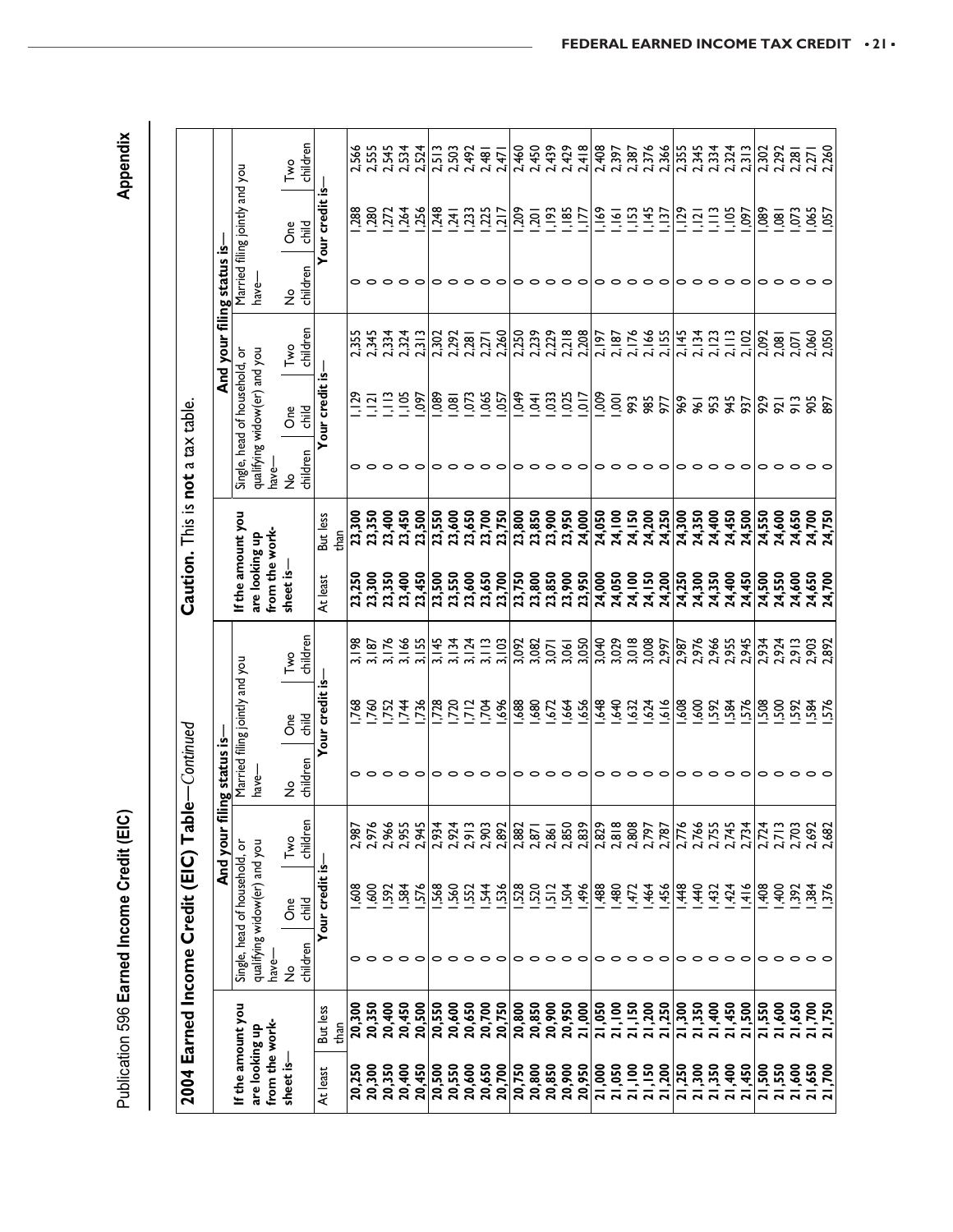Publication 596 Earned Income Credit (EIC)

|                                  | Publication 596 Earned Income Credit (El |             |                              | ධ                               |                           |                                  |                      |                                  |                                   |                     |                                  |                            |                     |                                   | Appendix                     |
|----------------------------------|------------------------------------------|-------------|------------------------------|---------------------------------|---------------------------|----------------------------------|----------------------|----------------------------------|-----------------------------------|---------------------|----------------------------------|----------------------------|---------------------|-----------------------------------|------------------------------|
| 2004                             | Earned Income                            |             | (EIC)<br>Credit              | $\overline{\mathbf{r}}$         | <b>ble</b> —Continued     |                                  |                      |                                  | Caution. This is not a tax table. |                     |                                  |                            |                     |                                   |                              |
|                                  |                                          |             |                              | And your                        | filing status is-         |                                  |                      |                                  |                                   |                     |                                  | And your filing status is- |                     |                                   |                              |
|                                  | If the amount you                        |             | Single, head of household,   | δ                               |                           | Married filing jointly and you   |                      | If the amount you                |                                   |                     | Single, head of household, or    |                            |                     | Married filing jointly and you    |                              |
| are looking up<br>from the work- |                                          | have-       | qualifying widow(er) and you |                                 | have-                     |                                  |                      | from the work-<br>are looking up |                                   | have-               | qualifying widow(er) and you     |                            | have-               |                                   |                              |
| sheet is-                        |                                          | ž           | One                          | Two                             | $\hat{z}$                 | $\sigma$                         | $Tw$ o               | sheet is-                        |                                   | ž                   | O <sup>ne</sup>                  | Two                        | $\frac{1}{2}$       | Ōе<br>О                           | Two                          |
| At least                         | But less                                 | children    | Your credit is<br>child      | children                        | children                  | Your credit is-<br>$\frac{1}{6}$ | children             | At least                         |                                   | children            | Your credit is-<br>$\frac{1}{6}$ | children                   | children            | Your credit is-<br>$\frac{12}{5}$ | children                     |
|                                  | than                                     |             |                              |                                 |                           |                                  |                      |                                  | But less<br>than                  |                     |                                  |                            |                     |                                   |                              |
| 21,750                           |                                          |             | 368                          | 2,67                            |                           | 528                              |                      | 24,750                           | 24,800                            |                     | 88                               | 2,039                      |                     | \$                                | 2,250                        |
| 21,800                           | 21,800<br>21,850                         |             | 360                          | 2,660                           |                           | 520                              | 2,882<br>2,871       | 24,800                           | 24,850                            |                     | $\overline{\mathbf{g}}$          | 2,029                      |                     | $\overline{4}$                    | 2,239                        |
| 21,850                           | 21,900                                   |             | 352                          | 2,650                           |                           | $\overline{5}$                   | 2,861                | 24,850                           | 24,900                            |                     | 873                              | 2,018                      |                     | ,033                              | 2,229                        |
| 21,900                           | 21,950                                   | 。。。。。。。。。。。 | 336                          | 2,639                           |                           | řй                               | 2,850                | 24,900                           | 24,950                            | 。。。。。               | 865                              | 2,008                      | 。。。。。               | 025                               | 2,218                        |
| 21,950                           | 22,000                                   |             |                              | $\frac{2,629}{1,987}$           |                           | 496                              | 2,839                | 24,950                           | 25,000                            |                     | 65                               | 1,997                      |                     | $\frac{1}{2}$                     | 2,208                        |
| 25,000                           | 25,050                                   |             | <b>849</b>                   |                                 |                           | Ş,                               | 2, 197<br>2, 187     | 28,000                           | 28,050                            | $\circ \circ \circ$ | $\overline{50}$                  | ,355                       | 000                 | 529                               | 565                          |
| 25,050                           | 25,100                                   |             | $\overline{a}$               | 1,976                           |                           | $\overline{5}$                   |                      | 28,050                           | 28,100                            |                     | 362                              | 344                        |                     | $\overline{5}$                    | 555                          |
| 25,100                           | 25,150                                   |             | 83                           |                                 |                           | 993                              | 2,176                | 28,100                           | 28,150                            |                     | 354                              | ,334                       |                     | 513                               | <u>zi vi vi</u>              |
| 25,150                           | 25,200                                   |             | 825                          |                                 |                           | 985                              | 2,155                | 28,150                           | 28,200                            |                     | 346                              | ,323                       |                     | 505                               |                              |
| 25,200<br>25,250                 | 25,250                                   |             | $\overline{8}$               |                                 |                           | 977                              |                      | 28,200                           | 28,250                            |                     |                                  | $\frac{313}{2}$            |                     | 497                               |                              |
|                                  | 25,300                                   |             | $rac{6}{8}$                  |                                 |                           | 969                              | 2.12<br>2.13<br>2.13 | 28,250                           | 28,300                            |                     | 330                              | 302                        | 。。                  | 489                               | <b>502</b><br>202            |
| 25,300                           | 25,350                                   |             |                              | 1,923                           | 00000                     | $\overline{56}$                  |                      | 28,300                           | 28,350                            |                     | 322                              | .292                       |                     | $\overline{a}$                    |                              |
| 25,350                           | 25,400                                   |             | 793                          |                                 |                           | 953                              |                      | 28,350                           | 28,400                            |                     | 314                              | $-281$                     | $\circ$             | 473                               | 492                          |
| 25,400<br>25,450                 | 25,450<br>25,500                         |             | 785                          | .892                            |                           | 345                              | $2,113$<br>$2,102$   | 28,400                           | 28,450                            | $\circ$             |                                  | $\overline{27}$            | $\circ$             | 457<br>457                        | $\overline{a}$               |
|                                  |                                          |             | 77                           |                                 |                           | 937                              |                      | 28,450                           | 28,500                            |                     | 306                              | ,260                       |                     |                                   | 47                           |
| 25,500                           | 25,550                                   |             | 69                           | 88.                             | $\circ \circ \circ$       | 929                              | 2,092                | 28,500                           | 28,550                            | $\circ \circ \circ$ | 290                              | .249                       | $\circ \circ \circ$ | 449                               | ,460                         |
| 25,550                           | 25,600                                   |             | $\overline{\epsilon}$        | $\ddot{\mathbf{g}}$             |                           | $\overline{5}$                   | 2,081                | 28,550                           | 28,600                            |                     | 282                              | ,239                       |                     | 44                                | ,450                         |
| 25,600                           | 25,650                                   |             | 753                          | 86 BC                           |                           | $\frac{2}{9}$                    | 2,071                | 28,600                           | 28,650                            |                     | 274                              | 228                        |                     | 434                               | ,439                         |
| 25,650                           | 25,700                                   |             | 745<br>737                   |                                 | $\circ$ $\circ$           | \$0                              | 2,060                | 28,650                           | 28,700                            |                     | $\frac{88}{25}$                  | 218                        | $\circ$ $\circ$     | 418                               | ,428                         |
| 25,700                           | 25,750                                   |             |                              | 839                             |                           | 597                              | 2,050                | 28,700                           | 28,750                            |                     |                                  | $-207$                     |                     |                                   | 418                          |
| 25,750                           | 25,800                                   |             | $\frac{5}{271}$              | 629                             | $\circ \circ \circ$       | 88                               | 2,039                | 28,750                           | 28,800                            |                     |                                  | 197                        |                     | 410                               | $-407$                       |
| 25,800                           | 25,850                                   |             |                              | $rac{8}{180}$                   |                           | $\overline{8}$                   | 2,029                | 28,800                           | 28,850                            | 000                 | 242                              | 1,186                      | 000                 | 402                               | ,397                         |
| 25,850                           | 25,900                                   |             |                              |                                 |                           | 873                              | 2,018                | 28,850                           | 28,900                            |                     | 234                              | 1,176                      |                     | 394                               | 386                          |
| 25,900                           | 25,950                                   |             | $\frac{5}{20}$               | 797                             |                           | 865                              | 2,008                | 28,900                           | 28,950                            | $\circ$             | 218                              | 165                        | $\circ$ $\circ$     | 386                               |                              |
| 25,950                           | 26,000                                   |             | 697                          |                                 |                           | <b>G57</b>                       | 1997                 | 28,950                           | 29,000                            |                     |                                  | 1.155                      |                     | 378                               | 3765                         |
| 26,000                           | 26,050                                   |             | 689                          | $\frac{88}{176}$                | $\circ \circ \circ \circ$ | <b>849</b>                       | ,987                 | 29,900                           | 29,050                            | $\circ$ $\circ$     | $\frac{1}{2}$                    | $-14$                      | 00                  | 370                               |                              |
| 26,050                           | 26,100                                   |             | $\overline{8}$               |                                 |                           | $\overline{a}$                   | ,976                 | 29,050                           | 29,100                            |                     | 202                              | 134                        |                     | 362                               | 344                          |
| 26,100                           | 26,150                                   |             | 57                           | 1,755                           | $\circ$                   | 83                               | ,965                 | 29,100                           | 29,150                            |                     | $\frac{5}{4}$                    | 123                        |                     | 354                               | 334                          |
| 26,150<br>26,200                 | 26,200                                   |             | 657<br>657                   | $\frac{15}{4}$<br>$\frac{1}{4}$ |                           | $\frac{25}{817}$                 | 0.944                | 29, 150<br>29, 200               | 29,200                            |                     | $rac{86}{178}$                   | $\frac{13}{10}$            |                     | $346$<br>338                      | $\frac{3}{2}$ $\frac{13}{2}$ |
|                                  | 26,250                                   |             |                              |                                 |                           |                                  |                      |                                  | 29,250                            |                     |                                  |                            |                     |                                   |                              |

● **22** ● **FEDERAL EARNED INCOME TAX CREDIT**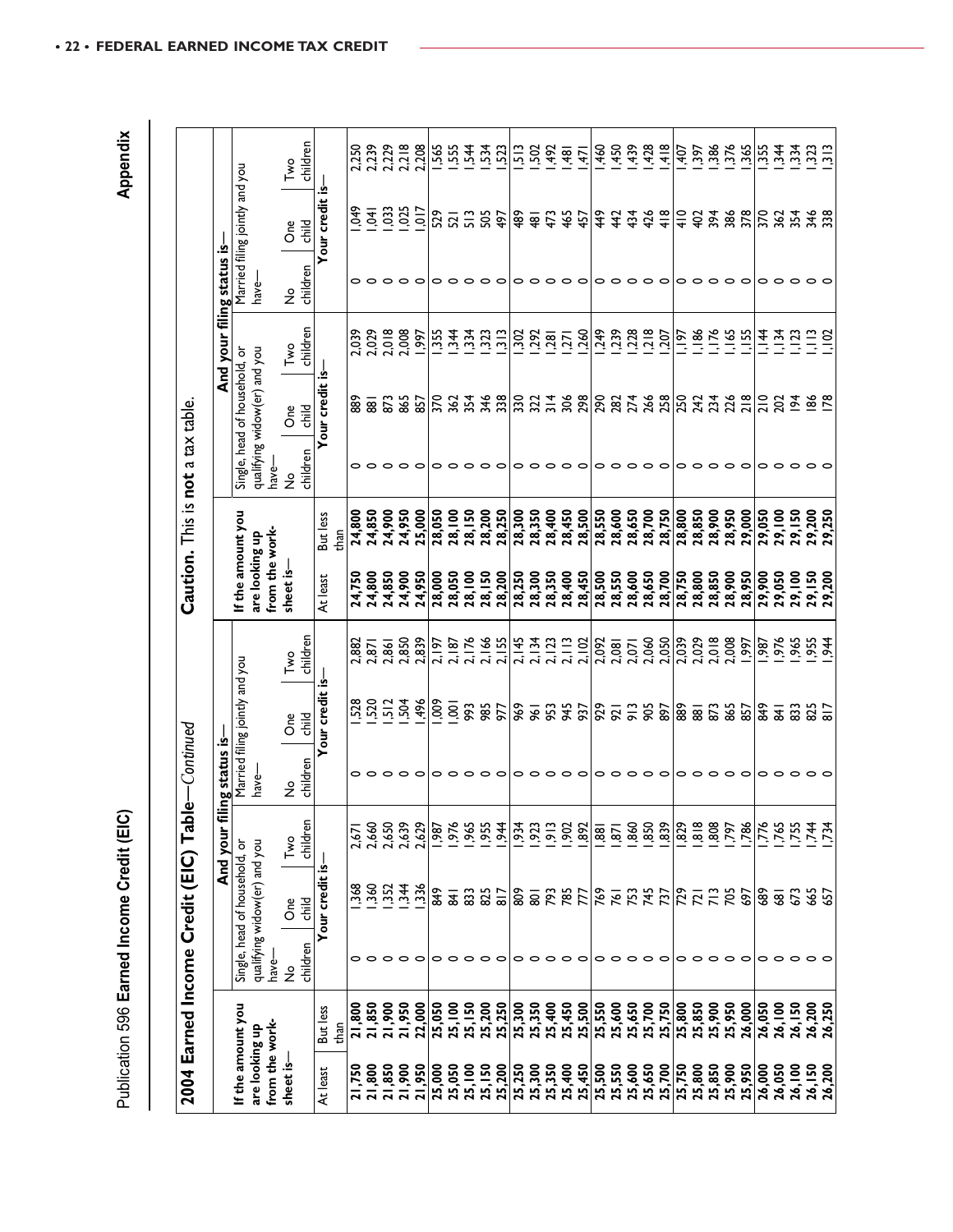|                                  | 2004 Earned Income Credit (EIC) Tabl             |                           |                                                               |                      | e-Continued                     |                                |                                                                                                              |                                  | Caution. This is not a tax table. |                     |                                                               |                       |                            |                                |                 |
|----------------------------------|--------------------------------------------------|---------------------------|---------------------------------------------------------------|----------------------|---------------------------------|--------------------------------|--------------------------------------------------------------------------------------------------------------|----------------------------------|-----------------------------------|---------------------|---------------------------------------------------------------|-----------------------|----------------------------|--------------------------------|-----------------|
|                                  |                                                  |                           |                                                               | And your fil         | ing status is-                  |                                |                                                                                                              |                                  |                                   |                     |                                                               |                       | And your filing status is- |                                |                 |
| from the work-<br>are looking up | If the amount you                                | have-                     | Single, head of household, or<br>qualifying widow(er) and you |                      | have-                           | Married filing jointly and you |                                                                                                              | from the work-<br>are looking up | If the amount you                 | have-               | Single, head of household, or<br>qualifying widow(er) and you |                       | have-                      | Married filing jointly and you |                 |
| sheet is-                        |                                                  | children<br>ە<br>2        | child<br>$\delta$                                             | children<br>Two      | children<br>$\frac{1}{2}$       | One<br>child                   | children<br>Two                                                                                              | sheet is-                        |                                   | children<br>ž       | child<br>One                                                  | children<br>Two       | children<br>ž              | δe<br>$\frac{1}{6}$            | children<br>Two |
| At least                         | But less                                         |                           | Your credit                                                   | <u>ن</u>             |                                 | Your credit                    | <u>ن</u>                                                                                                     | At least                         | But less                          |                     | Your credit is                                                |                       |                            | Your credit is-                |                 |
|                                  | than                                             |                           |                                                               |                      |                                 |                                |                                                                                                              |                                  | than                              |                     |                                                               |                       |                            |                                |                 |
| 26,300<br>26,250                 | 26,300<br>26,350                                 |                           | \$49<br>$\overline{4}$                                        | 713<br>723           |                                 | క్టి<br>ន្ល                    | 923<br>934                                                                                                   | 29,300<br>29,250                 | 29,300<br>29,350                  |                     | $\overline{5}$<br>2                                           | 092<br>$\overline{8}$ |                            | 330<br>322                     | 292<br>302      |
| 26,350                           | 26,400                                           | $\circ \circ \circ \circ$ | 633                                                           | 702                  | 。。。。。                           | pez                            | 913                                                                                                          | 29,350                           | 29,400                            | 。。。。。               | $\frac{1}{2}$                                                 | 070                   | $\circ \circ \circ \circ$  | $\frac{314}{5}$                | $-281$          |
| 26,400                           | 26,450                                           |                           | 625                                                           | ,692                 |                                 | 785                            | 902                                                                                                          | 29,400                           | 29,450                            |                     | 146                                                           | ,060                  |                            | 306                            | $\overline{27}$ |
| 26,450                           | 26,500                                           |                           | $\frac{1}{6}$                                                 | $\overline{8}$       |                                 | F                              | 892                                                                                                          | 29,450                           | 29,500                            |                     | 38                                                            | GRO                   |                            | 298                            | 260             |
| 26,500                           | 26,550                                           |                           | ŝΘ                                                            | 57                   |                                 | 769                            | ଞ୍ଚ                                                                                                          | 29,500                           | 29,550                            |                     | $\frac{5}{2}$                                                 | 039                   |                            | <b>DeC</b>                     | 249             |
| 26,550                           | 26,600                                           |                           | 50l                                                           | ,660                 |                                 | 761                            | $\overline{5}$                                                                                               | 29,550                           | 29,600                            |                     | $\overline{2}$                                                | 028                   | 000                        | 282                            | 239             |
| 26,600                           | 26,650                                           | 。。。。。                     | 593                                                           | ,650                 | $\circ \circ \circ \circ \circ$ | 753                            | ,860                                                                                                         | 29,600                           | 29,650                            | 。。。。。               | $\overline{1}$                                                | 0.018                 |                            | 274                            | ,228            |
| 26,650                           | 26,700                                           |                           | 585                                                           | 639                  |                                 | 745                            | ,850                                                                                                         | 29,650                           | 29,700                            |                     | $\leq$                                                        | 00,100                | $\circ$                    | 266                            | $\frac{218}{2}$ |
| 26,700                           | 26,750                                           |                           | 57                                                            | 629                  |                                 | 737                            | 839                                                                                                          | 29,700                           | 29,750                            |                     | œ                                                             | 997                   | $\circ$                    | 258                            | 207             |
| 26,750                           | 26,800                                           |                           | 569                                                           | 618                  |                                 | 729                            | 829                                                                                                          | 29,750                           | 29,800                            | $\circ$             | 90                                                            | 986                   | 0                          | 250                            | <u>161</u>      |
| 26,800                           | 26,850                                           | 。。。。。                     | 561                                                           | ,607                 | $\circ \circ \circ \circ \circ$ | $\overline{z}$                 | $\frac{8}{18}$                                                                                               | 29,800                           | 29,850                            | $\circ \circ \circ$ | 82                                                            | 976                   | $\circ$                    | 242                            | 186             |
| 26,850                           | 26,900                                           |                           | 553                                                           | 597                  |                                 | 713                            | 808                                                                                                          | 29,850                           | 29,900                            |                     | $\mathcal{F}$                                                 | 965                   | $\circ$                    | 234                            | 176             |
| 26,900                           | 26,950                                           |                           | 545                                                           | ,586                 |                                 | ă                              | 797                                                                                                          | 29,900                           | 29,950                            |                     | $\frac{8}{3}$                                                 | 955                   | $\circ$                    | 226                            | 1,165           |
| 26,950                           | 27,000                                           |                           | 537                                                           | 576                  |                                 | 697                            | ,786                                                                                                         | 29,950                           | 30,000                            | $\circ$             | 38                                                            | 944                   | $\circ$                    | 218                            | $\frac{155}{2}$ |
| 27,000                           | 27,050                                           | 000                       | 529                                                           | 585<br>455           |                                 | 689                            | ,776                                                                                                         | 30,000                           | 30,050                            | $\circ$             | <b>s</b> 4                                                    | 934                   | 0                          | 210                            | $-14$           |
| 27,050                           | 27,100                                           |                           | 521                                                           |                      |                                 | $\overline{3}$                 | ,765                                                                                                         | 30,050                           | 30,100                            | $\circ$ $\circ$     |                                                               | 923                   | $\circ$                    | 202                            | ,134            |
| 27,100                           | 27,150                                           |                           | $\frac{2}{5}$                                                 | $-54$                |                                 | 673                            | ,755                                                                                                         | 30,100                           | 30,150                            |                     | $\frac{4}{3}$                                                 | 912                   | $\circ$                    | $\frac{8}{4}$                  | ,123            |
| 27,150                           | 27,200                                           | $\circ$<br>$\circ$        | 505                                                           | .534                 | 。。。。。                           | 665                            | 744                                                                                                          | 30,150                           | 30,200                            | $\circ$<br>$\circ$  | 26                                                            | 902                   | $\circ$<br>$\circ$         | 186                            | $\equiv$        |
| 27,200                           | 27,250                                           |                           | 489<br>497                                                    | 523<br>$\frac{1}{2}$ |                                 | 657<br>\$                      | ,734<br>723                                                                                                  | 30,200                           | 30,250                            |                     | $\overline{8}$                                                | $\overline{8}$        |                            | 178<br>$\overline{5}$          | 102<br>.092     |
| 27,300<br>27,250                 | 27,300<br>27,350                                 |                           | $\overline{48}$                                               | 502                  |                                 | $\overline{4}$                 | 713                                                                                                          | 30,250<br>30,300                 | 30,300<br>30,350                  | 0                   | $\subseteq$<br>菜                                              | 870<br>$\overline{8}$ | 0<br>$\circ$               | 162                            | $\overline{8}$  |
| 27,350                           | 27,400                                           | 。。。。                      | 473                                                           | 492                  | 。。。。。                           | 63                             | ,702                                                                                                         | 30,350                           | 30,400                            | $\circ \circ \circ$ |                                                               | 860                   |                            | 54                             | 070             |
| 27,400                           | 27,450                                           |                           | 465                                                           | $\overline{48}$      |                                 | 625                            | ,692                                                                                                         | 30,400                           | 30,450                            |                     | $\circ$ $\circ$                                               | 849                   | $\circ$                    | 146                            | ,060            |
| 27,450                           | 27,500                                           | $\circ$                   | 457                                                           | $\overline{47}$      |                                 | $\frac{1}{6}$                  | $\overline{3}$                                                                                               | 30,450                           | 30,500                            | $\circ$             | $\circ$                                                       | 839                   | $\circ$                    | $\frac{8}{2}$                  | \$              |
| 27,500                           | 27,550                                           | 0                         | 449                                                           | 460                  |                                 | \$                             | ΙŹ                                                                                                           | 30,500                           | 30,550                            | 0                   |                                                               | 828                   | 0                          | $\frac{8}{2}$                  | 039             |
| 27,550                           | 27,600                                           | $\circ$                   | 442                                                           | 450                  | $\circ \circ \circ \circ$       | $\overline{S}$                 | ,660                                                                                                         | 30,550                           | 30,600                            | $\circ$             | 0000                                                          | $\frac{8}{8}$         | $\circ$                    | $\overline{2}$                 | ,028            |
| 27,600                           | 27,650                                           | $\circ$                   | 434                                                           | 439                  |                                 | 593                            | ,650                                                                                                         | 30,600                           | 30,650                            | $\circ$             |                                                               | 208                   | $\circ$                    | $\equiv$                       | $\frac{8}{2}$   |
| 27,650                           | 27,700                                           |                           | 426                                                           | ,428                 |                                 | 585                            | ,639                                                                                                         | 30,650                           | 30,700                            | $\circ$             |                                                               | 797                   | 0                          | 88                             | $-00,$          |
| 27,700                           | 27,750                                           |                           | $\frac{4}{8}$                                                 | 418                  |                                 | 57                             | 629                                                                                                          | 30,700                           | 30,750                            |                     |                                                               | 786                   |                            |                                | 997             |
|                                  | **If the amount you are looking up from the      |                           |                                                               |                      |                                 |                                | worksheet is at least \$30,300 (\$31,300 if married filing jointly) but less than \$30,338 if married filing |                                  |                                   |                     |                                                               |                       |                            |                                |                 |
|                                  | jointly), your credit is \$3. Otherwise, you can |                           |                                                               |                      | not take the credit.            |                                |                                                                                                              |                                  |                                   |                     |                                                               |                       |                            |                                |                 |
|                                  |                                                  |                           |                                                               |                      |                                 |                                |                                                                                                              |                                  |                                   |                     |                                                               |                       |                            |                                |                 |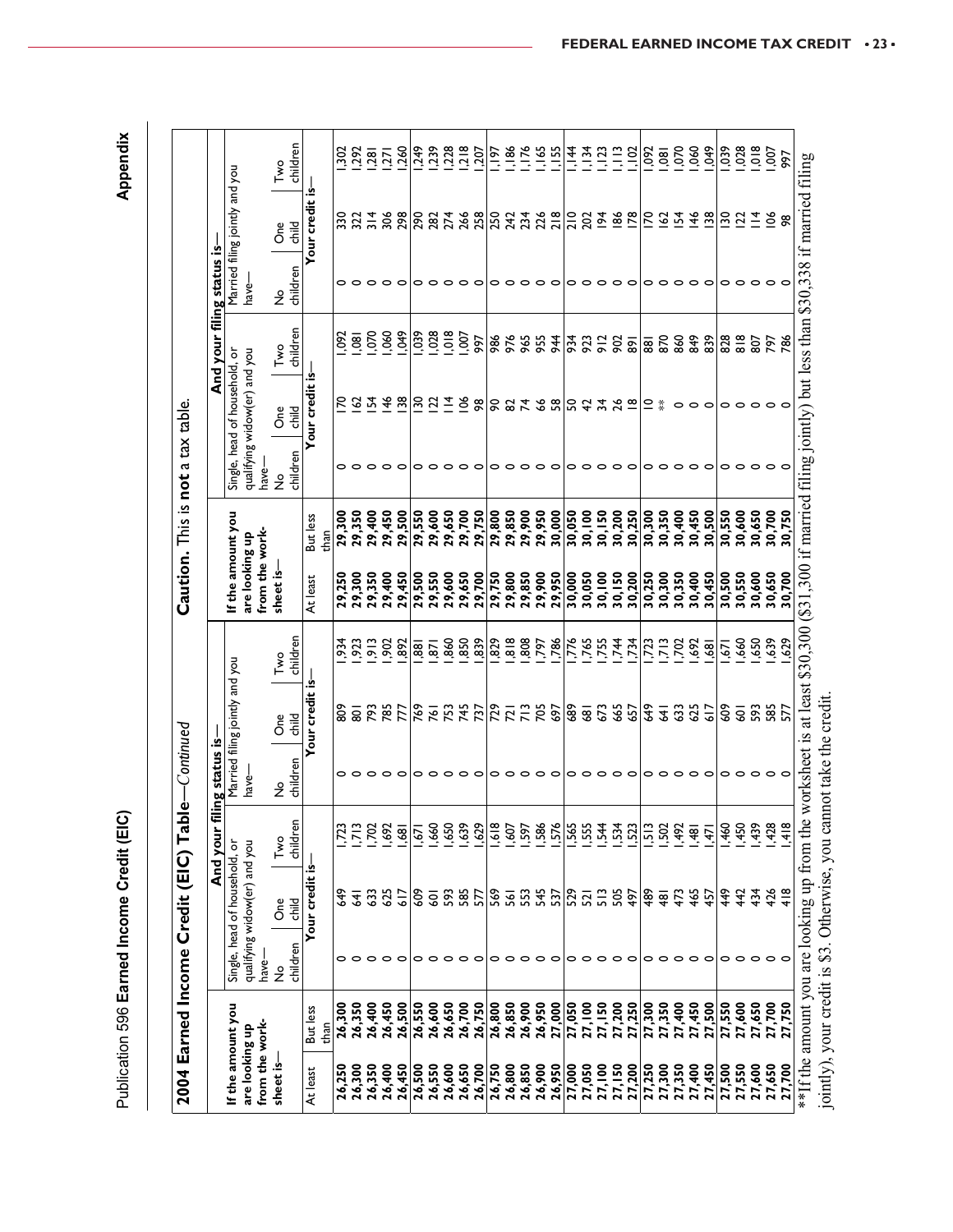Publication 596 Earned Income Credit (EIC)

|                                                     |                                                       |                                 | Publication 596 Earned Income Credit (El                      | ပ                                                                    |                                 |                                 |                                                                                                              |                  |                      |                                 |                                                               |                               |                                 |                                 | Appendix           |  |
|-----------------------------------------------------|-------------------------------------------------------|---------------------------------|---------------------------------------------------------------|----------------------------------------------------------------------|---------------------------------|---------------------------------|--------------------------------------------------------------------------------------------------------------|------------------|----------------------|---------------------------------|---------------------------------------------------------------|-------------------------------|---------------------------------|---------------------------------|--------------------|--|
| 2004                                                | Earned                                                | Income                          | <b>Credit</b>                                                 | ਕ<br>ਜ<br>(EIC)                                                      | ble-Continued                   |                                 |                                                                                                              |                  | Caution. This is not | $\mathfrak{a}$                  | tax table.                                                    |                               |                                 |                                 |                    |  |
|                                                     |                                                       |                                 |                                                               |                                                                      |                                 |                                 |                                                                                                              |                  |                      |                                 |                                                               |                               |                                 |                                 |                    |  |
|                                                     |                                                       |                                 |                                                               | And your                                                             | <b>filing status is-</b>        |                                 |                                                                                                              |                  |                      |                                 |                                                               | And your filing status is-    |                                 |                                 |                    |  |
| If the amount you<br>are looking up                 |                                                       |                                 | Single, head of household, or<br>qualifying widow(er) and you |                                                                      | have-                           | Married filing jointly and you  |                                                                                                              | are looking up   | If the amount you    |                                 | Single, head of household, or<br>qualifying widow(er) and you |                               | have-                           | Married filing jointly and you  |                    |  |
| from the work-                                      |                                                       | have-                           |                                                               |                                                                      |                                 |                                 |                                                                                                              | from the work-   |                      | have-                           |                                                               |                               |                                 |                                 |                    |  |
| sheet is-                                           |                                                       | children<br>$\frac{1}{2}$       | child<br>δe                                                   | children<br>Two                                                      | children<br><u>و</u>            | child<br>ð                      | children<br>Two                                                                                              | sheet is-        |                      | children<br>ž                   | child<br>One                                                  | children<br>Two               | children<br>ە<br>2              | child<br>ð                      | children<br>Two    |  |
| At least                                            | But less                                              |                                 | our credit                                                    | ≅.                                                                   |                                 | Your credit is-                 |                                                                                                              | At least         | But less             |                                 | Your credit is                                                |                               |                                 | Your credit is-                 |                    |  |
|                                                     | than                                                  |                                 |                                                               |                                                                      |                                 |                                 |                                                                                                              |                  | than                 |                                 |                                                               |                               |                                 |                                 |                    |  |
| 27,750                                              | 27,800                                                |                                 | $rac{1}{4}$                                                   | 407                                                                  |                                 | <u>ទី ទី</u>                    | $rac{8}{2}$                                                                                                  | 30,750           | 30,800               |                                 |                                                               | 776                           |                                 |                                 | 88                 |  |
| 27,800                                              | 27,850                                                |                                 | 402                                                           | ,397                                                                 |                                 |                                 | 507                                                                                                          | 30,800           | 30,850               |                                 |                                                               | 765                           |                                 |                                 |                    |  |
| 27,850                                              | 27,900                                                |                                 | 394                                                           | 376                                                                  |                                 | 553                             | 597                                                                                                          | 30,850           | 30,900               |                                 |                                                               | 755                           |                                 |                                 | 965                |  |
| 27,900                                              | 27,950                                                | 。。。。。                           | 386                                                           |                                                                      |                                 | 545                             | 586                                                                                                          | 30,900           | 30,950               | 。。。。。                           | 。。。。。                                                         | 74                            | 。。。。。                           | 88738                           | 955                |  |
| 27,950                                              | 28,000                                                |                                 |                                                               | 365                                                                  |                                 | 57                              | 576                                                                                                          | 30,950           | 31,000               |                                 |                                                               | 733                           |                                 |                                 | $\mathbf{\hat{H}}$ |  |
|                                                     |                                                       |                                 |                                                               | 723                                                                  |                                 | ន ។                             | 934                                                                                                          | 33,500           | 33,550               |                                 |                                                               | $rac{8}{8}$                   |                                 | 。。。。                            | 407                |  |
|                                                     |                                                       |                                 |                                                               | 712                                                                  |                                 |                                 | 923                                                                                                          | 33,550           | 33,600               |                                 |                                                               |                               |                                 |                                 | 397                |  |
|                                                     |                                                       |                                 |                                                               | 702                                                                  |                                 | $\frac{4}{26}$                  | 912                                                                                                          | 33,600           | 33,650               |                                 |                                                               | $\overline{5}$                |                                 |                                 | 386                |  |
| 31,000<br>31,150<br>31,150<br>31,200                | 31,050<br>11,100<br>11,150<br>1,250<br>1,250<br>1,200 | 00000                           |                                                               | $\overline{5}$                                                       |                                 |                                 | 902                                                                                                          | 33,650           | 33,700               | 00000                           | 00000                                                         | $\frac{65}{2}$                | $\circ \circ \circ \circ \circ$ |                                 | 375                |  |
|                                                     |                                                       |                                 |                                                               | $\overline{68}$                                                      |                                 | $\overline{8}$                  | $\overline{8}$                                                                                               | 33,700           | 33,750               |                                 |                                                               | 오                             |                                 | $\circ$                         | 365                |  |
|                                                     | $\frac{1}{2}$<br>$m \overline{n} \overline{n}$        |                                 |                                                               | 670                                                                  |                                 | $\subseteq$ $*$                 | $\overline{\overline{\overline{8}}}$                                                                         | 33,750           | 33,800               |                                 |                                                               | $\overline{4}$ $\overline{5}$ |                                 |                                 | 354                |  |
|                                                     | ,350                                                  |                                 |                                                               | 660                                                                  |                                 |                                 | 870                                                                                                          | 33,800           | 33,850               |                                 |                                                               |                               |                                 |                                 | 34                 |  |
|                                                     | ,400                                                  |                                 |                                                               | 649                                                                  |                                 |                                 | 860                                                                                                          | 33,850           | 33,900               |                                 |                                                               | $\overline{2}$                |                                 |                                 | 333                |  |
| 0 SSP' I E<br>0 OSE' I E<br>0 OSE' I E<br>0 SZ' I E | ,450<br>$\overline{m}$                                | 00000                           |                                                               | 639                                                                  |                                 | $\circ \circ \circ$             | 849                                                                                                          | 33,900           | 33,950               | $\circ \circ \circ \circ \circ$ | $\circ \circ \circ \circ \circ$                               | $\tilde{=}$<br>$\overline{5}$ | 。。。。。                           | 00000                           | 323<br>312         |  |
|                                                     | 500                                                   |                                 |                                                               | 628                                                                  |                                 |                                 | 839                                                                                                          | 33,950           | 34,000               |                                 |                                                               |                               |                                 |                                 |                    |  |
|                                                     | 550<br>$\overline{m}$                                 |                                 |                                                               | 618                                                                  |                                 |                                 | 828                                                                                                          | 34,000           | 34,050               |                                 |                                                               | ᅙ                             |                                 |                                 | 302                |  |
|                                                     | 600                                                   |                                 |                                                               | 607                                                                  |                                 |                                 |                                                                                                              | 34,050           | 34,100               |                                 |                                                               | $\overline{\infty}$           |                                 |                                 | $\overline{5}$     |  |
| ,650                                                | 650<br>,700                                           |                                 |                                                               | 586<br>597                                                           |                                 |                                 | 797<br>807                                                                                                   | 34,100           | 34,150               |                                 |                                                               | SO<br>$\overline{2}$          |                                 |                                 | $\frac{281}{270}$  |  |
| 31,500<br>31,550<br>000,15<br>000,150<br>007,150    | 750<br>$\overline{5}$ $\overline{5}$ $\overline{5}$   | 00000                           |                                                               | 576                                                                  |                                 | $\circ \circ \circ \circ \circ$ | 786                                                                                                          | 34,150<br>34,200 | 34,200<br>34,250     | 00000                           | $\circ \circ \circ \circ \circ$                               | $\frac{6}{4}$                 | 。。。。。                           | $\circ \circ \circ \circ \circ$ | 260                |  |
|                                                     | 31,800                                                |                                 |                                                               | 565                                                                  |                                 |                                 | 776                                                                                                          | 34,250           | 34,300               |                                 |                                                               |                               |                                 |                                 | 249                |  |
| 008'IE<br>0SZ'IE                                    | 31,850                                                | $\circ \circ \circ \circ \circ$ | $\circ \circ \circ \circ \circ$                               | 554                                                                  |                                 | $\circ \circ \circ \circ \circ$ | 765                                                                                                          | 34,300           | 34,350               | $\circ \circ \circ \circ \circ$ | $\circ \circ \circ \circ \circ$                               | 282                           | 。。。。。                           | 。。。。。                           | 239                |  |
| 31,850<br>31,900<br>31,950                          | 31,900                                                |                                 |                                                               | 544                                                                  |                                 |                                 | 755                                                                                                          | 34,350           | 34,400               |                                 |                                                               |                               |                                 |                                 | 228                |  |
|                                                     | 950<br>$\overline{a}$                                 |                                 |                                                               | 533                                                                  |                                 |                                 | 744                                                                                                          | 34,400           | 34,450               |                                 |                                                               | $\overline{ }$                |                                 |                                 | 218                |  |
|                                                     | 32,000                                                |                                 |                                                               |                                                                      |                                 |                                 | 733                                                                                                          | 34,450           | 34,500               |                                 |                                                               | 줖                             |                                 |                                 | 207                |  |
| 32,000                                              | 32,050                                                |                                 |                                                               | 512                                                                  |                                 |                                 | 723                                                                                                          | 34,500           | 34,550               |                                 |                                                               |                               |                                 |                                 | $\frac{96}{6}$     |  |
| 32,050                                              | 32,100                                                |                                 |                                                               | 502                                                                  |                                 |                                 | 712                                                                                                          | 34,550           | 34,600               |                                 |                                                               |                               |                                 |                                 | $\frac{8}{6}$      |  |
| 32,100                                              | 32,150                                                |                                 |                                                               | $\frac{16}{7}$                                                       |                                 |                                 | 702                                                                                                          | 34,600           | 34,650               |                                 |                                                               |                               |                                 |                                 | $\overline{5}$     |  |
| 32,150                                              | 32,200<br>32,250                                      | 00000                           | 。。。。。                                                         | $\frac{48}{3}$                                                       | $\circ \circ \circ \circ \circ$ | $\circ \circ \circ \circ \circ$ | $\overline{5}$                                                                                               | 34,650           | 34,700               | $\circ \circ \circ \circ \circ$ | $\circ \circ \circ \circ \circ$                               | 。。。。。                         | 。。。。。                           | 。。。。。                           | 유 25               |  |
| 200<br>32.                                          |                                                       |                                 |                                                               | 470                                                                  |                                 |                                 | $\overline{8}$                                                                                               | 34,700           | 34,750               |                                 |                                                               |                               |                                 |                                 |                    |  |
|                                                     |                                                       |                                 | **If the amount you are looking up from the                   |                                                                      |                                 |                                 | worksheet is at least \$30,300 (\$31,300 if married filing jointly) but less than \$30,338 if married filing |                  |                      |                                 |                                                               |                               |                                 |                                 |                    |  |
|                                                     |                                                       |                                 |                                                               | jointly), your credit is \$3. Otherwise, you cannot take the credit. |                                 |                                 |                                                                                                              |                  |                      |                                 |                                                               |                               |                                 |                                 |                    |  |
|                                                     |                                                       |                                 |                                                               |                                                                      |                                 |                                 |                                                                                                              |                  |                      |                                 |                                                               |                               |                                 |                                 |                    |  |

\*\*\*If the amount you are looking up from the worksheet is at least \$34,450 but less than \$34,458, your credit is \$1. Otherwise, you cannot take the Jounty), you exercities are looking up from the worksheet is at least \$34,450 but less than \$34,458, your credit is \$1. Otherwise, you cannot take the \*\*\*ff the amount you are looking up from the worksheet is at least \$34,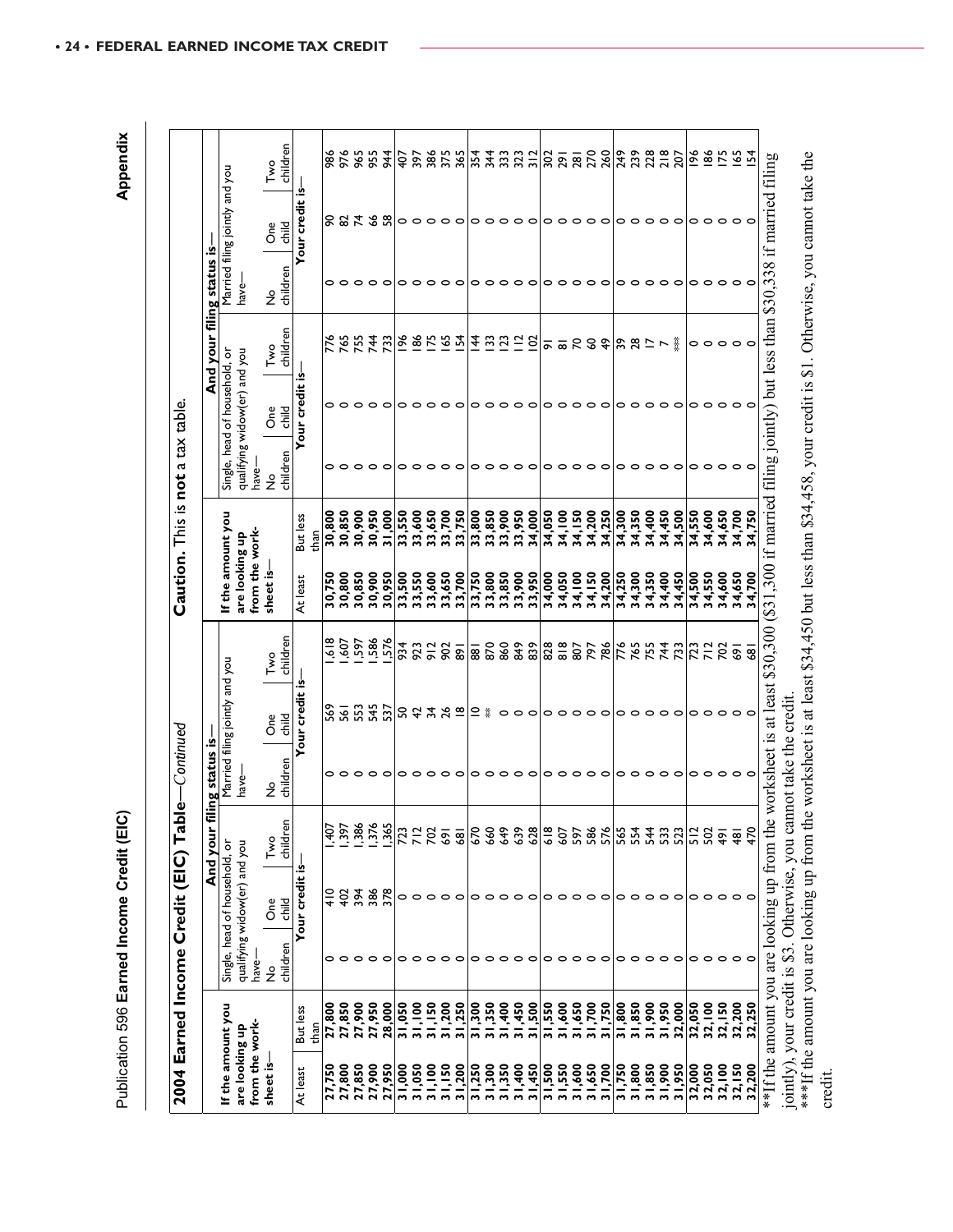|                                                 |                            |                                |                              |                |                     |                |                |                |        |               |        |                               |                |                 |         |         |                 |         |                 |                                 |        |                                 |         |                   |                |                           |     |       |                 |         |                   | 33,450<br>33,500 |         |  |
|-------------------------------------------------|----------------------------|--------------------------------|------------------------------|----------------|---------------------|----------------|----------------|----------------|--------|---------------|--------|-------------------------------|----------------|-----------------|---------|---------|-----------------|---------|-----------------|---------------------------------|--------|---------------------------------|---------|-------------------|----------------|---------------------------|-----|-------|-----------------|---------|-------------------|------------------|---------|--|
|                                                 |                            | Single, head of household, or  | qualifying widow(er) and you | have-          | ş                   | children       |                |                |        | 00            |        | $\circ \circ \circ$           |                | 0               | 0       | $\circ$ | $\circ$         |         | 0               | $\circ \circ \circ \circ$       |        |                                 |         |                   |                | 。。。。。                     |     |       | $\circ$ $\circ$ | $\circ$ | $\circ$           |                  |         |  |
| 2004 Earned Income Credit (EIC) Table-Continued | And your                   |                                |                              |                | ðre                 | $\equiv$       |                | Your credit is |        |               |        |                               |                | 。。。。。           |         |         | $\circ$ $\circ$ | $\circ$ | $\circ$ $\circ$ |                                 |        | $\circ \circ \circ \circ \circ$ |         |                   |                |                           |     | 。。。。。 |                 |         | $\circ$ $\circ$   | $\circ$          | $\circ$ |  |
|                                                 |                            |                                |                              |                | Two                 | children       |                |                | 460    | 49            | 439    | 428                           | $\frac{8}{16}$ | $\overline{40}$ | 397     | 386     | 375             | 365     |                 | 344                             | 333    | $\frac{323}{312}$               |         | $\frac{202}{291}$ | 281            | 270                       | 260 | 249   | 239             | 228     | $\frac{218}{207}$ |                  |         |  |
|                                                 | filing status is-          |                                | have-                        |                | $\overline{z}$      | children       |                |                |        |               |        | 。。。。。                         |                |                 | 。。。。。   |         |                 |         |                 | 。。。。。                           |        |                                 |         |                   |                | 。。。。。                     |     |       | 000             |         | $\circ$ $\circ$   |                  |         |  |
|                                                 |                            | Married filing jointly and you |                              |                | $\frac{1}{5}$<br>å  |                | Your credit is |                |        | $\circ$       |        | $\circ \circ \circ$           |                | 0               | $\circ$ | $\circ$ | $\circ$         |         |                 | $\circ\circ\circ\circ\circ$     |        |                                 |         | 0                 |                | $\circ \circ \circ \circ$ |     | 0     | $\circ$         | $\circ$ | 0                 |                  |         |  |
|                                                 |                            |                                |                              |                | Two                 | children       |                |                | 670    | $\mathcal{S}$ | \$     | <b>638</b>                    |                | $rac{8}{6}$     | 507     | 597     | 586             | 576     |                 | 35338                           |        |                                 |         | $\frac{12}{5}$ 8  | $\overline{5}$ | ୍ବ୍ର                      | 470 | 460   | 49              | 439     | 428               | $\frac{8}{4}$    |         |  |
| Caution. This is not a tax table.               |                            |                                | are looking up               | from the work- | sheet is-           |                | At least       |                | 34,750 | 34,800        | 34,850 | 34,900                        | 34,950         | 35,000          | 35,050  | 35,100  | 35,150          | 35,200  | 35,250          | 35,300                          | 35,350 | 35,400                          | 35.450  |                   |                |                           |     |       |                 |         |                   |                  |         |  |
|                                                 |                            | If the amount you              |                              |                |                     |                | But less       | than           | 34,800 | 34,850        | 34,900 | 34,950                        | 35,000         | 35,050          | 35,100  | 35,150  | 35,200          | 35,250  | 35,300          | 35,350                          | 35,400 | 35,450                          | 5,458   | 35,458 or more    |                |                           |     |       |                 |         |                   |                  |         |  |
|                                                 |                            |                                |                              | have-          | $\frac{9}{2}$       | children       |                |                |        |               |        | $\circ \circ \circ \circ$     |                | 0               | $\circ$ | $\circ$ | $\circ$         |         |                 | 000                             |        | $\circ$                         | $\circ$ | $\circ$           |                |                           |     |       |                 |         |                   |                  |         |  |
|                                                 |                            | Single, head of household, or  | qualifying widow(er) and you |                | δe                  | $\frac{12}{5}$ | Your credit is |                | 0      |               |        | $\circ \circ \circ \circ$     |                | 0               | $\circ$ | $\circ$ | $\circ$ $\circ$ |         |                 | 。。。。。                           |        |                                 |         | $\circ$           |                |                           |     |       |                 |         |                   |                  |         |  |
|                                                 | And your filing status is- |                                |                              |                | Two                 | children       |                |                |        | $\circ$       |        | $\circ \circ \circ$           |                | 0               | $\circ$ | $\circ$ | $\circ$ $\circ$ |         |                 | 。。。。。                           |        |                                 |         | $\circ$           |                |                           |     |       |                 |         |                   |                  |         |  |
|                                                 |                            |                                | have-                        |                | $\frac{1}{2}$       | children       |                |                |        | $\circ$       |        | $\circ \circ \circ$           |                | 0               | $\circ$ | $\circ$ | $\circ$ $\circ$ |         |                 | 000                             |        | $\circ$                         | $\circ$ | 0                 |                |                           |     |       |                 |         |                   |                  |         |  |
|                                                 |                            | Married filing jointly and you |                              |                | ð<br>$\frac{12}{5}$ |                | Your credit is |                |        |               |        | 。。。。。                         |                |                 | 。。。。。   |         |                 |         |                 | $\circ \circ \circ \circ \circ$ |        |                                 |         | $\circ$           |                |                           |     |       |                 |         |                   |                  |         |  |
|                                                 |                            |                                |                              |                | Two                 | children       |                |                | $\pm$  | $\mathbf{3}$  |        | $\frac{23}{2}$ $\frac{24}{2}$ |                |                 | 555222  |         |                 |         |                 |                                 |        | $\overline{ }$                  |         | $\circ$           |                |                           |     |       |                 |         |                   |                  |         |  |
|                                                 |                            |                                |                              |                |                     |                |                |                |        |               |        |                               |                |                 |         |         |                 |         |                 |                                 |        |                                 |         |                   |                |                           |     |       |                 |         |                   |                  |         |  |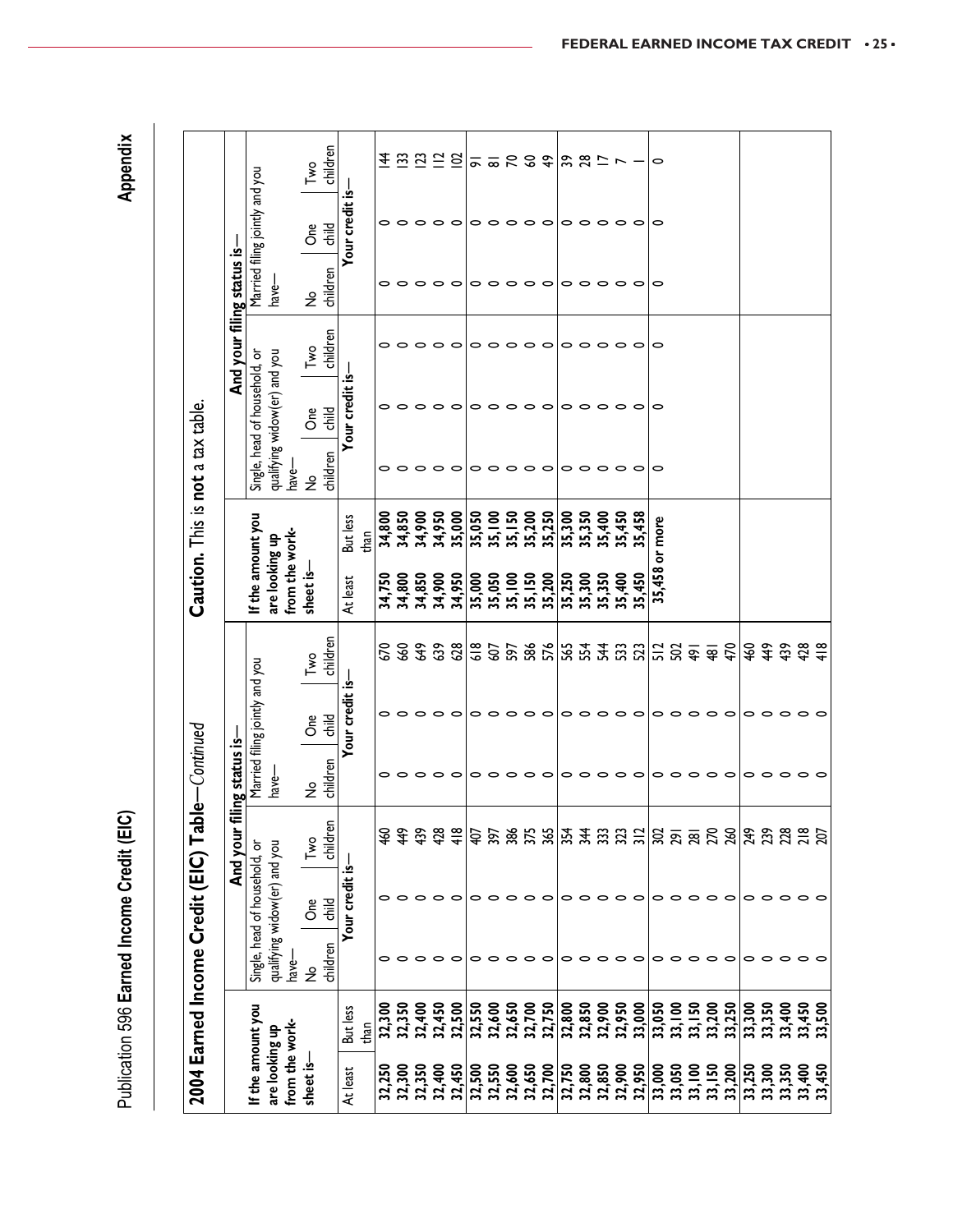**MY NOTES ON TRANSLATING THIS TO PRACTICE:**

**MY STATE CONTACTS:**